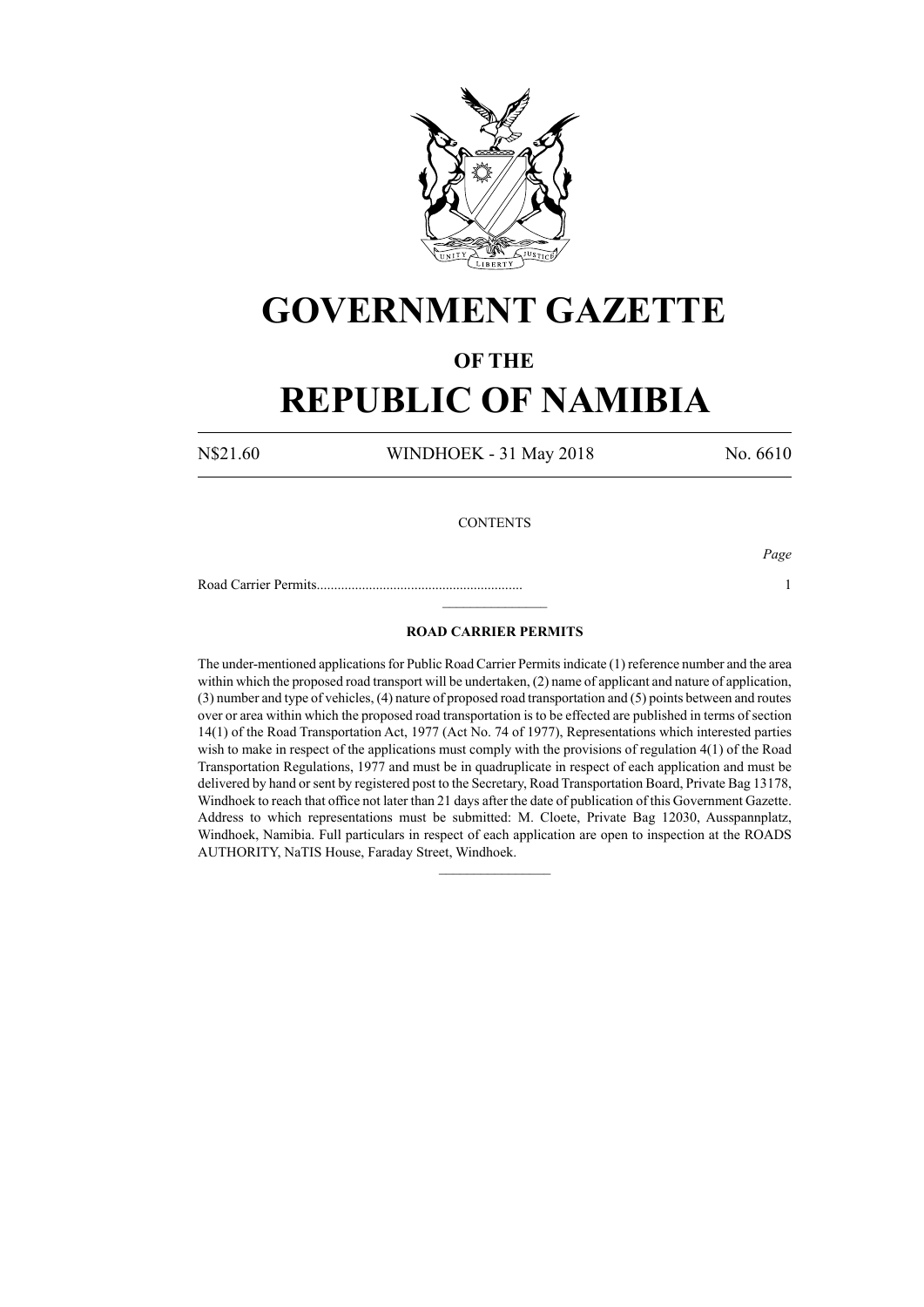App. 158624 (2) L K TILLEINGE 73082610021 (3) BOX 176, RUACANA, 0000 (4) New Permanent Authorisation (5A) Taxi Passengers (6A) 1 X Sedan (closed top) (7A) 5 passengers: Taxi passenger and their personal luggage - From Ruacana to Opuwo and retun.

App. 158625 (2) CROWN TOURS AND SAFARIS CC. CC20127884 (3) BOX 168, USAKOS (4) New Permanent Authorisation (5A) Tourists (6A) 1 X Bus (single deck) (7A) 18 passengers: Tourists as well as their personal luggage - From Windhoek an/ or the Hosea kutako International Airport to hotels, lodges,Spitzkoppe, Stnowhere, Springbokwasser, Palmawager, Khorwarib, Outjo, Waterberg, and back the same route.

App. 158628 (2) C S MUPOTI 80081010427 (3) PO BOX 26072, POST MALL, WINDHOEK, 9000 (4) New Permanent Authorisation (5A) Taxi Passengers (6A) 1 X Sedan (closed top) (7A) 5 passengers: Passengers and their personal luggage - From Windhoek to Okuryangava.

App. 158632 (2) S HAUFIKU 84021010556 (3) PO BOX 35374, KLEINE KUPPE, WINDHOEK, NAMIBIA (4) New Permanent Authorisation (5A) Taxi Passengers (6A) 1 X Sedan (closed top) (7A) 5 passengers: Taxi passengers and their personal luggage: From Katutura to town within Windhoek Municipal Area.

App. 158634 (2) T INGHALWA 840509 1090 7 (3) PO BOX 35374, KLEINE KUPPE, WINDHOEK (4) New Permanent Authorisation (5A) Taxi Passengers (6A) 1 X Sedan (closed top) (7A) 5 passengers: Taxi Passengers and their personal luggage - From Katutura to town within Windhoek Municipal Area.

App. 158636 (2) J KASHUKU 69050401309 (3) PO BOX 259, OUTAPI, OMBALANTU, NAMIBIA (4) New Permanent Authorisation (5A) Taxi Passengers (6A) 1 X Sedan (closed top) (7A) 5 passengers: Taxi Passengers and their personal luggage - From Outapi to Otjandi via Okahao Onesi and return the same route.

App. 158640 (2) R M K NEKANDU 72010102827 (3) PO BOX 131, WALVIS BAY, NAMIBIA (4) New Permanent Authorisation (5A) Taxi Passengers (6A) 1 X Sedan (closed top) (7A) 5 passengers: Taxi Passengers and their personal luggage - From Kuisebmund to town within Walvis Bay Municipal Area.

App. 158641 (2) M S MWILIMA 88032101128 (3) PO BOX 1232, NGWEZE, KATIMA MULILO, NAMIBIA (4) New Permanent Authorisation (5A) Taxi Passengers (6A) 1 X Sedan (closed top) (7A) 5 passengers: Taxi Passengers and their personal luggage - Within Katima Mulilo Municipal Area.

App. 158644 (2) S HANGO 73050700246 (3) PO BOX 3673, WINDHOEK, NAMIBIA (4) New Permanent Authorisation (5A) Taxi Passengers (6A) 1 X Station wagon (5B) Taxi Passengers (6B) 1 X Station wagon (7A) 7 passengers: Taxi passengers and their personal luggage - From taxi rank T521 Okuryangava Katutura to Cimbebasia via town within Windhoek Municipal Area. (7B) 7 passengers: From Namibia, Caprivi

App. 158647 (2) R N TIMOTHEUS 81102810215 (3) PO BOX 7018, KUISEBMUND, WALVIS BAY, NAMIBIA (4) New Permanent Authorisation (5A) Taxi Passengers (6A) 1 X Sedan (closed top) (7A) 5 passengers: Taxi Passengers and their personal luggage - From Walvis Bay to Swakopmund and return the same route.

App. 158649 (2) G N HANGULA 90042800811 (3) PO BOX 62991, WANAHEDA, KATUTURA, WINDHOEK, NAMIBIA (4) New Permanent Authorisation (5A) Taxi Passengers (6A) 1 X Sedan (closed top) (7A) 5 passengers: Taxi Passengers and their personal luggage - From taxi rank T80 Katutura to town taxi rank T707 within Windhoek Municipal Area.

App. 158652 (2) MOSES TOURS AND TRANS-FERS CC 201801051 (3) PO BOX 27020, WINDHOEK, NAMIBIA (4) New Permanent Authorisation (5A) Tourists (6A) 1 X Sedan (closed top) (7A) 5 passengers: Tourists and their personal luggage - From Hosea Kutako International Airport to Windhoek Guest Houses, Hotels, and any other attractive tourist destinations such as, Etosha National Park, Swakopmund, and Sossusvlei and return the same route.

App. 158659 (2) N F KALOLA 90040201104 (3) PO BOX 87060, EROS, WINDHOEK, NAMIBIA (4) New Permanent Authorisation (5A) Taxi Passengers (6A) 1 X Sedan (closed top) (7A) 5 passengers: Passengers and their luggage - Within Windhoek Municipal Area.

App. 158660 (2) M AMADHILA 65061701119 (3) BOX 2788, SWAKOPMUND, 0000 (4) New Permanent Authorisation (5A) Taxi Passengers (6A) 1 X Station wagon (7A) 7 passengers: Taxi passengers and their personal luggage - From Swakopmund to Arandis and return

App. 158662 (2) R E DIERGAARDT 78082610816 (3) PO BOX 7175, SWAKOPMUND, NAMIBIA, 9000 (4) New Permanent Authorisation (5A) Taxi Passengers (6A) 1 X Sedan (closed top) (7A) 5 passengers: Passengers and their luggage - Within Swakopmund Municipal Area.

App. 158664 (2) D NAMBULI 56030301896 (3) PO BOX 25227, ONANDJOKWE, NAMIBIA, 9000 (4) New Permanent Authorisation (5A) Taxi Passengers (6A) 1 X Station wagon (7A) 7 passengers: Passengers and their luggage - From Ondangwa to Omuthiya and return.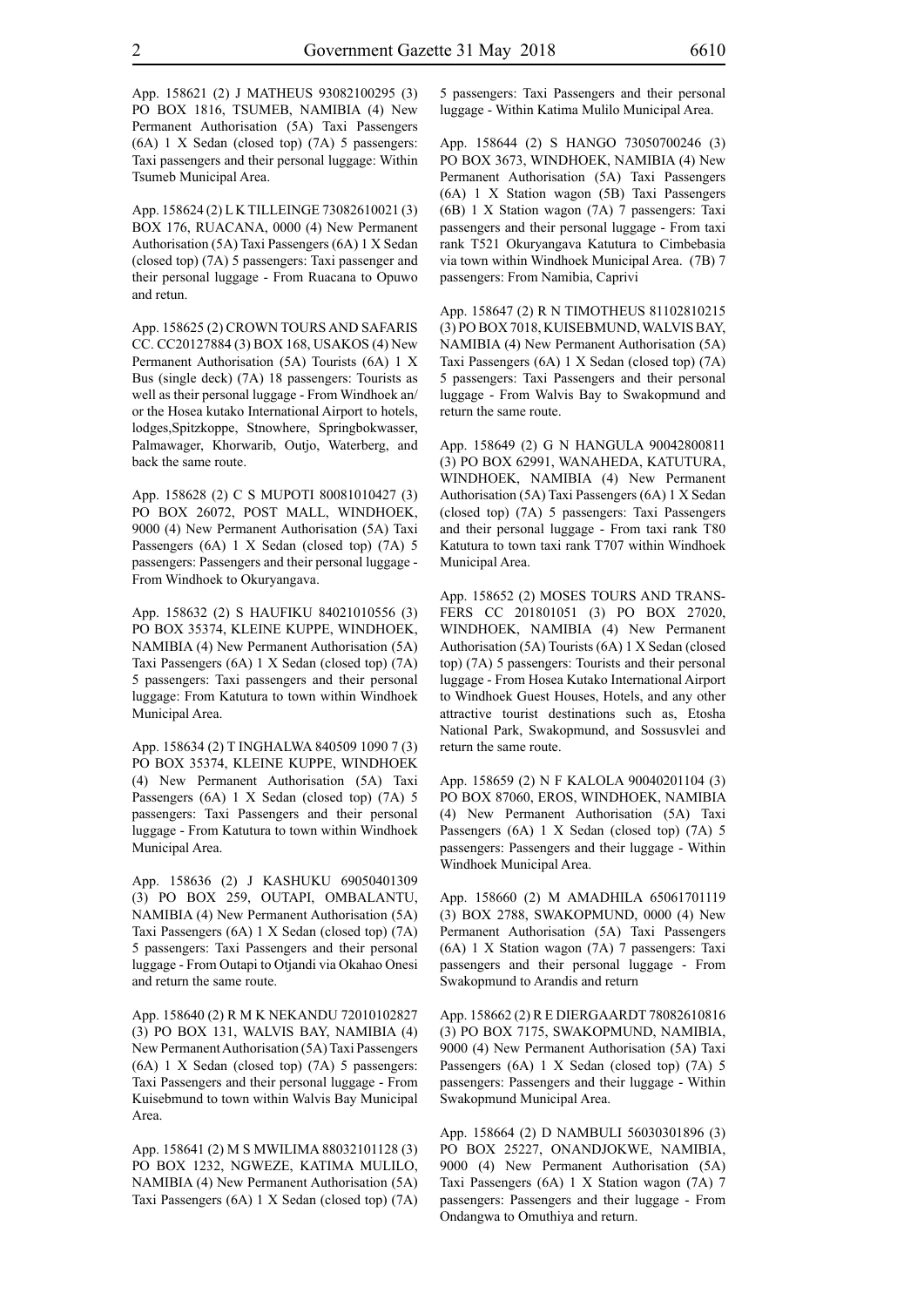App. 158666 (2) A K LEEVI 91090100582 (3) PO BOX 40718, AUSSPANNPLATZ, WIND-HOEK, 9000 (4) New Permanent Authorisation (5A) Taxi Passengers (6A) 1 X Sedan (closed top) (7A) 5 passengers: Passengers and their luggage - From Katutura to Town and from Town to Otjomuise.

App. 158670 (2) T T KAHENGE 93082700039 (3) PO BOX 7760, WINDHOEK, NAMIBIA (4) New Permanent Authorisation (5A) Taxi Passengers (6A) 1 X Sedan (closed top) (7A) 5 passengers: Passengers and their luggage - From taxi rank T62 Okuryangava to taxi rank T30 town and Within Windhoek Municipal Area.

App. 158673 (2) F SHINGWEDHA 75041400199 (3) PO BOX 697, GROOTFONTEIN, NAMIBIA, 9000 (4) New Permanent Authorisation (5A) Taxi Passengers (6A) 1 X Sedan (closed top) (7A) 5 passengers: Taxi passengers and their personal luggage: From New Saamstaan to town and within Grootfontein Municipal Area.

App. 158676 (2) A N KALOMPO 76112500213 (3) PO BOX 27659, WINDHOEK, NAMIBIA (4) New Permanent Authorisation (5A) Taxi Passengers (6A) 1 X Sedan (closed top) (7A) 5 passengers: Taxi passengers and their personal luggage: From Katutura to town within Windhoek Municipal Area.

App. 158677 (2) K V SHIKALEPO 84120211107 (3) PO BOX 97985, WINDHOEK, NAMIBIA (4) New Permanent Authorisation (5A) Taxi Passengers (6A) 1 X Sedan (closed top) (7A) 5 passengers: Taxi passengers and their personal luggage: From taxi rank T454 to Maerua Mall taxi rank via town and Wernhil Park within Windhoek Municipal Area.

App. 158683 (2) E ATSHIKOTO 84100810024 (3) PO BOX 97515, MAERUA MALL, WINDHOEK, NAMIBIA (4) New Permanent Authorisation (5A) Taxi Passengers (6A) 1 X Combi / Micro bus / Minibus (7A) 16 passengers: Taxi passengers and their personal luggage: From taxi rank TB41 Otjomuise 8De Laan to Grove Mall taxi rank via town within Windhoek Municipal Area.

App. 158686 (2) A KAMATI 80080100090 (3) PO BOX 40986, AUSSPANNPLATZ, WIND-HOEK, NAMIBIA (4) New Permanent Authorisation (5A) Taxi Passengers (6A) 1 X Combi / Micro bus / Minibus (7A) 16 passengers: Taxi passengers and their personal luggage: From Havana informal settlement to Grove Mall taxi rank via town within Windhoek Municipal Area.

App. 158687 (2) KANGENO INVESTMENT CC 201507054 (3) PO BOX 40986, AUSSPANN-PLATZ, WINDHOEK, NAMIBIA (4) New Permanent Authorisation (5A) Taxi Passengers (6A) 1 X Combi / Micro bus / Minibus (7A) 16 passengers: Taxi passengers and their personal luggage: From Havana Informal settlement to Grove Mall via town within Windhoek Municipal Area.

App. 158690 (2) V M SHAMU 75082810014 (3) PO BOX 1759, NGWEZE, KATIMA MULILO, NAMIBIA (4) New Permanent Authorisation (5A) Taxi Passengers (6A) 1 X Station wagon (7A) 8 passengers: Taxi passengers and their personal luggage: From Katima Mulilo to Ngoma Border post and return back to Katima Mulilo via the same route.

App. 158691 (2) E T D SHIKONEKENI 92021- 201171 (3) PO BOX 64321, OKURYANGAVA, WINDHOEK (4) New Permanent Authorisation (5A) Taxi Passengers (6A) 1 X Sedan (closed top) (7A) 5 passengers: Taxi passengers and their personal luggage: From taxi rank T74 Okuryangava informal settlement to town within Windhoek Municipal Area.

App. 158695 (2) N I NEKANDU 70010100717 (3) PO BOX 2548, WALVIS BAY, NAMIBIA (4) New Permanent Authorisation (5A) Taxi Passengers (6A) 1 X Sedan (closed top) (7A) 5 passengers: Taxi passengers and their personal luggage: From Kuisebmund to town within Walvis Bay Municipal Area.

App. 158696 (2) S C MBONDA 86112200457 (3) PO BOX 2489, NGWEZE, KATIMA MULILO (4) New Permanent Authorisation (5A) Taxi Passengers (6A) 1 X Sedan (closed top) (7A) 5 passengers: Taxi passengers and their personal luggage: WIthin Katima Mulilo Municipal Area.

App. 158699 (2) A Y IIPINGE 79040410224 (3) PO BOX 80521, OLYMPIA, WINDHOEK, NAMIBIA (4) New Permanent Authorisation (5A) Taxi Passengers (6A) 1 X Sedan (closed top) (7A) 5 passengers: Taxi passengers and their personal luggage: Within Windhoek Municipal Area.

App. 158702 (2) T G CAMPBELL 66052810025 (3) PO BOX 24856, WINDHOEK, NAMIBIA (4) New Permanent Authorisation (5A) Passengers (6A) 1 X Combi / Micro bus / Minibus (7A) 16 passengers: Taxi passengers and their personal luggage: From Rehoboth to Windhoek and return the same route.

App. 158703 (2) T G CAMPBELL 66052810025 (3) PO BOX 24856, WINDHOEK, NAMIBIA (4) New Permanent Authorisation (5A) Taxi Passengers (6A) 1 X Sedan (closed top) (7A) 5 passengers: Taxi passengers and their personal luggage: From Kuvukiland location to town within Rehoboth Municipal Area.

App. 158706 (2) L L TUBEHO 74040700368 (3) PO BOX 573, NGWEZE, KATIMA MULILO (4) New Permanent Authorisation (5A) Taxi Passengers (6A) 1 X Station wagon (7A) 8 passengers: Taxi passengers and their personal luggage: From Kongola to Katima Mulilo and return the same route.

App. 158708 (2) JSS INVESTMENT CC 20131- 0670 (3) PO BOX 8751, BACHBRECHT, WINDHOEK, NAMIBIA (4) New Permanent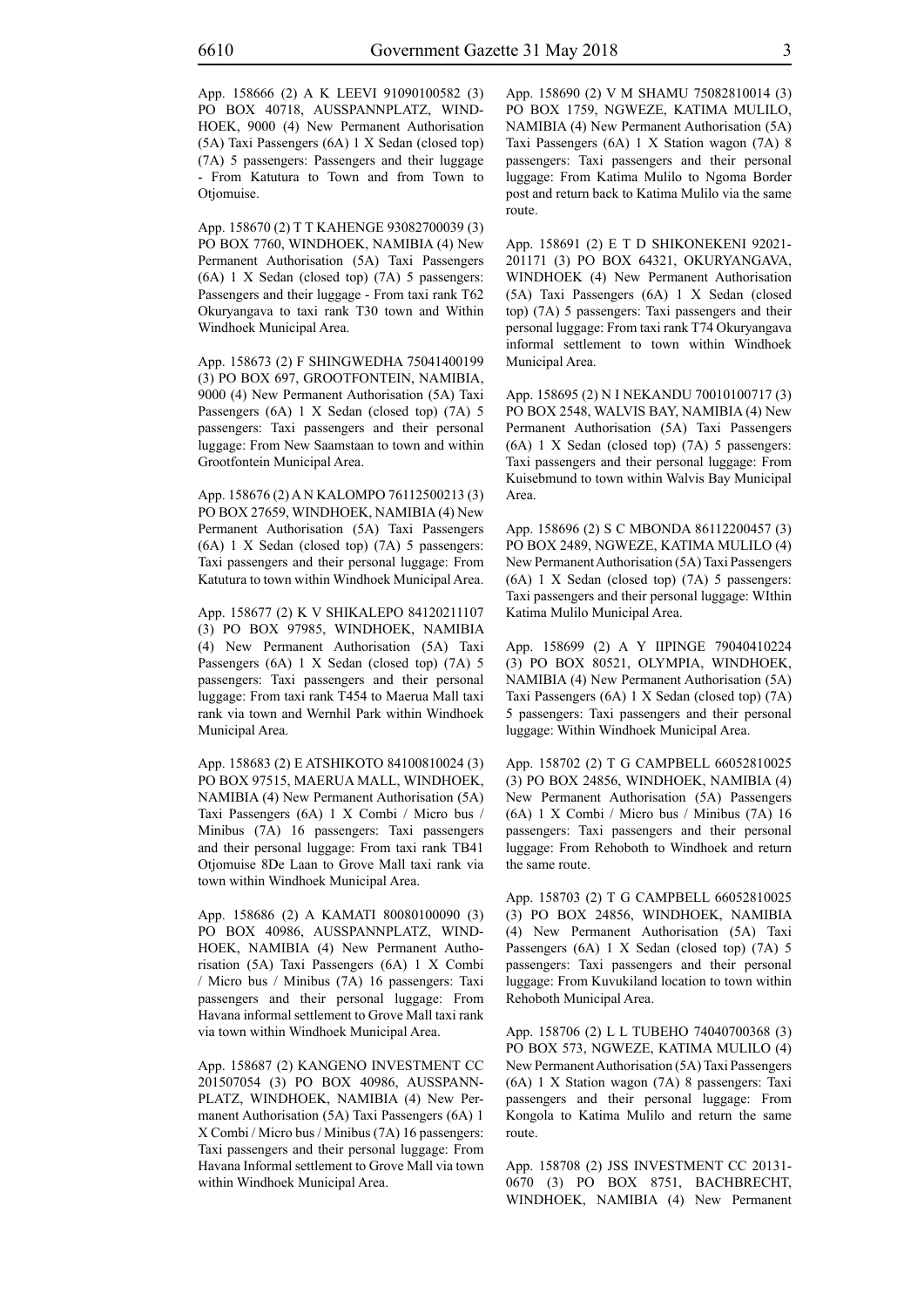Authorisation (5A) Taxi Passengers (6A) 1 X Sedan (closed top) (7A) 5 passengers: Taxi passengers and their personal luggage: Within Windhoek Municipal Area.

App. 158709 (2) M MASHUNA 85040510470 (3) PO BOX 144, GOBABIS, NAMIBIA (4) New Permanent Authorisation (5A) Taxi Passengers (6A) 1 X Sedan (closed top) (7A) 5 passengers: Taxi passengers and their personal luggage: From Damara Block Location to town within Gobabis Municipal Area.

App. 158715 (2) P N U HAMBINGA 70103000380 (3) PO BOX 27001, WINDHOEK, NAMIBIA (4) New Permanent Authorisation (5A) Passengers (6A) 1 X Combi / Micro bus / Minibus (7A) 16 passengers: Taxi passengers and their personal luggage: From Tsumeb to Okongo via Tsumeb Mpungu road and return the same route.

App. 158722 (2) A E MCLOBO 63032610052 (3) PO BOX 8163, NARRAVILLE, WALVIS BAY, 9000 (4) New Permanent Authorisation (5A) Taxi Passengers (6A) 1 X Sedan (closed top) (7A) 5 passengers: Taxi passengers and their personal:Within Walvis Bay and from Walvis Bay to Swakopmund and return back.

App. 158723 (2) G M D KHEIMSEB 87110500306 (3) PO BOX 497, OMARURU, NAMIBIA (4) New Permanent Authorisation (5A) Taxi Passengers (6A) 1 X Sedan (closed top) (7A) 5 passengers: Taxi passengers and their personal luggage - Within Omaruru Municipal Areas.

App. 158726 (2) J N MATHEUS 91091700443 (3) PO BOX 1816, TSUMEB, NAMIBIA, 9000 (4) New Permanent Authorisation (5A) Taxi Passengers (6A) 1 X Sedan (closed top) (7A) 5 passengers: Taxi passengers and their personal luggage: Within Tsumeb Municipal Area.

App. 158727 (2) E K NGHIFIKWA 94020100047 (3) PO BOX 1816, TSUMEB, NAMIBIA, 9000 (4) New Permanent Authorisation (5A) Taxi Passengers (6A) 1 X Sedan (closed top) (7A) 5 passengers: Taxi passengers and their personal luggage: Within Tsumeb Municipal Area.

App. 158728 (2) L A FERIS 86072900062 (3) PO BOX 1376, KEETMANSHOOP, NAMIBIA (4) New Permanent Authorisation (5A) Taxi Passengers (6A) 1 X Combi / Micro bus / Minibus (7A) 16 passengers: Taxi passengers and their personal luggage - From Keetmanshoop to Windhoek and return the same route.

App. 158729 (2) L A FERIS 86072900062 (3) PO BOX 1376, KEETMANSHOOP, NAMIBIA (4) New Permanent Authorisation (5A) Taxi Passengers (6A) 1 X Combi / Micro bus / Minibus (7A) 16 passengers: Taxi passengers and their personal luggage: From Windhoek to Oranjemund and return back the same route.

App. 158731 (2) H N SHIXWANDU 81050310896 (3) PO BOX 61321, KATUTURA, WINDHOEK, NAMIBIA (4) New Permanent Authorisation (5A) Taxi Passengers (6A) 1 X Sedan (closed top) (7A) 5 passengers: Taxi passengers and their personal luggage: From taxi rank T317 Khomasdal to Klein Windhoek and Within Municipal Area.

App. 158732 (2) M NAHOLE 72112510037 (3) PO BOX 95390, KATUTURA, WINDHOEK, NAMIBIA (4) New Permanent Authorisation (5A) Taxi Passengers (6A) 1 X Sedan (closed top) (7A) 5 passengers: Taxi passengers and their personal luggage: From taxi rank T351 Otjomuise to Aries.

App. 158733 (2) T MATHEUS 64012100238 (3) PO BOX 2709, WALVIS BAY, NAMIBIA (4) New Permanent Authorisation (5A) Taxi Passengers (6A) 1 X Sedan (closed top) (7A) 5 passengers: Taxi passengers and their personal luggage: From Tutaleni location in Walvis Bay to Rooikop in Walvis Bay to CNO taxi rank yet.

App. 158736 (2) S C LEONARD 84072410225 (3) PO BOX 2017, RUNDU, NAMIBIA (4) New Permanent Authorisation (5A) Taxi Passengers (6A) 1 X Sedan (closed top) (7A) 5 passengers: Taxi passengers and their personal luggage: From Kaisosi No. 2 to Rundu Hospital within Rundu Municipal Area.

App. 158737 (2) J IIPINGE 75120700136 (3) PO BOX 343, HENTISBAY, NAMIBIA (4) New Permanent Authorisation (5A) Taxi Passengers (6A) 1 X Station wagon (7A) 5 passengers: Taxi passengers and their personal luggage: From Henties Bay to Rossmund and return the same route.

App. 158738 (2) V J A GOLIATH 980802 0022 7 (3) PO BOX 3262, REHOBOTH, NAMIBIA, 9000 (4) New Permanent Authorisation (5A) Taxi Passengers (6A) 1 X Sedan (closed top) (7A) 5 passengers: Taxi passengers and their personal luggage: Within Rehoboth Municipal Area.

App. 158745 (2) C D HANSTEIN 98091201125 (3) PO BOX 3122, REHOBOTH, NAMIBIA, 9000 (4) New Permanent Authorisation (5A) Taxi Passengers (6A) 1 X Sedan (closed top) (7A) 5 passengers: Taxi passengers and their personal luggage: Within Rehoboth within Municipal Area.

App. 158746 (2) M H KAMUTUFE 65021300482 (3) PO BOX 6122, AUSSPANNPLATZ, WIND-HOEK, 9000 (4) New Permanent Authorisation (5A) Taxi Passengers (6A) 1 X Sedan (closed top) (7A) 5 passengers: Taxi passengers and their personal luggage: From Oshakati to Ondangwa and return back.

App. 158748 (2) N TJOMAZEVA 86092800489 (3) BOX 37, OPUWO (4) New Permanent Authorisation (5A) Taxi Passengers (6A) 1 X Station wagon (7A) 8 passengers: Taxi passengers and their personal luggage - From Opuwo to Okahao via Oshakati and back the same route.

App. 158749 (2) R T INDONGO 74030500641 (3) PO BOX 11779, KLEIN WINDHOEK,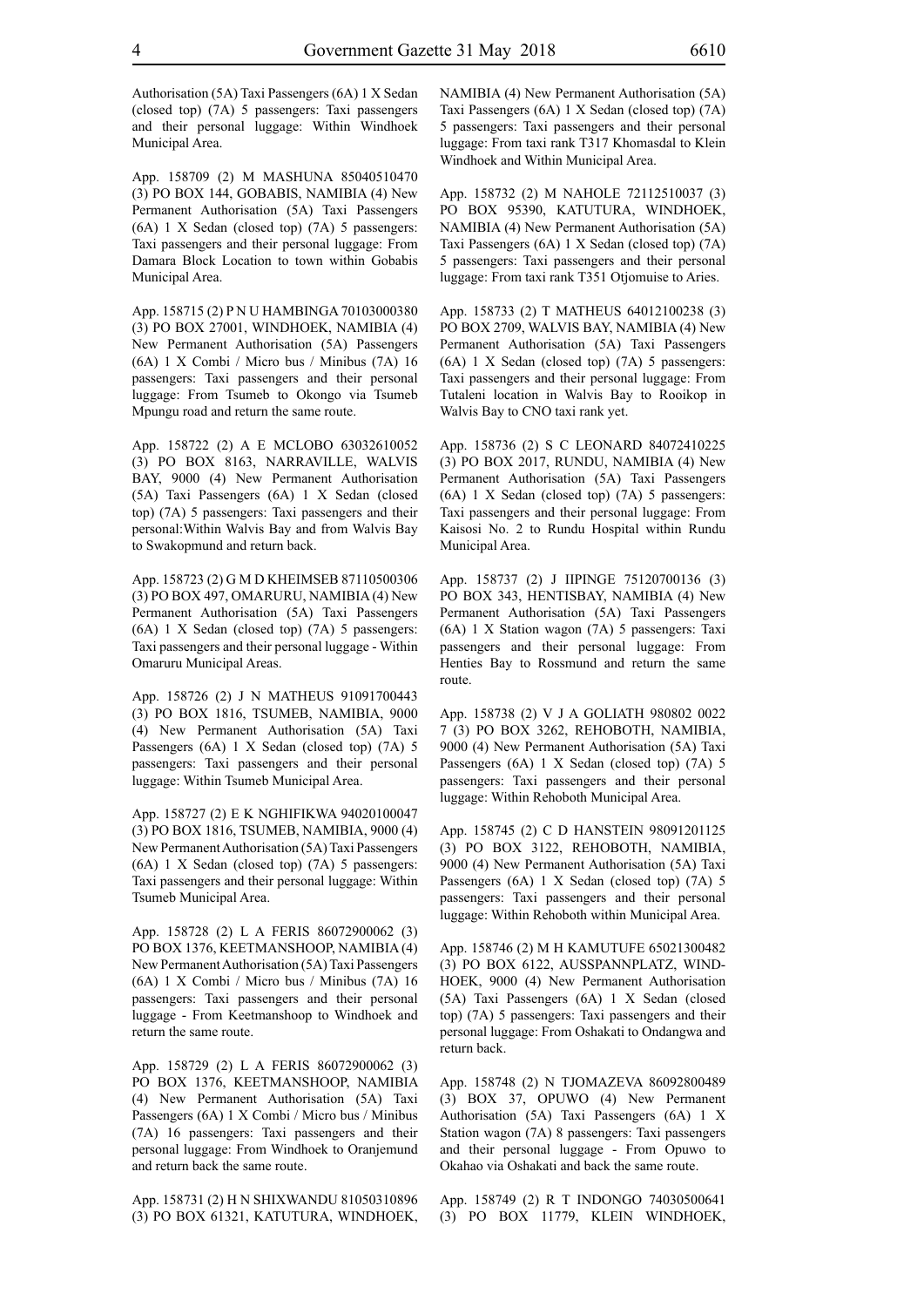WINDHOEK, 9000 (4) New Permanent Authorisation (5A) Taxi Passengers (6A) 1 X Sedan (closed top) (7A) 5 passengers: Taxi passengers and their personal luggage: From Town to Katutura and within Windhoek Municipal Area.

App. 158750 (2) C ANTONIO 84071710144 (3) PRIVATE BAG 3014, OPUWO (4) New Permanent Authorisation (5A) Taxi Passengers (6A) 1 X Station wagon (7A) 8 passengers: Taxi passengers and their personal luggage - From Opuwo to Oshakati and back the same route.

App. 158751 (2) E ANDREAS 90090200462 (3) PO BOX 7760, WINDHOEK, NAMIBIA (4) New Permanent Authorisation (5A) Taxi Passengers (6A) 1 X Sedan (closed top) (7A) 5 passengers: Taxi passengers and their personal luggage: From Taxi rank No: 89 to taxi rank T730 to Town within Windhoek Municipal Area.

App. 158753 (2) F S NAIWALA 91060100819 (3) PO BOX 410, WINDHOEK, NAMIBIA, 9000 (4) New Permanent Authorisation (5A) Taxi Passengers (6A) 1 X Sedan (closed top) (7A) 5 passengers: Taxi passengers and their personal luggage: From Hakahana to town and within Windhoek Municipal Area.

App. 158755 (2) A M KOMPELI 581207 0039 2 (3) PO BOX 21948, WINDHOEK, NAMIBIA, 9000 (4) New Permanent Authorisation (5A) Taxi Passengers (6A) 1 X Sedan (closed top) (7A) 5 passengers: Taxi passengers and their personal luggage: Within Katima Municipal Municipal Area.

App. 158758 (2) AKWABA TOURS AND SAFARIS CC 201711785 (3) PO BOX 22970, WINDHOEK, NAMIBIA (4) New Permanent Authorisation (5A) Taxi Passengers (6A) 1 X Station wagon (7A) 8 passengers: Tourists Guests and their personal luggage - From Hosea Kutako International Airport and/or Windhoek to different destinations Guest house, logdes, B& B / places within Namibia such as Etosha, Swakopmund and Sossusvlei and return back.

App. 158759 (2) A M KOMPELI 581207 0039 2 (3) PO BOX 21948, WINDHOEK, NAMIBIA, 9000 (4) New Permanent Authorisation (5A) Taxi Passengers (6A) 1 X Station wagon (7A) 7 passengers: Taxi passengers and their personal luggage: Within Katima Municipal Municipal Area.

App. 158762 (2) A M KOMPELI 581207 0039 2 (3) PO BOX 21948, WINDHOEK, NAMIBIA, 9000 (4) New Permanent Authorisation (5A) Taxi Passengers (6A) 1 X Sedan (closed top) (7A) 5 passengers: Taxi passengers and their personal luggage: Within Katima Municipal Municipal Area.

App. 158763 (2) N H SIKUTE 75111700315 (3) PO BOX 2265, NGWEZE, KATIMA MULILO, NAMIBIA (4) New Permanent Authorisation (5A) Taxi Passengers (6A) 1 X Sedan (closed top) (7A) 5 passengers: Taxi passengers and their personal luggage: Within Katima Mulilo Municipal Municipal Area.

App. 158770 (2) P A HAMMERSLAG 620901- 00362 (3) PO BOX 40300, AUSSPANNPLATZ, WINDHOEK, 9000 (4) New Permanent Authorisation (5A) Taxi Passengers (6A) 1 X Sedan (closed top) (7A) 5 passengers: Taxi passengers and their personal luggage: Within Rehoboth Municipal Area.

App. 158772 (2) L P AMWAALANGA 7812- 1100135 (3) PO BOX 5390, WALVIS BAY, NAMIBIA, 9000 (4) New Permanent Authorisation (5A) Taxi Passengers (6A) 1 X Sedan (closed top) (7A) 5 passengers: Taxi passengers and their personal luggage: From Outapi to Ruacana and return back the same route.

App. 158775 (2) S S P HAMUKONDA 93042- 600270 (3) PO BOX 302, OHANGWENA, NAMIBIA, 9000 (4) New Permanent Authorisation (5A) Taxi Passengers (6A) 1 X Sedan (closed top) (7A) 5 passengers: Taxi passengers and their personal luggage: Oshikango to Okalongo.

App. 158777 (2) A P MWOONDE 80062010131 (3) PO BOX 41535, AUSSPANNPLATZ, WIND-HOEK, 9000 (4) New Permanent Authorisation (5A) Taxi Passengers (6A) 1 X Combi / Micro bus / Minibus (7A) 16 passengers: Taxi passengers and their personal luggage: From Windhoek to Oshakati and return back the same.

App. 158779 (2) M N HAUFIKU 920418 0100 7 (3) PO BOX 24909, WINDHOEK, NAMIBIA, 9000 (4) New Permanent Authorisation (5A) Taxi Passengers (6A) 1 X Sedan (closed top) (7A) 5 passengers: Taxi passengers and their personal luggage: From taxi rank no:31 (vambo loction) to central Business District and Within Municipal Municipal Area.

App. 158783 (2) T N MUKONGA 78082000279 (3) PO BOX 1475, ONDANGWA, NAMIBIA (4) New Permanent Authorisation (5A) Taxi Passengers (6A) 1 X Sedan (closed top) (7A) 5 passengers: Taxi passengers and their personal luggage - From Ondangwa to Oshakati and within Ondangwa Municipal Areas.

App. 158787 (2) L S NANGOLO 93061800147 (3) BOX 295, OSHAKATI (4) New Permanent Authorisation (5A) Taxi Passengers (6A) 1 X Sedan (closed top) (7A) 5 passengers: Passengers and their luggage - From Oshakati, Helao Nafidi to Okongo.

App. 158790 (2) A H NAKAMBALE 86030500805 (3) BOX 1974, OSHAKATI, 0000 (4) New Permanent Authorisation (5A) Taxi Passengers (6A) 1 X Sedan (closed top) (7A) 5 passengers: Taxi passengers and their personal luggage - From Oshakati to Opuwo via Okahao/ Uutapi and back the same route.

App. 158799 (2) T S HISHTELWA 90082600961 (3) PO BOX 85079, EROS, WINDHOEK, NAMIBIA (4) New Permanent Authorisation (5A) Taxi Passengers (6A) 1 X Sedan (closed top) (7A) 5 passengers: Taxi passengers and their personal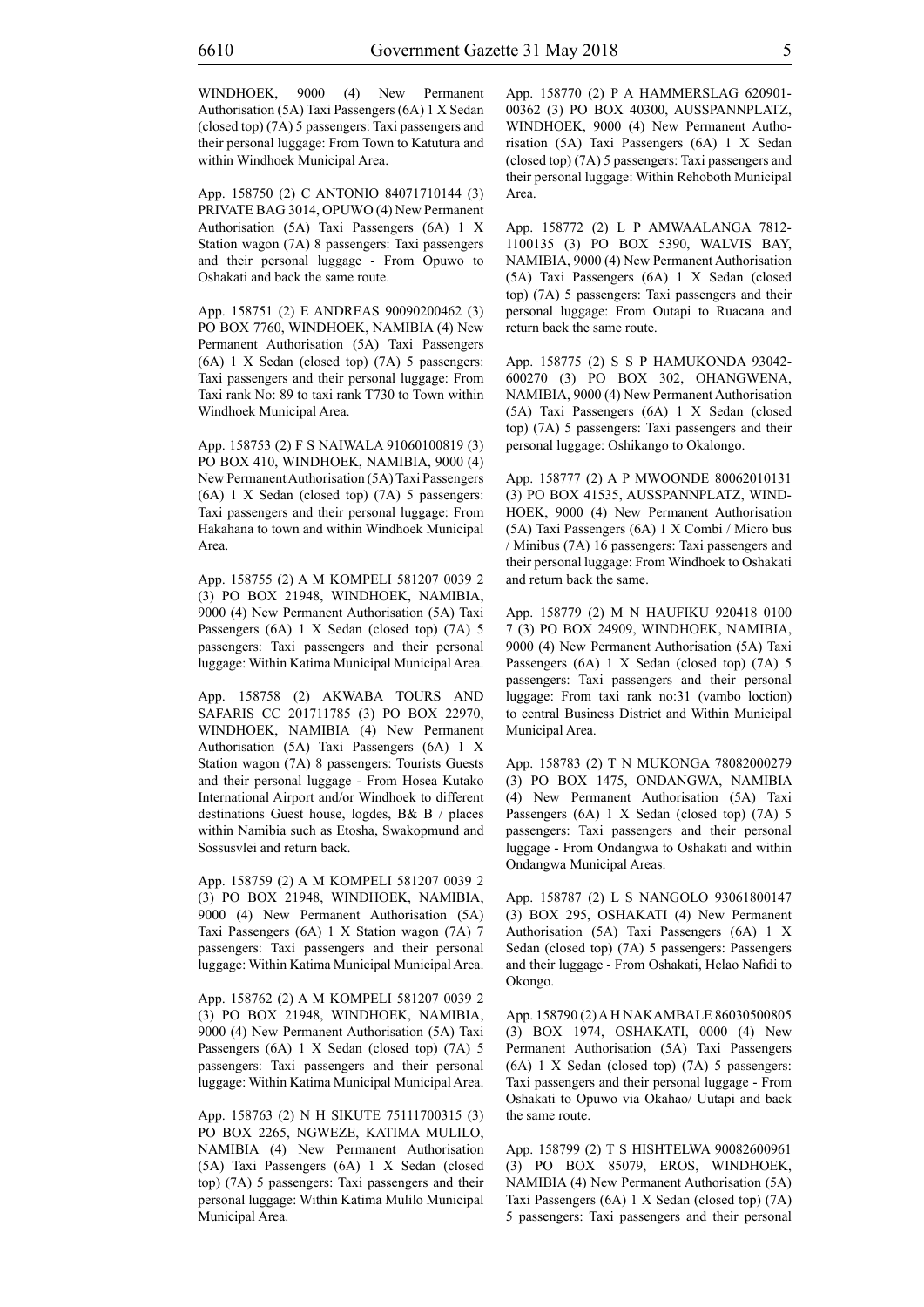luggage: From Kuisebmund to town via Narraville location within Walvis Bay Municipal Area.

App. 158801 (2) T S HISHTELWA 90082600961 (3) PO BOX 85079, EROS, WINDHOEK, NAMIBIA (4) New Permanent Authorisation (5A) Taxi Passengers (6A) 2 X Sedan (closed top) (7A) 5 passengers: Taxi passengers and their personal luggage: From Ombili in Katutura to UNAM within Windhoek Municipal Area.

App. 158806 (2) A MUNANGO 79092810584 (3) PO BOX 3018, RUNDU, NAMIBIA, 9000 (4) New Permanent Authorisation (5A) Taxi Passengers (6A) 1 X Sedan (closed top) (7A) 5 passengers: Passenger and thei personal luggage - Rundu to Nkazaza and kayira yira.

App. 158810 (2) T K HAMUTENYA 88020900462 (3) PO BOX 3614, RUNDU, NAMIBIA, 9000 (4) New Permanent Authorisation (5A) Taxi Passengers (6A) 2 X Sedan (closed top) (7A) 5 passengers: Passenger and their personal luggage - From Calai Border to Rundu Town and return.

App. 158812 (2) T K HAMUTENYA 88020900462 (3) PO BOX 3614, RUNDU, NAMIBIA, 9000 (4) New Permanent Authorisation (5A) Taxi Passengers (6A) 2 X Sedan (closed top) (7A) 5 passengers: Passenger and their personal luggage - From Satotwa location to UNAM Campus and return.

App. 158814 (2) BUSHTRAILS TOURS AND SAFARIS CC CC201704861 (3) PO BOX 87016, EROS, WINDHOEK, 9000 (4) New Permanent Authorisation (5A) Tourists (6A) 5 X Combi / Micro bus / Minibus (7A) 16 passengers: Tourists and their personal luggage: From Windhoek to airport to lodges Guesthouse, pre-booking Windhoek, Swakopmund Etosha National Park and Sosvlei.

App. 158815 (2) H KAVARA 640401 0083 2 (3) PO BOX 1029, GOBABIS, NAMIBIA, 9000 (4) New Permanent Authorisation (5A) Taxi Passengers (6A) 1 X Combi / Micro bus / Minibus (7A) 10 passengers: Passenger and their personal luggage - From Corridor 21-13 to Aminius and Gobabis and return back.

App. 158817 (2) H TJIMBUNDU 60060300361 (3) PO BOX 188, ARANOS, NAMIBIA (4) New Permanent Authorisation (5A) Taxi Passengers (6A) 1 X Combi / Micro bus / Minibus (7A) 10 passengers: Passengers and their personal luggage: From Aminus Corridor 13 to Windhoek via Gobabis and return the same route.

App. 158819 (2) J KAVARI 60101002122 (3) PO BOX 1262, GOBABIS, NAMIBIA (4) New Permanent Authorisation (5A) Passengers (6A) 1 X Station wagon (7A) 10 passengers: Passengers and their personal luggage: From Aminus Corridor 13 to Windhoek via Gobabis and return the same route.

App. 158822 (2) M N VAN WYK 79071300064 (3) PO BOX 24526, WINDHOEK, NAMIBIA (4) New Permanent Authorisation (5A) Passengers (6A) 2 X Combi / Micro bus / Minibus (7A) 16 passengers: Passengers and their personal luggage: From Walvis Bay to Keetmanshoop and return the same route.

App. 158824 (2) L N IPINGE 84012310208 (3) PO BOX 95468, SOWETO, WINDHOEK, NAMIBIA (4) New Permanent Authorisation (5A) Taxi Passengers (6A) 1 X Sedan (closed top) (7A) 5 passengers: Taxi Passengers and their personal luggage: From Katutura to town within Windhoek Municipal Area.

App. 158827 (2) D A B IZAAKS 91032900148 (3) PO BOX 4306, REHOBOTH, NAMIBIA (4) New Permanent Authorisation (5A) Taxi Passengers (6A) 2 X Sedan (closed top) (7A) 5 passengers: Taxi Passengers and their personal luggage: Within Rehoboth Municipal Area.

App. 158829 (2) M N NATANGWE 92032000695 (3) PO BOX 3325, REHOBOTH, NAMIBIA (4) New Permanent Authorisation (5A) Taxi Passengers (6A) 1 X Sedan (closed top) (7A) 5 passengers: Taxi Passengers and their personal luggage: Within Rehoboth Municipal Area.

App. 158833 (2) M HASHEELA 85031210257 (3) PO BOX 1068, OHANGWENA, NAMIBIA (4) New Permanent Authorisation (5A) Taxi Passengers (6A) 1 X Sedan (closed top) (7A) 5 passengers: Taxi Passengers and their personal luggage: From Helao Nafidi to Ondangwa and return the same route.

App. 158836 (2) F E AMWAALANGA 7310- 0210093 (3) PO BOX 324, OMBALANTU, NAMIBIA (4) New Permanent Authorisation (5A) Taxi Passengers (6A) 1 X Sedan (closed top) (7A) 5 passengers: Taxi Passengers and their personal luggage: From Outapi to Ruacana and return the same route.

App. 158837 (2) J NGHILIFAVALI 74052400194 (3) PO BOX 65787, KATUTURA, WINDHOEK, NAMIBIA (4) New Permanent Authorisation (5A) Taxi Passengers (6A) 1 X Sedan (closed top) (7A) 5 passengers: Taxi Passengers and their personal luggage: From Oneleiwa shoping centre to Outapi and return the same route.

App. 158840 (2) S N SHIHEPO 94020600066 (3) PO BOX 13598, EENHANA, NAMIBIA (4) New Permanent Authorisation (5A) Taxi Passengers (6A) 1 X Sedan (closed top) (7A) 5 passengers: Taxi Passengers and their personal luggage: From Eenhana to Ondangwa via Oshikango and return the same route.

App. 158844 (2) V S MALUMANI 80091610389 (3) PO BOX 615, GOBABIS, NAMIBIA (4) New Permanent Authorisation (5A) Taxi Passengers (6A) 1 X Sedan (closed top) (7A) 5 passengers: Taxi Passengers and their personal luggage: From the location to town within Gobabis Municipal Area.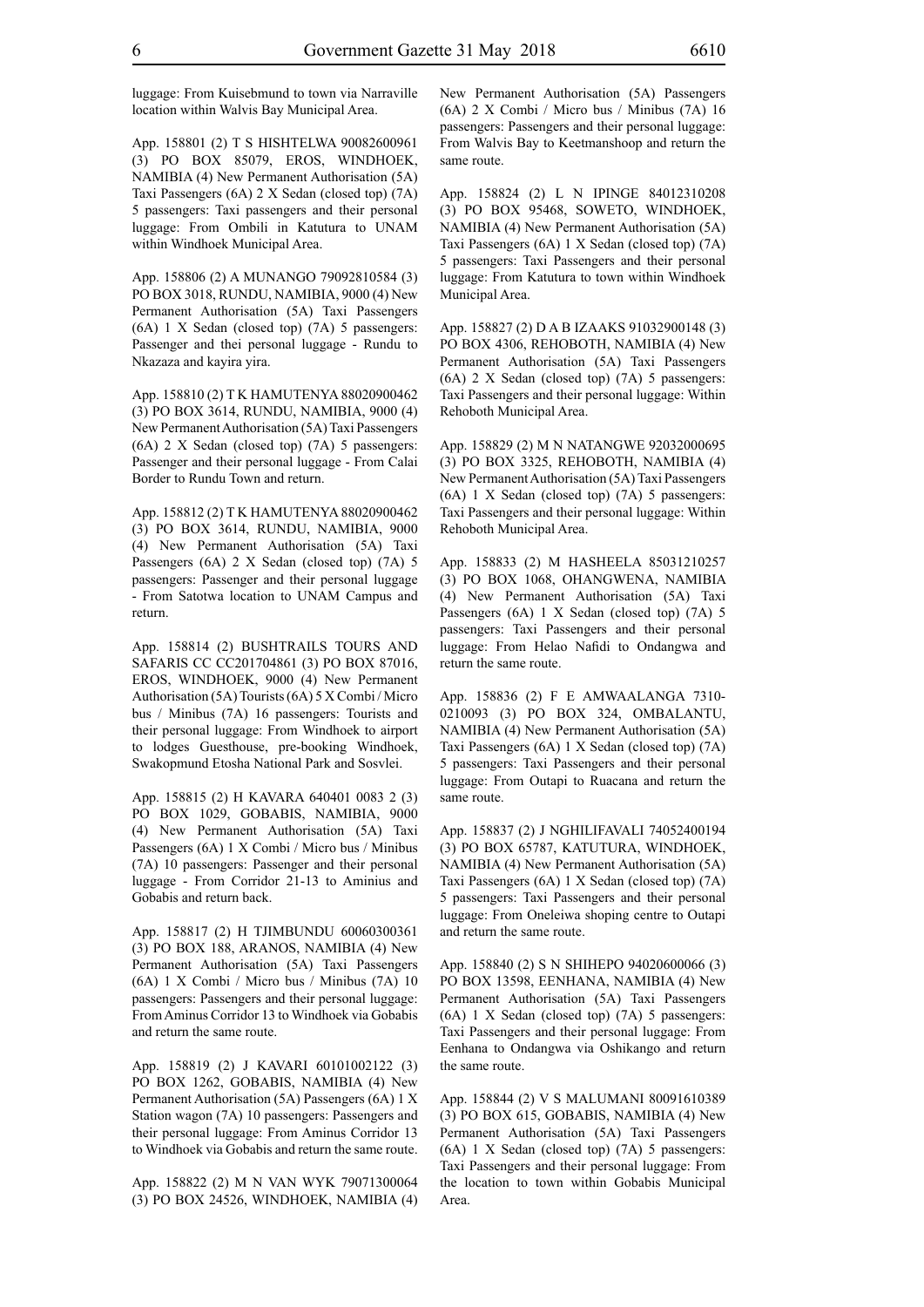App. 158848 (2) J S NAMBHAU 83090910136 (3) PO BOX 23918, WINDHOEK, NAMIBIA (4) New Permanent Authorisation (5A) Taxi Passengers (6A) 1 X Sedan (closed top) (7A) 5 passengers: Taxi Passengers and their personal luggage: From Katutura to town within Windhoek Municipal Area.

App. 158850 (2) C F MUTOTA 85101910252 (3) PO BOX 1215, GOBABIS, NAMIBIA (4) New Permanent Authorisation (5A) Taxi Passengers (6A) 1 X Sedan (closed top) (7A) 5 passengers: Taxi Passengers and their personal luggage: From Epako to town within Gobabis Municipal Area.

App. 158853 (2) O HAKOOKO 76061200757 (3) PO BOX 23918, WINDHOEK, NAMIBIA (4) New Permanent Authorisation (5A) Taxi Passengers (6A) 1 X Sedan (closed top) (7A) 5 passengers: Taxi Passengers and their personal luggage: From Katutura to town within Windhoek Municipal Area.

App. 158855 (2) N H SIKUTE 75111700315 (3) PO BOX 2265, NGWEZE, KATIMA MULILO, NAMIBIA (4) New Permanent Authorisation (5A) Taxi Passengers (6A) 1 X Sedan (closed top) (7A) 5 passengers: Taxi Passengers and their personal luggage: Within Katima Mulilo Municipal Area.

App. 158857 (2) N H SIKUTE 75111700315 (3) PO BOX 2265, NGWEZE, KATIMA MULILO, NAMIBIA (4) New Permanent Authorisation (5A) Taxi Passengers (6A) 1 X Sedan (closed top) (7A) 5 passengers: Taxi Passengers and their personal luggage: Within Katima Mulilo Municipal Area.

App. 158860 (2) S J //GAROEB 90112200532 (3) PO BOX 61, HENTISBAY, NAMIBIA (4) New Permanent Authorisation (5A) Taxi Passengers (6A) 1 X Station wagon (7A) 7 passengers: Taxi Passengers and their personal luggage: From Henties Bay to Walvis Bay via Swakopmund and return the same route.

App. 158862 (2) N F KALOLA 90040201104 (3) PO BOX 87060, EROS, WINDHOEK, NAMIBIA (4) New Permanent Authorisation (5A) Taxi Passengers (6A) 1 X Sedan (closed top) (7A) 5 passengers: Taxi Passengers and their personal luggage: From Katutura to taxi rank T114 to town via UNAM and Rocky Crest Within Windhoek Municipal Area.

App. 158863 (2) S J //GAROEB 90112200532 (3) PO BOX 61, HENTISBAY, NAMIBIA (4) New Permanent Authorisation (5A) Taxi Passengers (6A) 1 X Sedan (closed top) (7A) 5 passengers: Taxi Passengers and their personal luggage: Within Henties Bay Municipal Area.

App. 158864 (2) A J ROUX 62050200358 (3) PO BOX 120, OMARURU, NAMIBIA (4) New Permanent Authorisation (5A) Taxi Passengers (6A) 2 X Sedan (closed top) (7A) 5 passengers: Taxi Passengers and their personal luggage: Within Swakopmund Municipal Area.

App. 158877 (2) H U REMIGIUS 80083110321 (3) PO BOX 65275, KATUTURA, WINDHOEK, NAMIBIA (4) New Permanent Authorisation (5A) Taxi Passengers (6A) 1 X Sedan (closed top) (7A) 5 passengers: Taxi Passengers and their personal luggage: Within Windhoek Municipal Area.

App. 158878 (2) H U REMIGIUS 80083110321 (3) PO BOX 65275, KATUTURA, WINDHOEK, NAMIBIA (4) New Permanent Authorisation (5A) Taxi Passengers (6A) 1 X Station wagon (7A) 7 passengers: Taxi Passengers and their personal luggage: From Katutura to town Windhoek Municipal Area.

App. 158883 (2) I M MOUERS TRADING ENTERPRISE CC 201704325 (3) PO BOX 4616, REHOBOTH, NAMIBIA (4) New Permanent Authorisation (5A) Taxi Passengers (6A) 1 X Sedan (closed top) (7A) 5 passengers: Taxi Passengers and their personal luggage: From Woerman Brock to town Within Rehoboth Municipal Area.

App. 158884 (2) S N NGENDJO 79103110176 (3) PO BOX 193, RUNDU, NAMIBIA (4) New Permanent Authorisation (5A) Taxi Passengers (6A) 1 X Sedan (closed top) (7A) 5 passengers: Taxi Passengers and their personal luggage: From Karapamwa to town within Rundu Municipal Area.

App. 158885 (2) P KANDYENDYE 64061500511 (3) PO BOX 486, RUNDU, NAMIBIA (4) New Permanent Authorisation (5A) Taxi Passengers (6A) 1 X Station wagon (7A) 7 passengers: Taxi Passengers and their personal luggage: From Rundu to Windhoek via Nkuren-Nkuru and return the same route.

App. 158886 (2) A L KAYONGO 80091310687 (3) BOX 638, KEETMANSHOOP, 0000 (4) New Permanent Authorisation (5A) Taxi Passengers (6A) 1 X Sedan (closed top) (7A) 5 passengers: Taxi Passengers and their personal luggage - Within Lüderitz Municipal Area.

App. 158887 (2) J MASITA 89043000663 (3) BOX 638, KEETMANSHOOP, 0000 (4) New Permanent Authorisation (5A) Taxi Passengers (6A) 1 X Sedan (closed top) (7A) 5 passengers: Taxi passengers and their personal luggage - Within Lüderitz Municipal Area.

App. 158889 (2) M K KADHIMO 90011200723 (3) PO BOX 2116, RUNDU, NAMIBIA, 9000 (4) New Permanent Authorisation (5A) Taxi Passengers (6A) 1 X Sedan (closed top) (7A) 5 passengers: Passenger and their personal luggage - From Shikanduko taxi rank to Rundu town taxi rank and return.

App. 158890 (2) C N MUKUVE 91121700098 (3) PO BOX 2116, RUNDU, NAMIBIA, 9000 (4) New Permanent Authorisation (5A) Taxi Passengers (6A) 1 X Sedan (closed top) (7A) 5 passengers: Passenger and their personal luggage - Within Rundu Municipal Area.

App. 158892 (2) C N MUKUVE 91121700098 (3) PO BOX 2116, RUNDU, NAMIBIA, 9000 (4) New Permanent Authorisation (5A) Taxi Passengers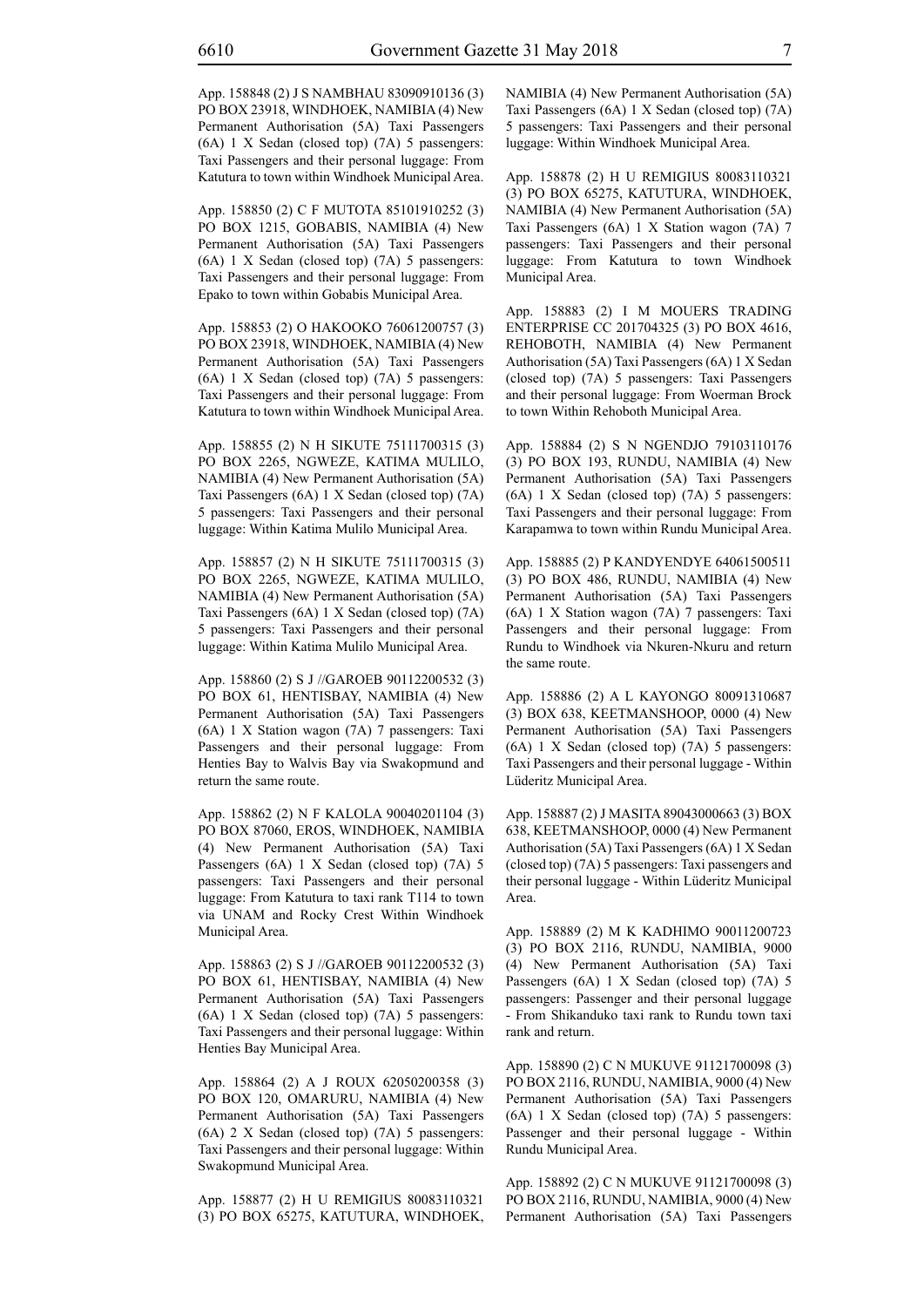(6A) 1 X Sedan (closed top) (7A) 5 passengers: Passenger and their personal luggage - Within Rundu Municipal Area.

App. 158893 (2) M K KADHIMO 90011200723 (3) PO BOX 2116, RUNDU, NAMIBIA, 9000 (4) New Permanent Authorisation (5A) Taxi Passengers (6A) 1 X Sedan (closed top) (7A) 5 passengers: Passenger and their personal luggage - From Queens Park taxi rank to Rundu town taxi rank and return back the same route.

App. 158894 (2) M K KADHIMO 90011200723 (3) PO BOX 2116, RUNDU, NAMIBIA, 9000 (4) New Permanent Authorisation (5A) Taxi Passengers (6A) 1 X Sedan (closed top) (7A) 5 passengers: Passenger and their personal luggage - From Sauyema taxi rank to Rundu town and return back the same route.

App. 158895 (2) M K KADHIMO 90011200723 (3) PO BOX 2116, RUNDU, NAMIBIA, 9000 (4) New Permanent Authorisation (5A) Taxi Passengers (6A) 1 X Sedan (closed top) (7A) 5 passengers: Passenger and their personal luggage - From Kehemu taxi rank to Rundu town and return back the same route.

App. 158896 (2) C N MUKUVE 91121700098 (3) PO BOX 2116, RUNDU, NAMIBIA, 9000 (4) New Permanent Authorisation (5A) Taxi Passengers (6A) 1 X Sedan (closed top) (7A) 5 passengers: Passenger and their personal luggage - From Kaisote taxi rank to Rundu town and return.

App. 158897 (2) C N MUKUVE 91121700098 (3) PO BOX 2116, RUNDU, NAMIBIA, 9000 (4) New Permanent Authorisation (5A) Taxi Passengers (6A) 1 X Sedan (closed top) (7A) 5 passengers: Passenger and their personal luggage - From Kasosi taxi rank to Rundu town and return back.

App. 158898 (2) C N MUKUVE 91121700098 (3) PO BOX 2116, RUNDU, NAMIBIA, 9000 (4) New Permanent Authorisation (5A) Taxi Passengers (6A) 1 X Sedan (closed top) (7A) 5 passengers: Passenger and their personal luggage - From Kehemu taxi rank to Rundu town taxi rank and return back.

App. 158899 (2) M K KADHIMO 90011200723 (3) PO BOX 2116, RUNDU, NAMIBIA, 9000 (4) New Permanent Authorisation (5A) Taxi Passengers (6A) 1 X Sedan (closed top) (7A) 5 passengers: Passenger and their personal luggage - Within Rundu Municipal Area.

App. 158900 (2) L SHEETEKELA 68050700410 (3) PO BOX 980, RUNDU, NAMIBIA, 9000 (4) New Permanent Authorisation (5A) Taxi Passengers (6A) 1 X Sedan (closed top) (7A) 5 passengers: Passenger and their personal luggage - From Kasote to Sauyemwa down to Rundu Town Area for different places.

App. 158901 (2) L SHEETEKELA 68050700410 (3) PO BOX 980, RUNDU, NAMIBIA, 9000 (4) New Permanent Authorisation (5A) Taxi

Passengers (6A) 1 X Sedan (closed top) (7A) 5 passengers: Passenger and their personal luggage - From Vungu Vungu village to Rundu Secondary and within Rundu Municipal Area.

App. 158903 (2) D M HAMUTENYA 90052500306 (3) PO BOX 2778, RUNDU, NAMIBIA, 9000 (4) New Permanent Authorisation (5A) Taxi Passengers (6A) 1 X Sedan (closed top) (7A) 5 passengers: Passenger and their personal luggage - From Kehemu location to Rundu RVTC and within Rundu Municipal Area.

App. 158904 (2) D M HAMUTENYA 90052500306 (3) PO BOX 2778, RUNDU, NAMIBIA, 9000 (4) New Permanent Authorisation (5A) Taxi Passengers (6A) 1 X Sedan (closed top) (7A) 5 passengers: Passenger and their personal luggage - From Kehemu to taxi rank to Tutungeni Primary School and Within Windhoek Municipal Area.

App. 158905 (2) L N NDAKOLO 7801071037 (3) BOX 1500, KEETMANSHOOP, 0000 (4) New Permanent Authorisation (5A) Taxi Passengers (6A) 1 X Sedan (closed top) (7A) 5 passengers: Taxi passengers and their personal luggage - Within Lüderitz Municipal Area.

App. 158906 (2) A M SIKONGO 86072000727 (3) PO BOX 838, RUNDU, NAMIBIA (4) New Permanent Authorisation (5A) Taxi Passengers (6A) 1 X Sedan (closed top) (7A) 5 passengers: Taxi passengers and their personal luggage: From Kaisosi taxi rank NO:1 to Matende within Rundu Municipal Area.

App. 158907 (2) G V WILLEN 57071100047 (3) BOX 892, OSHAKATI, 0000 (4) New Permanent Authorisation (5A) Taxi Passengers (6A) 1 X Station wagon (7A) 7 passengers: Taxi passengers and their personal luggage - From Opuwo to Oshakati and return

App. 158908 (2) K J DAVID 79101310828 (3) PO BOX 2910, RUNDU, NAMIBIA (4) New Permanent Authorisation (5A) Taxi Passengers (6A) 1 X Sedan (closed top) (7A) 5 passengers: Taxi passengers and their personal luggage: From Sauyemwa to Army Base within Rundu Municipal Area.

App. 158909 (2) B M MASWALO 79080510114 (3) PO BOX 2946, WINDHOEK, NAMIBIA (4) New Permanent Authorisation (5A) Taxi Passengers (6A) 1 X Sedan (closed top) (7A) 5 passengers: Taxi passengers and their personal luggage: From Khomadal 27 taxi rank T335 to Ausspannplatz taxi rank T409 within Windhoek Municipal Area.

App. 158914 (2) M C LIMBO 83022510497 (3) PO BOX 513, NGWEZE, KATIMA MULILO, NAMIBIA (4) New Permanent Authorisation (5A) Taxi Passengers (6A) 1 X Sedan (closed top) (7A) 5 passengers: Taxi passengers and their personal luggage: Within Katima Mulilo Municipal Area.

App. 158919 (2) J M LIVINGI 87120100106 (3) PO BOX 1167, KEETMANSHOOP, NAMIBIA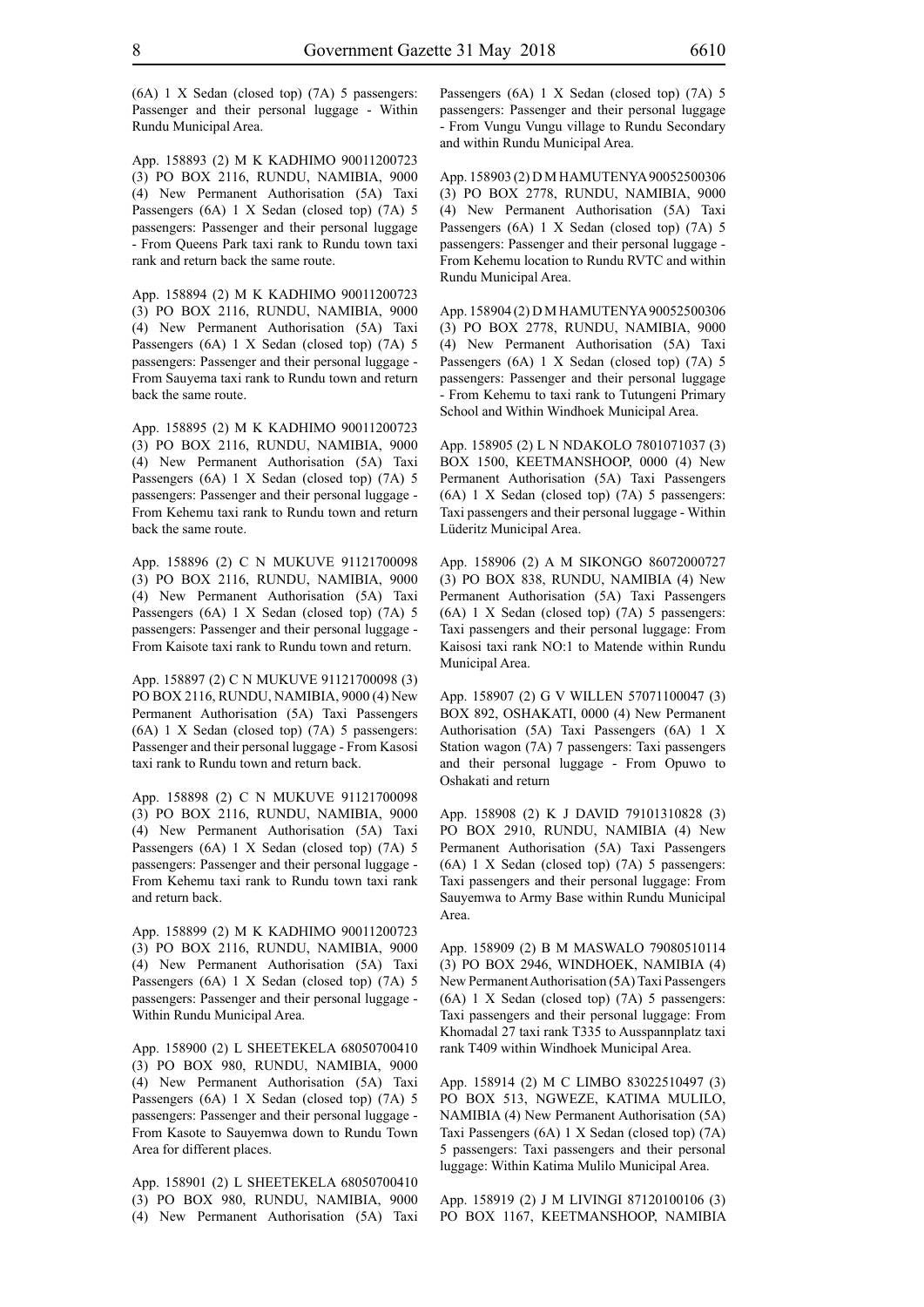(4) New Permanent Authorisation (5A) Taxi Passengers (6A) 1 X Hatch back (7A) 5 passengers: Taxi passengers and their personal luggage - Within Keetmanshoop Municipal Area.

App. 158921 (2) T LEHTO 52090910070 (3) PO BOX 1799, OSHAKATI, NAMIBIA (4) New Permanent Authorisation (5A) Taxi Passengers (6A) 1 X Sedan (closed top) (7A) 5 passengers: Taxi passengers and their personal luggage: Within Oshakati Municipal Area.

App. 158927 (2) I SHAKALELA 77080210062 (3) PO BOX 4303, WINDHOEK, NAMIBIA (4) New Permanent Authorisation (5A) Taxi Passengers (6A) 1 X Combi / Micro bus / Minibus (7A) 5 passengers: Taxi passengers and their personal luggage: From Hakahana taxi rank T113 to town within Windhoek Municipal Area.

App. 158930 (2) D D BOHITILE 96022900204 (3) PO BOX 532, GOBABIS, NAMIBIA (4) New Permanent Authorisation (5A) Taxi Passengers (6A) 1 X Sedan (closed top) (7A) 5 passengers: Taxi passengers and their personal luggage: From Herero Block taxi rank T16 to town within Gobabis Municipal Area.

App. 158931 (2) E S THUDINYANE 88033100753 (3) PO BOX 1762, GOBABIS, NAMIBIA, 0000 (4) New Permanent Authorisation (5A) Taxi Passengers (6A) 1 X Sedan (closed top) (7A) 5 passengers: Taxi passengers and their personal luggage: From Herero taxi rank T21 to town Within Gobabis Municipal Area.

App. 158934 (2) T P EKANDJO 79072510232 (3) PO BOX 21819, WINDHOEK, NAMIBIA (4) New Permanent Authorisation (5A) Taxi Passengers (6A) 1 X Sedan (closed top) (7A) 5 passengers: Taxi passengers and their personal luggage: From Havana to town via Cimbebasia within Windhoek Municipal Area.

App. 158936 (2) M V SAMUEL 90091100712 (3) PO BOX 3730, RUNDU, NAMIBIA (4) New Permanent Authorisation (5A) Taxi Passengers (6A) 1 X Sedan (closed top) (7A) 5 passengers: Taxi passengers and their personal luggage: From Tuhingireni location to town within Rundu Municipal Area.

App. 158940 (2) N K SAMUEL 94080200722 (3) PO BOX 3730, RUNDU, NAMIBIA (4) New Permanent Authorisation (5A) Taxi Passengers (6A) 1 X Sedan (closed top) (7A) 5 passengers: Taxi passengers and their personal luggage: From Tugingireni to town within Rundu Municipal Area.

App. 158944 (2) J M PHILLIPUS 94100100744 (3) PO BOX 4716, WINDHOEK, NAMIBIA (4) New Permanent Authorisation (5A) Taxi Passengers (6A) 1 X Sedan (closed top) (7A) 5 passengers: Taxi passengers and their personal luggage: From Rocky Crest taxi rank T403 to town within Windhoek Municipal Area.

App. 158946 (2) B M SHOOPALA 83071610297 (3) PO BOX 15624, OSHAKATI, NAMIBIA (4) New Permanent Authorisation (5A) Taxi Passengers (6A) 1 X Sedan (closed top) (7A) 5 passengers: Taxi passengers and their personal luggage: From Oshakati to Oshikango via Onggwediva and Ondangwa and return the same route.

App. 158947 (2) B NGHINYENGWILE 841- 02610510 (3) PO BOX 62715, WANAHEDA, NAMIBIA (4) New Permanent Authorisation (5A) Taxi Passengers (6A) 1 X Sedan (closed top) (7A) 5 passengers: Taxi passengers and their personal luggage: From Goreangab taxi rank T82 Katutura to town within Windhoek Municipal Area.

App. 158950 (2) CITY TAXI CC 201801595 (3) PO BOX 129, OUTAPI, NAMIBIA (4) New Permanent Authorisation (5A) Taxi Passengers (6A) 2 X Sedan (closed top) (7A) 5 passengers: Taxi passengers and their personal luggage: Within Windhoek Municipal Area.

App. 158952 (2) A MWATALE 82092910450 (3) PO BOX 5182, SWAKOPMUND, MONDESA (4) New Permanent Authorisation (5A) Taxi Passengers (6A) 1 X Sedan (closed top) (7A) 5 passengers: Taxi passengers and their luggage - Within Swakopmund Municipal Area and DRC

App. 158954 (2) S S HASHIPALA 77061610360 (3) BOX 2389, SWAKOPMUND (4) New Permanent Authorisation (5A) Taxi Passengers (6A) 1 X Sedan (closed top) (7A) 5 passengers: Taxi passengers and their personal luggage - Within Swakopmund Municipal Area.

App. 158957 (2) F PIETERSEN 86102500083 (3) PO BOX 4532, REHOBOTH, NAMIBIA (4) New Permanent Authorisation (5A) Taxi Passengers (6A) 1 X Sedan (closed top) (7A) 5 passengers: Taxi passengers and their personal luggage: From Block A to Block G within Rehoboth Municipal Area.

App. 158958 (2) H K MURIAME 93122500590 (3) PO BOX 7268, KATUTURA, WINDHOEK, NAMIBIA (4) New Permanent Authorisation (5A) Taxi Passengers (6A) 1 X Sedan (closed top) (7A) 5 passengers: Taxi passengers and their personal luggage: From Pioneerspark to Okuryangava via Academia and town within windhoek Municipal Area.

App. 158960 (2) C U KAZONGANGA 8107- 1410172 (3) PO BOX 61317, OKAKARARA, NAMIBIA (4) New Permanent Authorisation (5A) Taxi Passengers (6A) 1 X Sedan (closed top) (7A) 5 passengers: Taxi passengers and their personal luggage: From the location to town within Okakarara Municipal Area.

App. 158961 (2) U TJITUKA 93061600973 (3) PO BOX 1988, OTJIWARONGO, NAMIBIA (4) New Permanent Authorisation (5A) Taxi Passengers (6A) 1 X Sedan (closed top) (7A) 5 passengers: Taxi passengers and their personal luggage: From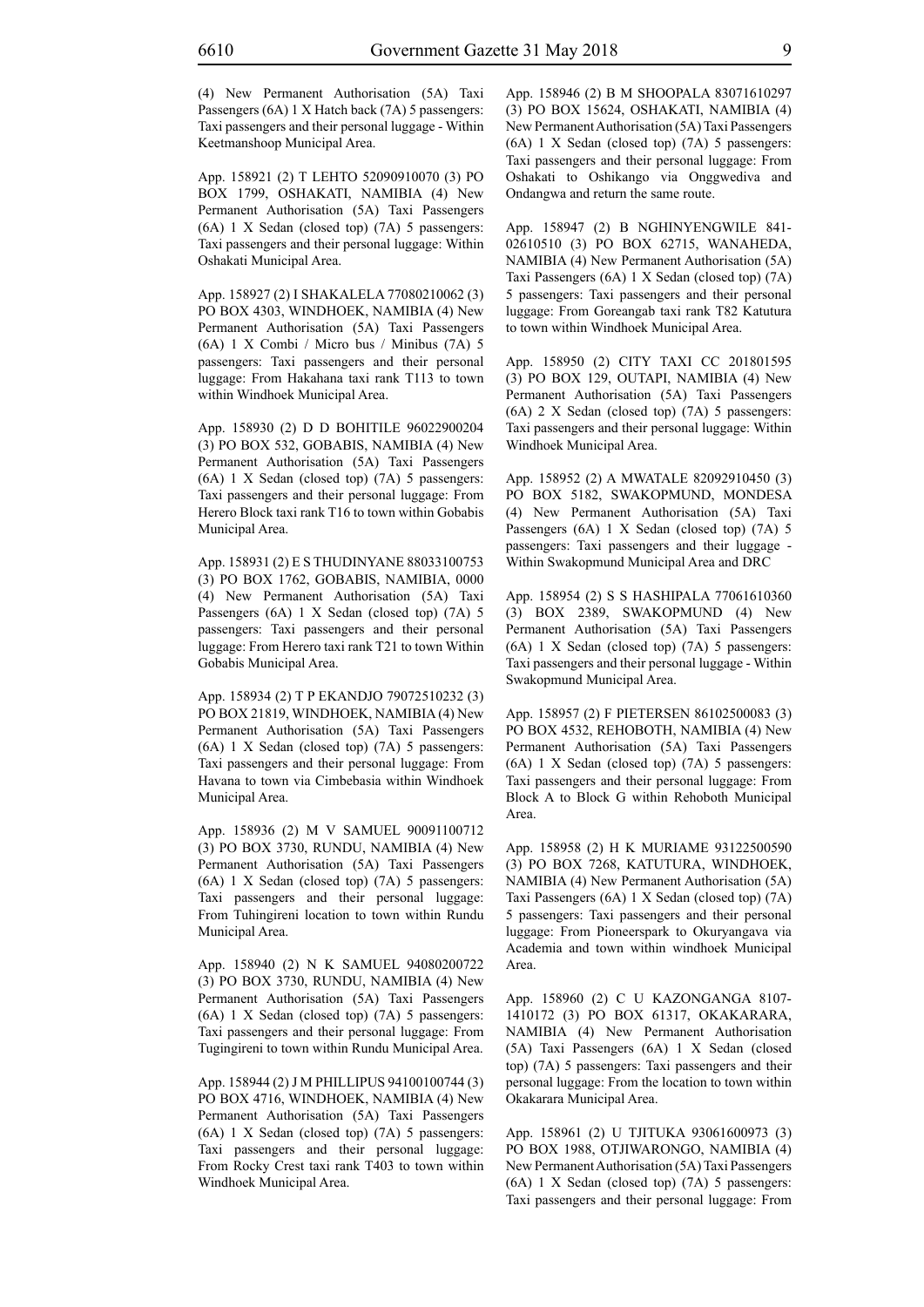Okakango, Okatamba, and Okasaira locations to town within Okakarara Municipal Area.

App. 158962 (2) K NGHIMANE 80100610129 (3) BOX 892, OSHAKATI (4) New Permanent Authorisation (5A) Taxi Passengers (6A) 1 X Sedan (closed top) (7A) 5 passengers: Taxi passengers and their personal luggage - From Oshakati to Oshikango via Oshikango and back the same route.

App. 158963 (2) C M KABOZU 70022300449 (3) PO BOX 1172, NGWEZE, NAMIBIA (4) New Permanent Authorisation (5A) Taxi Passengers (6A) 1 X Sedan (closed top) (7A) 5 passengers: Taxi passengers and their personal luggage: Within Katima Mulilo Municipal Area.

App. 158964 (2) C M KABOZU 70022300449 (3) PO BOX 1172, NGWEZE, NAMIBIA (4) New Permanent Authorisation (5A) Taxi Passengers (6A) 1 X Station wagon (7A) 7 passengers: Taxi passengers and their personal luggage: From Katima Mulilo to Kalimbeza Rice Farm and Bukalo and return the same route.

App. 158965 (2) A UKONGO 74111300359 (3) PO BOX 1322, OTJIWARONGO, NAMIBIA (4) New Permanent Authorisation (5A) Taxi Passengers (6A) 1 X Sedan (closed top) (7A) 5 passengers: Taxi passengers and their personal luggage: Within Otjiwarongo Municipal Area.

App. 158966 (2) A UKONGO 74111300359 (3) PO BOX 1322, OTJIWARONGO, NAMIBIA (4) New Permanent Authorisation (5A) Taxi Passengers (6A) 1 X Sedan (closed top) (7A) 5 passengers: Taxi passengers and their personal luggage: Within Otjiwarongo Municipal Area.

App. 158967 (2) S S KABUKU 87071500142 (3) PRIVATE BAG 1777, NGWEZE, KATIMA MULILO, NAMIBIA (4) New Permanent Authorisation (5A) Passengers (6A) 2 X Station wagon (7A) 8 passengers: Taxi passengers and their personal luggage: From Ngoma to Rundu via Katima Mulilo and return the same route.

App. 158970 (2) K NGHIMANE 80100610129 (3) BOX 892, OSHAKATI (4) New Permanent Authorisation (5A) Taxi Passengers (6A) 1 X Sedan (closed top) (7A) 5 passengers: Taxi passengers and their personal luggage - From Oshakati to Onhuno via Endola and back the same route.

App. 158971 (2) E N NGHIKOMENWA 88072- 800388 (3) PO BOX 1337, TSUMEB, NAMIBIA (4) New Permanent Authorisation (5A) Taxi Passengers (6A) 1 X Sedan (closed top) (7A) 5 passengers: Taxi passengers and their personal luggage: Within Tsumeb Municipal Area.

App. 158973 (2) F V UISES 6802100165 (3) BOX 7060, KUISEBMUND (4) New Permanent Authorisation (5A) Taxi Passengers (6A) 1 X Sedan (closed top) (7A) 5 passengers: Taxi passengers and their personal luggage - From Walvis Bay (BD, Lagoon, Meersing Kuisebmond, Narrvisllre

Dolphin, Langstrand and Swakopmund Municipal Area.

App. 158974 (2) S I HAIMBODI 95020500348 (3) PO BOX 951, WALVIS BAY, NAMIBIA (4) New Permanent Authorisation (5A) Taxi Passengers (6A) 1 X Sedan (closed top) (7A) 5 passengers: Taxi passengers - and their personal luggage - From Ondangwa taxi rank,Ongwediva to Oshakati and return

App. 158975 (2) N N KHOA 89072200357 (3) PO BOX 23156, WINDHOEK, NAMIBIA (4) New Permanent Authorisation (5A) Taxi Passengers (6A) 1 X Sedan (closed top) (7A) 5 passengers: Taxi passengers and their personal luggage: Within Windhoek Municipal Area.

App. 158977 (2) T SHEEPO 67110500365 (3) PO BOX 371, ONDANGWA, NAMIBIA (4) New Permanent Authorisation (5A) Taxi Passengers (6A) 1 X Station wagon (7A) 7 passengers: Passengers and their personal luggage: From Omuthiya to Tsumeb and return the same route.

App. 158980 (2) S I HAIMBODI 95020500348 (3) PO BOX 951, WALVIS BAY, NAMIBIA (4) New Permanent Authorisation (5A) Taxi Passengers (6A) 1 X Sedan (closed top) (7A) 5 passengers: Taxi passengers - and their personal luggage - From Ondangwa taxi rank,Ongwediva to Oshakati and return

App. 158981 (2) T T SHEEPO 66010400996 (3) PO BOX 19816, OMUTHIYA, NAMIBIA (4) New Permanent Authorisation (5A) Taxi Passengers (6A) 1 X Sedan (closed top) (7A) 5 passengers: Taxi passengers and their personal luggage: From Amumkulugundju villages to Ondangwa and return the same route.

App. 158983 (2) A M NANGOLO 75092400749 (3) PO BOX 70782, KHOMASDAL, NAMIBIA (4) New Permanent Authorisation (5A) Taxi Passengers (6A) 1 X Sedan (closed top) (7A) 5 passengers: Taxi passengers and their personal luggage: From taxi rank T207 Goreangab to town at Wernhil within Windhoek Municipal Area.

App. 158985 (2) J T IYAMBO 82060810361 (3) PO BOX 86625, WINDHOEK, NAMIBIA (4) New Permanent Authorisation (5A) Taxi Passengers (6A) 1 X Station wagon (7A) 7 passengers: Taxi passengers and their personal luggage: From taxi rank T207 Goreangab to town within Windhoek Municipal Area.

App. 158990 (2) R N NAIWALA 80013110268 (3) PO BOX 63195, WANAHEDA, WINDHOEK, NAMIBIA (4) New Permanent Authorisation (5A) Taxi Passengers (6A) 1 X Sedan (closed top) (7A) 5 passengers: Taxi Passengers and their personal luggage - Within Windhoek Municipal Area.

App. 158992 (2) K J KAVARI 67021000626 (3) PO BOX 131, OPUWO, NAMIBIA (4) New Permanent Authorisation (5A) Taxi Passengers (6A) 1 X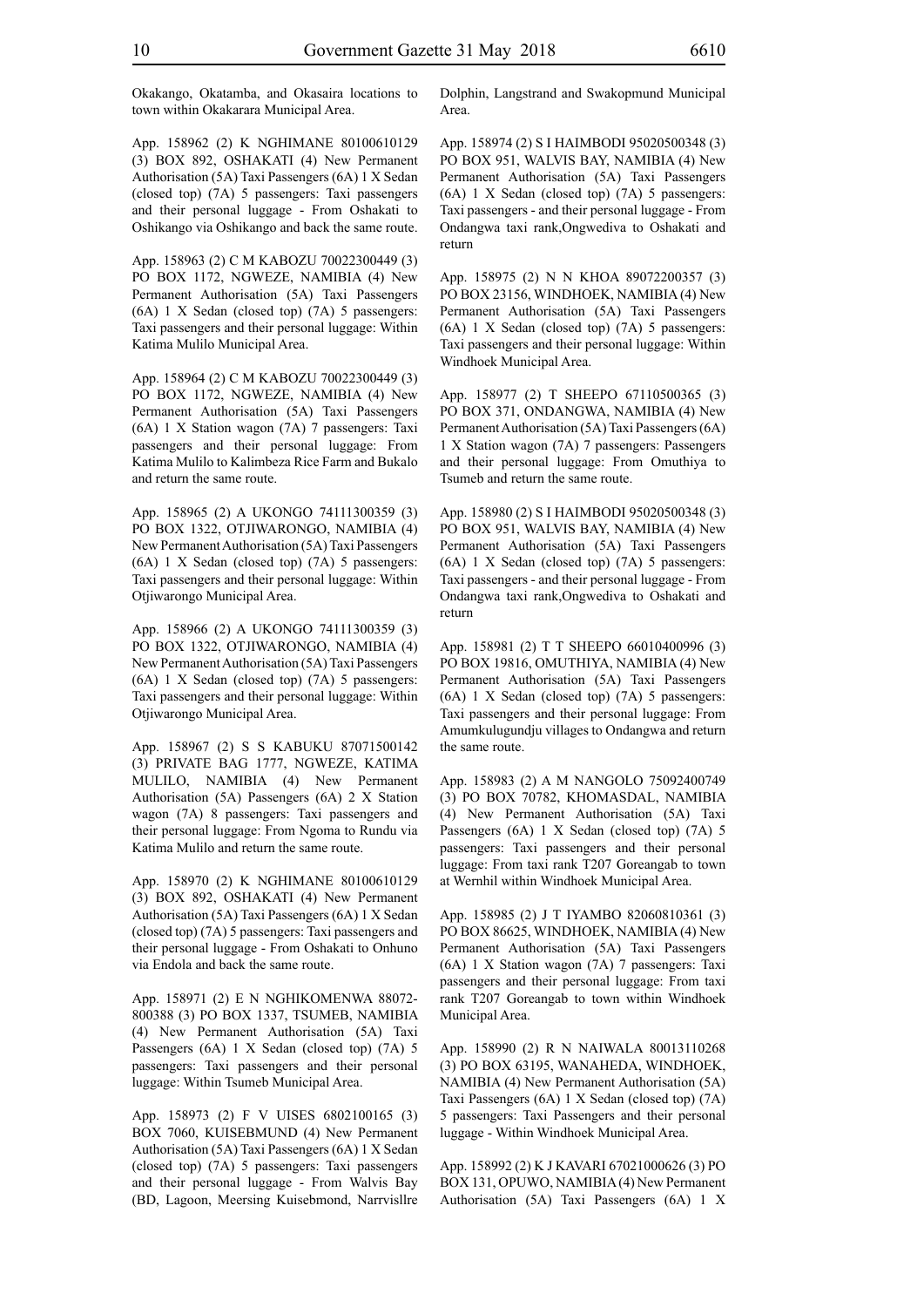Combi / Micro bus / Minibus (7A) 14 passengers: Taxi Passengers and their personal luggage - From Epupa to Windhoek and return the same route.

App. 158993 (2) K J KAVARI 67021000626 (3) PO BOX 131, OPUWO, NAMIBIA (4) New Permanent Authorisation (5A) Taxi Passengers (6A) 1 X Sedan (closed top) (7A) 5 passengers: Taxi Passengers and their personal luggage - Within Opuwo Municipal Area.

App. 158995 (2) B M MABAKENG 58010100900 (3) PO BOX 13, KATIMA MULILO, NAMIBIA (4) New Permanent Authorisation (5A) Passengers (6A) 1 X Combi / Micro bus / Minibus (7A) 14 passengers: Taxi Passengers and their personal luggage - From Katima Mulilo to Bukalo, Silumbi, Muyako and Ngoma and return the same route.

App. 158997 (2) S NANGOLO 75091100083 (3) PO BOX 95002, SOWETO, WINDHOEK, NAMIBIA (4) New Permanent Authorisation (5A) Taxi Passengers (6A) 1 X Sedan (closed top) (7A) 5 passengers: Taxi Passengers and their personal luggage - From Katutura to town within Windhoek Municipal Area.

App. 159002 (2) G T DANIEL 91092301267 (3) PO BOX 2052, OTJIWARONGO, NAMIBIA (4) New Permanent Authorisation (5A) Taxi Passengers (6A) 1 X Sedan (closed top) (7A) 5 passengers: Taxi Passengers and their personal luggage: From Heros Park (New location) to town within Otjiwarongo Municipal Area.

App. 159005 (2) M M SITAHANI 85091610987 (3) PO BOX 96078, WINDHOEK, NAMIBIA (4) New Permanent Authorisation (5A) Passengers (6A) 1 X Station wagon (7A) 8 passengers: Taxi Passengers and their personal luggage - From Katima Mulilo to Villages namely Ngoma, Ibbu, Mutikitila and Muyako (they are just in one way route with a radius of 100 kilometers and return the same route.

App. 159006 (2) J H HAIMBODI 88041100104 (3) PO BOX 8400, NARRAVILLE, WALVIS BAY, 9000 (4) New Permanent Authorisation (5A) Taxi Passengers (6A) 1 X Sedan (closed top) (7A) 5 passengers: Taxi passengers and their personal luggage: Within Walvis Bay Municuipal.

App. 159007 (2) M L SHIKONGO 88081800387 (3) PO BOX 8400, WALVIS BAY, NAMIBIA, 9000 (4) New Permanent Authorisation (5A) Taxi Passengers (6A) 1 X Sedan (closed top) (7A) 5 passengers: Taxi passengers and their personal luggage: From Kuisebmund to Town Centre and within Walvis Bay Municipal.

App. 159008 (2) L KAPIYA 81092010017 (3) PO BOX 22766, WINDHOEK, NAMIBIA (4) New Permanent Authorisation (5A) Taxi Passengers (6A) 1 X Sedan (closed top) (7A) 5 passengers: Taxi Passengers and their personal luggage - From Wanaheda taxi rank T288 to town at Wernhil park within Windhoek Municipal Area.

App. 159013 (2) A V NDARA 76041510173 (3) PO BOX 975, SAFARI, RUNDU, NAMIBIA (4) New Permanent Authorisation (5A) Passengers (6A) 1 X Bus (single deck) (7A) 24 passengers: Passengers and their personal luggage - From Rundu to Nordower and return the same route.

App. 159015 (2) M F KATIVA 831111 1113 7 (3) PO BOX 975, SAFARI, RUNDU, NAMIBIA (4) New Permanent Authorisation (5A) Taxi Passengers (6A) 1 X Sedan (closed top) (7A) 5 passengers: Taxi Passengers and their personal luggage - From Ndama to Sikanduko and return the same route.

App. 159022 (2) T M RUBEN 95072100065 (3) PO BOX 911, OHANGWENA, NAMIBIA (4) New Permanent Authorisation (5A) Taxi Passengers (6A) 1 X Sedan (closed top) (7A) 5 passengers: Taxi Passengers and their personal luggage - From Oshikango to Ondangwa via Oshakati and return the same route.

App. 159024 (2) T M RUBEN 95072100065 (3) PO BOX 911, OHANGWENA, NAMIBIA (4) New Permanent Authorisation (5A) Passengers (6A) 1 X Sedan (closed top) (7A) 5 passengers: Taxi Passengers and their personal luggage - From Oshikango to Ondangwa and return the same route.

App. 159029 (2) S S HAIMBODI 86070700406 (3) PO BOX 3466, VINETA, SWAKOPMUND, NAMIBIA (4) New Permanent Authorisation (5A) Taxi Passengers (6A) 1 X Sedan (closed top) (7A) 5 passengers: Taxi Passengers and their personal luggage - From Walvis Bay to Swakopmund via Arandis and return the same route.

App. 159030 (2) N P SHIPANGA 74062200627 (3) PO BOX 289, ONDANGWA, NAMIBIA (4) New Permanent Authorisation (5A) Taxi Passengers (6A) 1 X Station wagon (7A) 7 passengers: Taxi Passengers and their personal luggage - From Omuthiya to Oshivelo and return the same route.

App. 159032 (2) F Z IYAMBO 84080810431 (3) PO BOX 60307, KATUTURA, WINDHOEK, NAMIBIA (4) New Permanent Authorisation (5A) Taxi Passengers (6A) 1 X Sedan (closed top) (7A) 5 passengers: Taxi Passengers and their personal luggage - Within Windhoek Municipal Area.

App. 159034 (2) SENSE OF AFRICA (PTY) LTD 93219 (3) PO BOX 2058, WINDHOEK, NAMIBIA (4) New Permanent Authorisation (5A) Tourists (6A) 1 X Sedan (closed top) (7A) 5 passengers: Tourists and their personal luggage - From Windhoek and Hosea Kutako Inernational Airport to Hotels, Lodges Guest houses and any other tourists attractive destinations in towns such as: Swakopmund, Keetmanshoop, Lüderitz, Otjiwarongo, Rundu and Walvis Bay and return the same route.

App. 159036 (2) SENSE OF AFRICA (PTY) LTD 93219 (3) PO BOX 2058, WINDHOEK, NAMIBIA (4) New Permanent Authorisation (5A) Tourists (6A) 1 X Sedan (closed top) (7A)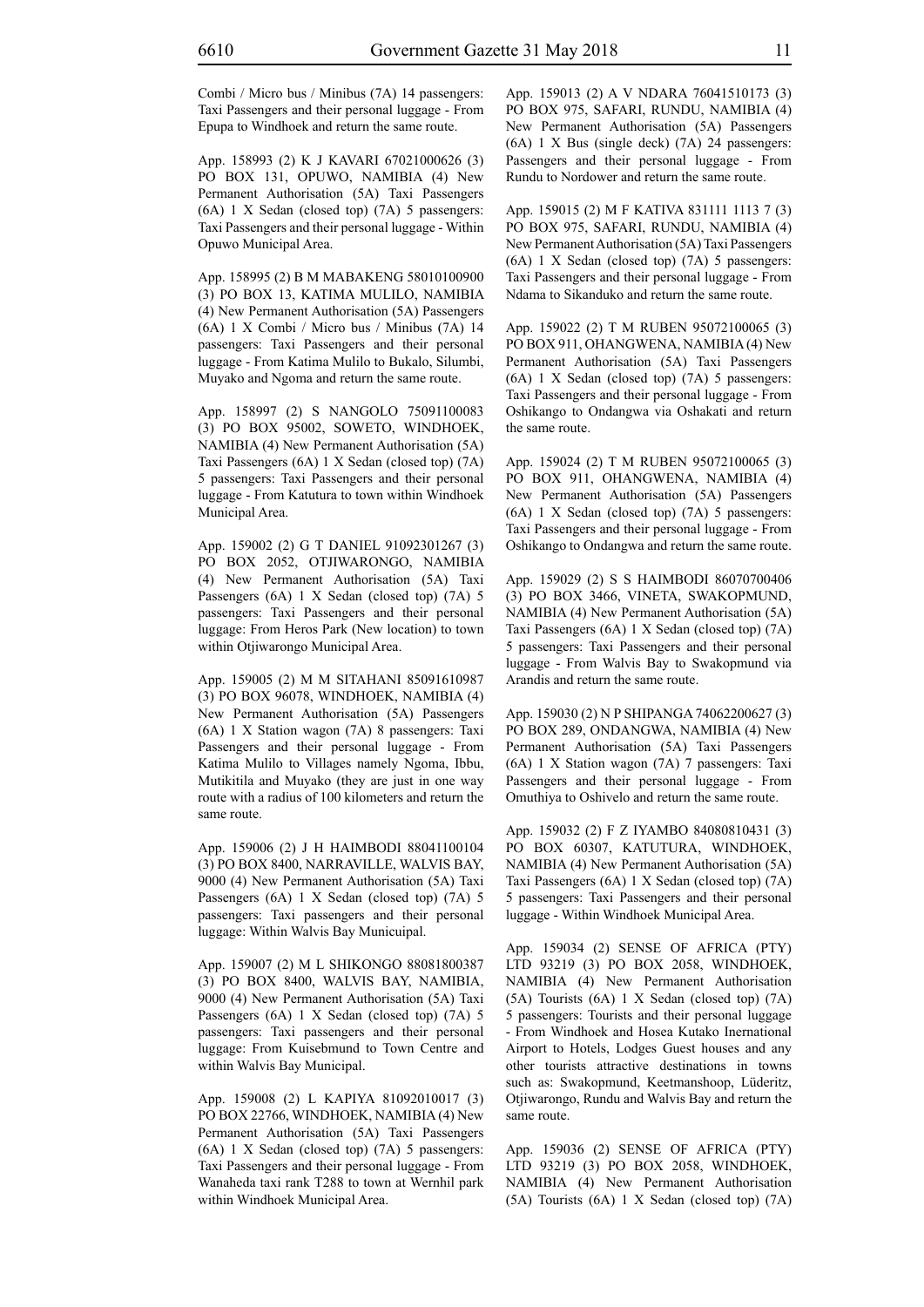5 passengers: Tourists and their personal luggage - From Windhoek and Hosea Kutako Inernational Airport to Hotels, Lodges Guest houses and any other tourists attractive destinations in towns such as: Swakopmund, Keetmanshoop, Lüderitz, Otjiwarongo, Rundu and Walvis Bay and return the same route.

App. 159045 (2) E ABEL 89080800481 (3) BOX 4, KEETMANSHOOP (4) New Permanent Authorisation (5A) Taxi Passengers (6A) 1 X Sedan (closed top) (7A) 5 passengers: Taxi passengers and their personal luggage - Within Keetmanshoop Municipal Area and operating from Ileni Location to Old Mutual Shopping Centre and return.

App. 159046 (2) M H KAPOLO 84122910358 (3) PO BOX 18006, ONANDJAMBA (4) New Permanent Authorisation (5A) Taxi Passengers (6A) 1 X Sedan (closed top) (7A) 5 passengers: Taxi passengers and their personaql luggage - Within Okalongo Municipal Area and to Kasamane Gate and return.

App. 159047 (2) F M MATENGU 57061201428 (3) BOX 905, NGWEZE, KATIMA MULILO (4) New Permanent Authorisation (5A) Taxi Passengers (6A) 1 X Sedan (closed top) (7A) 7 passengers: Taxi passengers and their personal luggage - From Katima Mulilo to Batubaja Village and return.

App. 159048 (2) K I IININGA 83060710228 (3) BOX 726, OTJIWARONGO (4) New Permanent Authorisation (5A) Taxi Passengers (6A) 1 X Sedan (closed top) (7A) 5 passengers: Taxi passengers and their personal luggage - Within Otjiwarongo Municipal Area.

App. 159049 (2) K I IININGA 83060710228 (3) BOX 726, OTJIWARONGO (4) New Permanent Authorisation (5A) Taxi Passengers (6A) 1 X Sedan (closed top) (7A) 5 passengers: Taxi passengers and their personal luggage - Within Otjiwarongo Municipal Area.

App. 159050 (2) M N HAILONGA 91042800782 (3) PRIVATE BAG 2018, GROOTFONTEIN (4) New Permanent Authorisation (5A) Taxi Passengers (6A) 1 X Sedan (closed top) (7A) 5 passengers: Taxi passengers and their personal luggage - Within Grootfontein Municipal Area.

App. 159052 (2) M N LUKAS 95112400528 (3) PO BOX 1561, OTJIWARONGO, NAMIBIA (4) New Permanent Authorisation (5A) Taxi Passengers (6A) 1 X Sedan (closed top) (7A) 5 passengers: Taxi passengers and their personal luggage: Within Otjiwarongo Municipal Area.

App. 159053 (2) M N LUKAS 95112400528 (3) PO BOX 1561, OTJIWARONGO, NAMIBIA (4) New Permanent Authorisation (5A) Taxi Passengers (6A) 1 X Sedan (closed top) (7A) 5 passengers: Taxi passengers and their personal luggage: Within Otjiwarongo Municipal Area.

App. 159055 (2) JOHN AND PENNY TOURS AND SAFARI CC2001093 (3) PO BOX 23128, WINDHOEK, NAMIBIA (4) New Permanent Authorisation (5A) Tourists (6A) 2 X Overland Truck (7A) 14 passengers: Tourists and their personal luggage: From Windhoek to Erongo, Karas, Omusati, Oshana, Oshikoto, and Otjozondjupa towns Guest houses, Lodges and Hostels including other tourist desdinations within those mentioned regions and return the same route.

App. 159056 (2) T T NGHUULONDO 77090300- 447 (3) PO BOX 532, WINDHOEK, NAMIBIA (4) New Permanent Authorisation (5A) Taxi Passengers (6A) 1 X Sedan (closed top) (7A) 5 passengers: Taxi passengers and their personal luggage: From Otjomuise to town Within Windhoek Municipal Area.

App. 159058 (2) L AMUNDJEMBO 68062200841 (3) PO BOX 62074, KATUTURA, WINDHOEK, NAMIBIA (4) New Permanent Authorisation (5A) Taxi Passengers (6A) 1 X Sedan (closed top) (7A) 5 passengers: Taxi passengers and their personal luggage: From taxi rank T82 Goreangab in Katutura to town within Windhoek Municipal Area.

App. 159061 (2) F H NICODEMUS 87030301218 (3) PO BOX 62074, KATUTURA, WINDHOEK, NAMIBIA (4) New Permanent Authorisation (5A) Taxi Passengers (6A) 1 X Sedan (closed top) (7A) 5 passengers: Taxi passengers and their personal luggage: From taxi rank T82 Goreangab in Katutura to town within Windhoek Municipal Area.

App. 159062 (2) M M MUNOLI 77073100176 (3) PO BOX 1556, NGWEZE, KATIMA MULILO, NMAIBIA (4) New Permanent Authorisation (5A) Taxi Passengers (6A) 1 X Sedan (closed top) (7A) 5 passengers: Taxi passengers and their personal luggage: Dairy Compound to town within Katima Mulilo Municipal Area.

App. 159066 (2) YAVOLA TOURS AND TRANSFER CC. 201503720 (3) PO BOX 5, OKAUKUEJO, ETOSHA, NAMIBIA (4) New Permanent Authorisation (5A) Tourists (6A) 1 X Pick-up (7A) 10 passengers: Tourists and their personal luggages - Within Etosha National Park for (Game viewing) and return the same route within the whole Etosha Surrounding.

App. 159069 (2) N B SHIPINGANA 86012100647 (3) PO BOX 3455, RUNDU, NAMIBIA (4) New Permanent Authorisation (5A) Taxi Passengers (6A) 1 X Sedan (closed top) (7A) 5 passengers: Taxi passengers and their personal luggage: From Sikanduko to UNAM Campus within Rundu Municipal Area.

App. 159070 (2) L S THIGURU 95051200540 (3) PO BOX 3575, RUNDU, NAMIBIA (4) New Permanent Authorisation (5A) Taxi Passengers (6A) 1 X Sedan (closed top) (7A) 5 passengers: Taxi passengers and their personal luggage: From Hog Rest Camp Sun City within Rundu Municipal Area.

App. 159071 (2) P U KASAONA 51022100238 (3) PRIVATE BAG 3003, OPUWO (4) New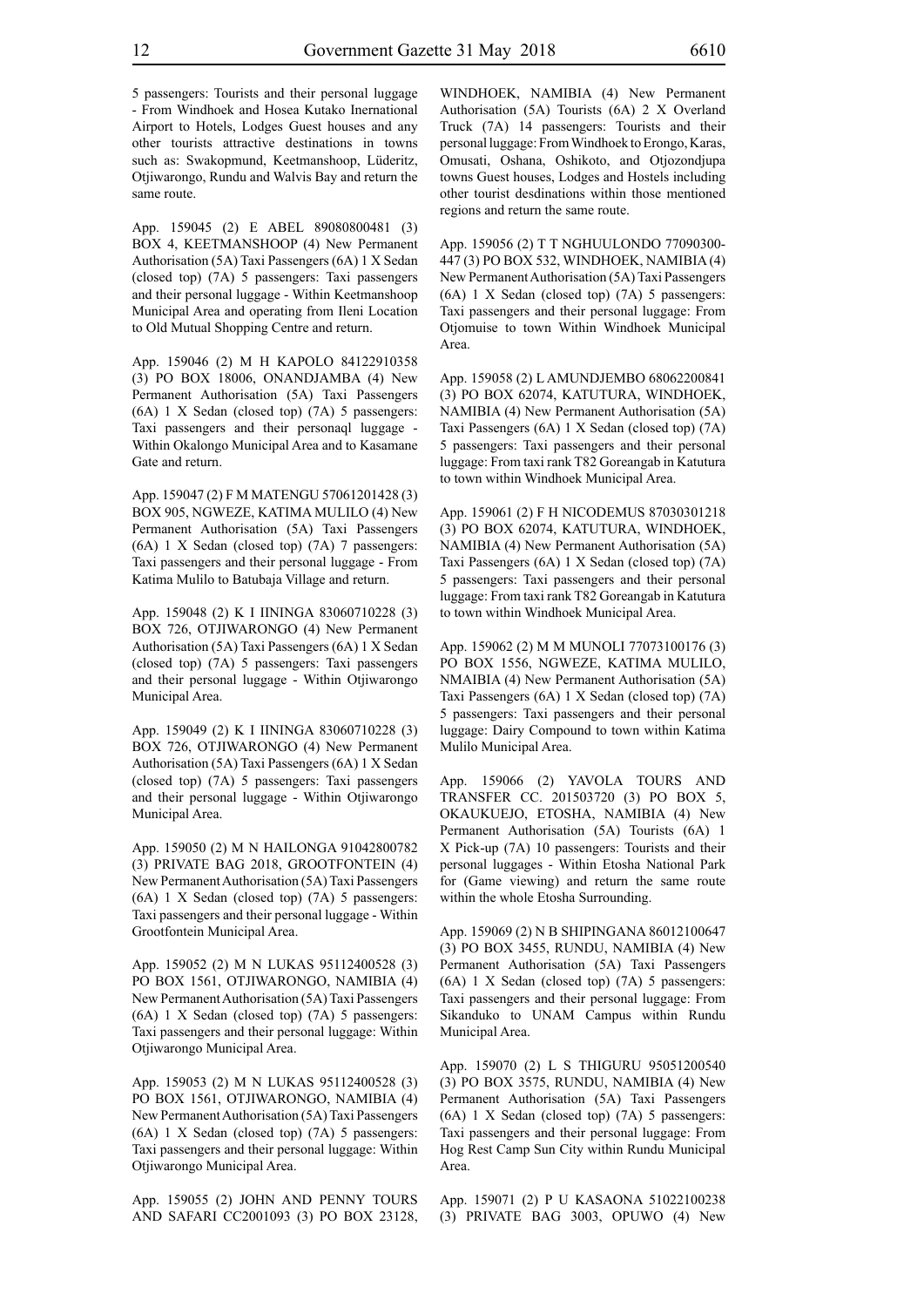same route.

Permanent Authorisation (5A) Passengers (6A) 1 X Combi / Micro bus / Minibus (7A) 14 passengers: Passengers and their personal luggage: From Sesfontein to Opuwo and Gobabis and return the

App. 159073 (2) A SHIGWEDHA 89062500560 (3) PO BOX 248, ONDANGWA, NAMIBIA (4) New Permanent Authorisation (5A) Taxi Passengers (6A) 1 X Sedan (closed top) (7A) 5 passengers: Taxi passengers and their personal luggage: From Ondangwa to Oshigambo and return the same route.

App. 159076 (2) E N ANGULA 81042110530 (3) PO BOX 22494, WINDHOEK, NAMIBIA (4) New Permanent Authorisation (5A) Taxi Passengers (6A) 1 X Sedan (closed top) (7A) 5 passengers: Taxi passengers and their personal luggage: From taxi rank T12 Wanaheda to Elisenheim within Windhoek Municipal Area.

App. 159078 (2) EKONOLUX BUS RENTAL CC CC20011897 (3) BOX 3303, WALVIS BAY (4) New Permanent Authorisation (5A) Employees (6A) 1 X Bus (single deck) (7A) 72 passengers: Employees in the employ of China Harbour Engineering Company and Tunacor Fisheries as well as their personal effects - From their places of recidents situated within Walvis Bay and Swakopmund to their places of business situated between Walvis Bay and Walvis Bay Harbour and Swakopmund and return via the same route.

App. 159080 (2) EKONOLUX BUS RENTAL CC CC20011897 (3) BOX 3303, WALVIS BAY (4) New Permanent Authorisation (5A) Employees (6A) 1 X Bus (single deck) (7A) 65 passengers: Employees in the employ of China Harbour Engineering Company and Tunacor Fisheries as well as their personal effects - From their places of recidents situated within Walvis Bay and Swakopmund to their places of business situated between Walvis Bay and Walvis Bay Harbour and Swakopmund and return via the same route.

App. 159081 (2) A T MALAKIA 84072010634 (3) PO BOX 27383, WINDHOEK, NAMIBIA (4) New Permanent Authorisation (5A) Taxi Passengers (6A) 1 X Sedan (closed top) (7A) 5 passengers: Taxi passengers and their personal luggage: From taxi rank T968 to Okahandja Park within Windhoek Municipal Area.

App. 159086 (2) H N HAKUSEMBE 93051300578 (3) PO BOX 863, RUNDU, NAMIBIA (4) New Permanent Authorisation (5A) Taxi Passengers (6A) 1 X Sedan (closed top) (7A) 5 passengers: Taxi passengers and their personal luggage: From Kehemu to Army Base and return the same route.

App. 159091 (2) R M MATJAYI 82102510980 (3) PO BOX 904, RUNDU, NAMIBIA (4) New Permanent Authorisation (5A) Taxi Passengers (6A) 1 X Sedan (closed top) (7A) 5 passengers: Taxi passengers and their personal luggage: From Kalai to Mupini and return the same route.

App. 159093 (2) M MOKWENA 68012800128 (3) PO BOX 901, GOBABIS, NAMIBIA (4) New Permanent Authorisation (5A) Taxi Passengers (6A) 1 X Sedan (closed top) (7A) 5 passengers: Taxi passengers and their personal luggage: From Epako to town within Gobabis Municipal Area.

App. 159095 (2) A SHIKONGO 58031700826 (3) PO BOX 22445, WINDHOEK, NAMIBIA (4) New Permanent Authorisation (5A) Passengers (6A) 1 X Combi / Micro bus / Minibus (7A) 16 passengers: Taxi passengers and their personal luggage: From Onayena town to Windhoek via Omuthiya and return the same route.

App. 159097 (2) H K MULIKE 75010100460 (3) PO BOX 100, KATIMA MULILO, NAMIBIA (4) New Permanent Authorisation (5A) Taxi Passengers (6A) 1 X Station wagon (7A) 8 passengers: Taxi passengers and their personal luggage: From Sikanjabuka village to Katima Mulilo via Silumbi and Muyako (Distance of 50 kilometers) and return the same route.

App. 159101 (2) F H T NAHOLO 85050910234 (3) PO BOX 163, MARIENTAL, NAMIBIA (4) New Permanent Authorisation (5A) Taxi Passengers (6A) 1 X Sedan (closed top) (7A) 5 passengers: Taxi Passengers and their personal luggage: Within Mariental Municipal Area.

App. 159106 (2) D D BOHITILE 96022900204 (3) PO BOX 532, GOBABIS, NAMIBIA (4) New Permanent Authorisation (5A) Taxi Passengers (6A) 1 X Sedan (closed top) (7A) 5 passengers: Taxi passengers and their personal luggage: From Epako taxi rank T13 to town within Gobabis Municipal Area.

App. 159107 (2) E K TSHABO 86091000020 (3) PO BOX 1542, GOBABIS, NAMIBIA (4) New Permanent Authorisation (5A) Taxi Passengers (6A) 1 X Sedan (closed top) (7A) 5 passengers: Taxi passengers and their personal luggage: From Nossobville taxi rank T41 to town within Gobabis Municipal Area.

App. 159109 (2) NDEUTAPO TRANSFERS AND TOURS CC201502277 (3) BOX 131036, EENHANA, 0000 (4) New Permanent Authorisation (5A) Tourists (6A) 1 X Pick-up (7A) 11 passengers: Tourists as well as their personal luggage - Within Etosha Game Park and surroundings on pre-booked tours and on request to places situated within the Republic of Namibia and return to the place of embarkation.

App. 159110 (2) TYDALE TRADING ENTER-PRISES CC 201704013 (3) PO BOX 561, MARIENTAL, NAMIBIA (4) New Permanent Authorisation (5A) Taxi Passengers (6A) 1 X Sedan (closed top) (7A) 5 passengers: Taxi passengers and their personal luggage: Within Mariental Municipal Area.

App. 159126 (2) EKONOLUX BUS RENTAL CC CC20011897 (3) BOX 3303, WALVIS BAY (4)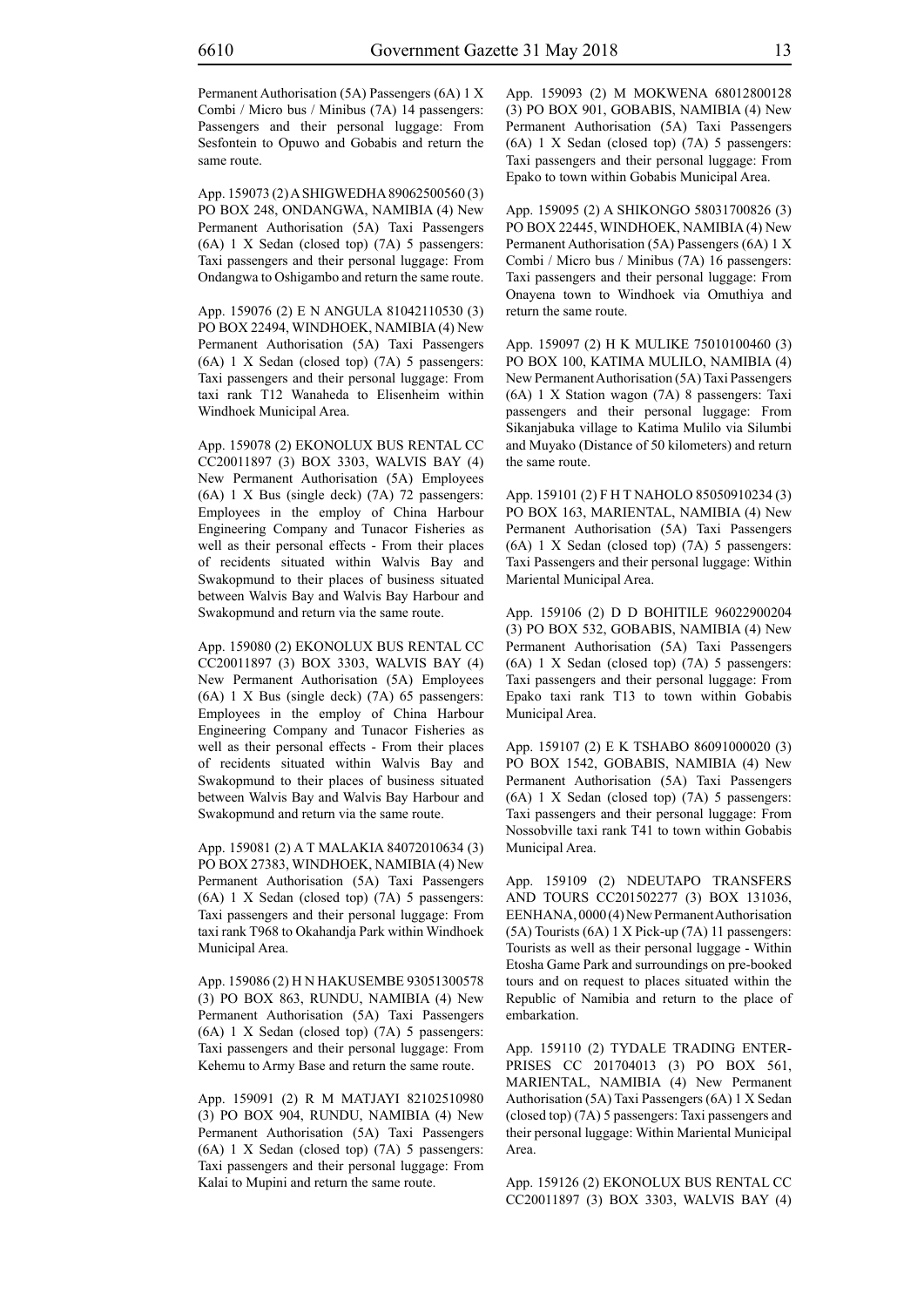New Permanent Authorisation (5A) Employees (6A) 1 X Bus (single deck) (7A) 66 passengers: Employees in the employ of China Harbour Engineering Company and Tunacor Fisheries as well as their personal effects - From their places of recidents situated within Walvis Bay and Swakopmund to their places of business situated between Walvis Bay and Walvis Bay Harbour and Swakopmund and return via the same route.

App. 159128 Permit 11755/2 (2) V R TJIPURA 68071100412 (3) PO BOX 1741, TSUMEB, NAMIBIA (4) Change Route, Particulars etc. (5A) Passengers (6A) 1 X Sedan (closed top) (7A) 5 passengers: Taxi Passengers and their personal luggage - Within Tsumeb Municipal Area.

App. 159129 (2) EKONOLUX BUS RENTAL CC CC20011897 (3) BOX 3303, WALVIS BAY (4) New Permanent Authorisation (5A) Employees (6A) 1 X Bus (single deck) (7A) 60 passengers: Employees in the employ of China Harbour Engineering Company and Tunacor Fisheries as well as their personal effects - From their places of recidents situated within Walvis Bay and Swakopmund to their places of business situated between Walvis Bay and Walvis Bay Harbour and Swakopmund and return via the same route.

App. 159135 (2) T N KALENGA 86040500034 (3) PO BOX 11707, OSHAKATI, NAMIBIA, 9000 (4) New Permanent Authorisation (5A) Taxi Passengers (6A) 1 X Sedan (closed top) (7A) 5 passengers: Taxi passengers and their personal luggage: From Outapi to Ondangwa via Oshakati and return the same route.

App. 159139 (2) A N VAN TURAH 84120210588 (3) PO BOX 10610, KHOMASDAL, WINDHOEK, NAMIBIA (4) New Permanent Authorisation (5A) Passengers (6A) 1 X Combi / Micro bus / Minibus (7A) 16 passengers: Passengers and their personal luggage: From Windhoek to Mariental and return back the same route.

App. 159140 (2) F SHEETEKELA 60071800670 (3) PO BOX 757, OSHAKATI, NAM, 9000 (4) New Permanent Authorisation (5A) Taxi Passengers (6A) 1 X Sedan (closed top) (7A) 5 passengers: Taxi passengers and their personal luggage - From Oshakati, Ondangwa, Okalongo, Oshikango, Eenhana and return.

App. 159143 (2) P N FILIPUS 86051500391 (3) PO BOX 2724, SWAKOPMUND, NAMIBIA (4) New Permanent Authorisation (5A) Taxi Passengers (6A) 1 X Sedan (closed top) (7A) 5 passengers: Taxi passengers and their personal luggage - Within Swakopmund to Walvis Bay via Arandis and return the same route.

App. 159144 (2) SOLAR SWITCH BOOKING AND SAFARIS CC CC201303975 (3) PO BOX 7499, SWAKOPMUND, NAMIBIA (4) New Permanent Authorisation (5A) Tourists (6A) 1 X Pick-up (7A) 5 passengers: Tourists as well as their personal luggage - From Swakopmund via Walvis Bay to Sandwich Harbour, Moonland scape, Rossing mountain and surrounding area in the Desert and return via the same route.

App. 159147 (2) A AMWAAMA 85071510820 (3) PO BOX 61935, KATUTURA, WINDHOEK, NAMIBIA (4) New Permanent Authorisation (5A) Taxi Passengers (6A) 1 X Combi / Micro bus / Minibus (7A) 16 passengers: Taxi passengers and their personal luggage - From Nkurenkuru to Swakopmund via Rundu and Otavi and return the same route.

App. 159149 (2) P N FILIPUS 86051500391 (3) PO BOX 2724, SWAKOPMUND, NAMIBIA (4) New Permanent Authorisation (5A) Taxi Passengers (6A) 1 X Sedan (closed top) (7A) 5 passengers: Taxi passengers and their personal luggage - From Swakopmund to Henties Bay via Walvis Bay and Arandis and return the same route.

App. 159152 (2) I M CHANGWANA 87082500157 (3) PO BOX 2136, NGWEZE, KATIMA MULILO, NAMIBIA (4) New Permanent Authorisation (5A) Taxi Passengers (6A) 1 X Sedan (closed top) (7A) 5 passengers: Taxi passengers and their personal luggage: Within Katima Mulilo Municipal Area.

App. 159154 (2) I M CHANGWANA 87082500157 (3) PO BOX 2136, NGWEZE, KATIMA MULILO, NAMIBIA (4) New Permanent Authorisation (5A) Taxi Passengers (6A) 1 X Sedan (closed top) (7A) 5 passengers: Taxi passengers and their personal luggage: Within Katima Mulilo Municipal Area.

App. 159159 (2) N M AMUTENYA 83032910811 (3) PO BOX 1135, OUTAPI, NAMIBIA (4) New Permanent Authorisation (5A) Taxi Passengers (6A) 1 X Station wagon (7A) 7 passengers: Taxi passengers and their personal luggage: From Outapi to Ruacana and return the same route.

App. 159161 (2) J NAULE 79101310097 (3) PO BOX 940, GOBABIS, NAMIBIA (4) New Permanent Authorisation (5A) Taxi Passengers (6A) 1 X Combi / Micro bus / Minibus (7A) 16 passengers: Taxi passengers and their personal luggage: From Gobabis to Ruacana and return the same route.

App. 159166 (2) S T NEPILILO 93031600649 (3) PO BOX 63192, KATUTURA, WINDHOEK, NAMIBIA (4) New Permanent Authorisation (5A) Taxi Passengers (6A) 1 X Sedan (closed top) (7A) 5 passengers: Taxi passengers and their personal luggage: From Grove Mall to Havana within Windhoek Municipal Area.

App. 159169 (2) H C WILLIAMS 56123100211 (3) PO BOX 10752, KHOMASDAL, WINDHOEK, NAMIBIA (4) New Permanent Authorisation (5A) Taxi Passengers (6A) 2 X Sedan (closed top) (7A) 5 passengers: Taxi passengers and their personal luggage: From Grysblok in Katutura to town within Windhoek Municipal Area.

App. 159171 (2) K N MAIBA 780818 1034 7 (3) PRIVATE BAG 1066, KATIMA MULILO, NAMIBIA (4) New Permanent Authorisation (5A)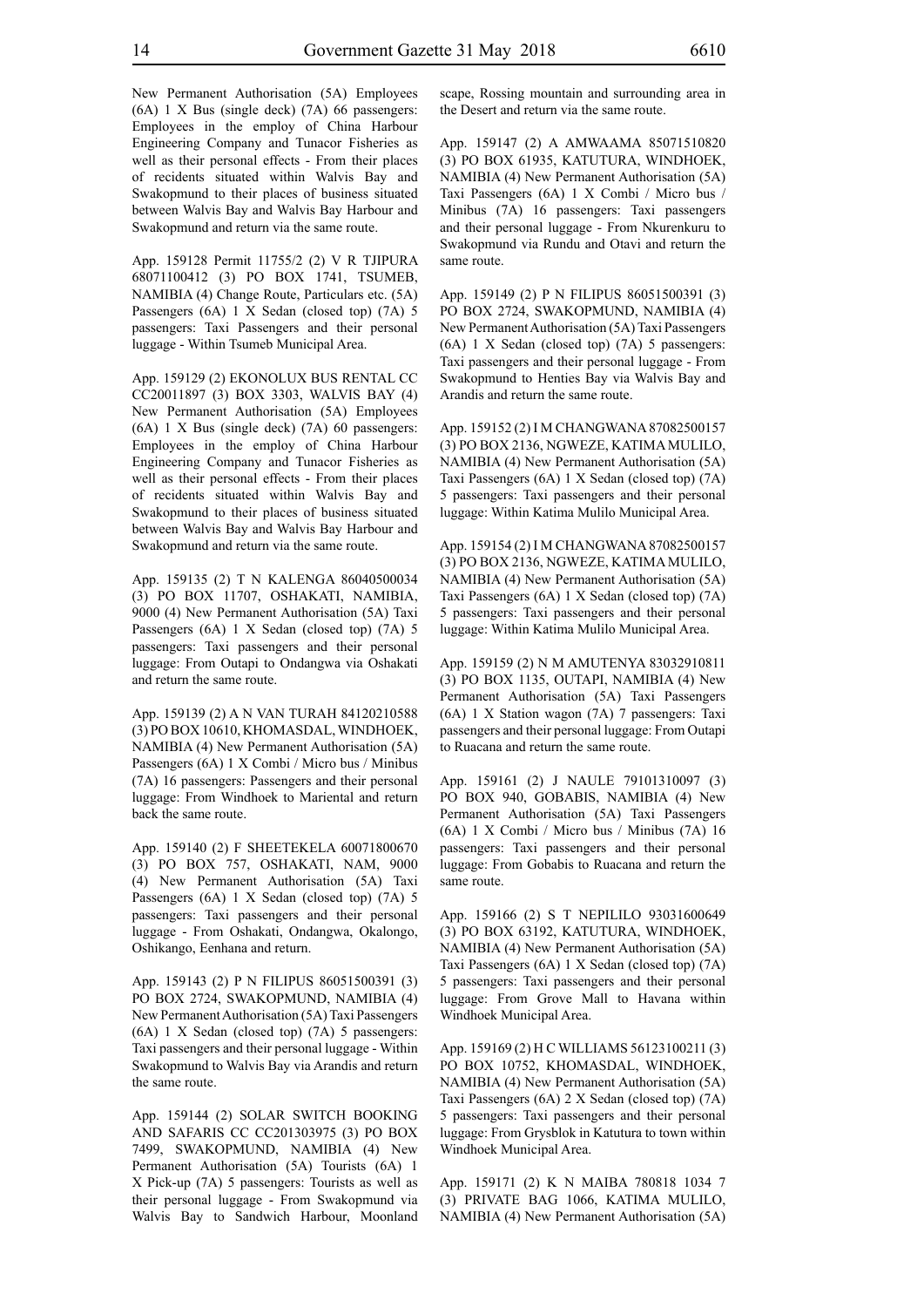Taxi Passengers (6A) 1 X Station wagon (7A) 7 passengers: Taxi passengers and their personal luggage: From Butterfly location to town Within Katima Mulilo Municipal Area.

App. 159173 (2) S SHIMBINDIWA 87060700587 (3) PO BOX 63390, WINDHOEK, NAMIBIA (4) New Permanent Authorisation (5A) Taxi Passengers (6A) 1 X Sedan (closed top) (7A) 5 passengers: Taxi passengers and their personal luggage: From Goreangab to town Within Windhoek Municipal Area.

App. 159174 (2) G E KAMANDE 52072800234 (3) PO BOX 60199, KATUTURA, WINDHOEK (4) New Permanent Authorisation (5A) Passengers (6A) 2 X Station wagon (7A) 10 passengers: passengers and their personal luggage - From Windhoek to Otjiwarongo and return

App. 159175 (2) MAVINGA LODGES CC 201- 305674 (3) PO BOX 331, OSHAKATI, NAMIBIA (4) New Permanent Authorisation (5A) Tourists (6A) 1 X Combi / Micro bus / Minibus (7A) 23 passengers: Tourists and their personal luggage: To be transporting them from Maving Lodge in Ruacana to Ongwediva, Katima Mulilo, Windhoek, Walvis Bay and Rundu and return the same route.

App. 159178 (2) F JOSEF 89070800241 (3) PO BOX 63192, KATUTURA, WINDHOEK, NAMIBIA (4) New Permanent Authorisation (5A) Taxi Passengers (6A) 1 X Sedan (closed top) (7A) 5 passengers: Taxi passengers and their personal luggage: From Wernhil to Parkfood in Khomadal Within Windhoek Municipal Area.

App. 159179 (2) W P K KANDOWA 81091410224 (3) PO BOX 64989, GOREANGAB DAM, WINDHOEK, NAMIBIA (4) New Permanent Authorisation (5A) Taxi Passengers (6A) 1 X Sedan (closed top) (7A) 5 passengers: Taxi passengers and their personal luggage: Within Windhoek Municipal Area.

App. 159181 (2) E NAKALE 83052110128 (3) PO BOX 60532, KATUTURA, WINDHOEK, NAMIBIA (4) New Permanent Authorisation (5A) Taxi Passengers (6A) 1 X Sedan (closed top) (7A) 5 passengers: Taxi passengers and their personal luggage: Within Windhoek Municipal Area.

App. 159182 (2) S NAKALE 930120 0114 7 (3) PO BOX 60532, KATUTURA, WINDHOEK, NAMIBIA (4) New Permanent Authorisation (5A) Taxi Passengers (6A) 1 X Sedan (closed top) (7A) 5 passengers: Taxi passengers and their personal luggage: Within Windhoek Municipal Area.

App. 159197 (2) H IITONDOKA 62090100931 (3) PO BOX 103, ONAANDA, NAMIBIA (4) New Permanent Authorisation (5A) Taxi Passengers (6A) 1 X Sedan (closed top) (7A) 5 passengers: Taxi passengers and their personal luggage: From Ruacana to Oshakati and return the same route.

App. 159198 (2) I M CHANGWANA 87082500157 (3) PO BOX 2136, NGWEZE, KATIMA MULILO, NAMIBIA (4) New Permanent Authorisation (5A) Taxi Passengers (6A) 1 X Sedan (closed top) (7A) 5 passengers: Taxi passengers and their personal luggage: Within Katima Mulilo Municipal Area.

App. 159199 (2) M M KANDUME 79012000084 (3) PO BOX 255, OTJIWARONGO, NAMIBIA (4) New Permanent Authorisation (5A) Taxi Passengers (6A) 1 X Sedan (closed top) (7A) 5 passengers: Taxi passengers and their personal luggage: From the location to town Within Otjiwarongo Municipal Area.

App. 159200 (2) M M KANDUME 79012000084 (3) PO BOX 255, OTJIWARONGO, NAMIBIA (4) New Permanent Authorisation (5A) Taxi Passengers (6A) 1 X Station wagon (7A) 7 passengers: Taxi passengers and their personal luggage: From the location to town Within Otjiwarongo Municipal Area.

App. 159201 (2) M M KANDUME 79012000084 (3) PO BOX 255, OTJIWARONGO, NAMIBIA (4) New Permanent Authorisation (5A) Tourists (6A) 1 X Station wagon (7A) 7 passengers: Tourists and their personal luggage: From Walvis Bay to Sandwich Harbour and return the same route.

App. 159202 (2) A MULEKA 67041300153 (3) PO BOX 583, ONDANGWA, NAMIBIA (4) New Permanent Authorisation (5A) Taxi Passengers (6A) 2 X Station wagon (7A) 7 passengers: Taxi passenger and their personal luggage - From Ondangwa to Eehana and return.

App. 159203 (2) A MULEKA 67041300153 (3) PO BOX 583, ONDANGWA, NAMIBIA (4) New Permanent Authorisation (5A) Taxi Passengers (6A) 2 X Sedan (closed top) (7A) 5 passengers: Taxi passenger and their personal luggage - From Ondangwa to Eehana and return.

App. 159211 (2) L KAFITA 70021201404 (3) PO BOX 741, OHANGWENA, NAMIBIA (4) New Permanent Authorisation (5A) Taxi Passengers (6A) 1 X Combi / Micro bus / Minibus (7A) 10 passengers: Taxi passengers and their personal luggage: From Oshikango to Uupindi and return the same route.

App. 159214 (2) H W T IIYAMBO 94021800220 (3) PO BOX 3178, ONGWEDIVA, NAMIBIA (4) New Permanent Authorisation (5A) Taxi Passengers (6A) 1 X Sedan (closed top) (7A) 5 passengers: Taxi passengers and their personal luggage: From Ongwediva to Uupindi and return the same route.

App. 159216 (2) L ELAGO 78060200070 (3) PO BOX 650, TSUMEB, NAMIBIA (4) New Permanent Authorisation (5A) Taxi Passengers (6A) 1 X Sedan (closed top) (7A) 5 passengers: Taxi passengers and their personal luggage: From Nomtsoub to Etosha Secondary School in Tsumeb and return the same route.

App. 159218 (2) S S SHIKESHO 89072700694 (3) PO BOX 24048, WINDHOEK, NAMIBIA (4) New Permanent Authorisation (5A) Taxi Passengers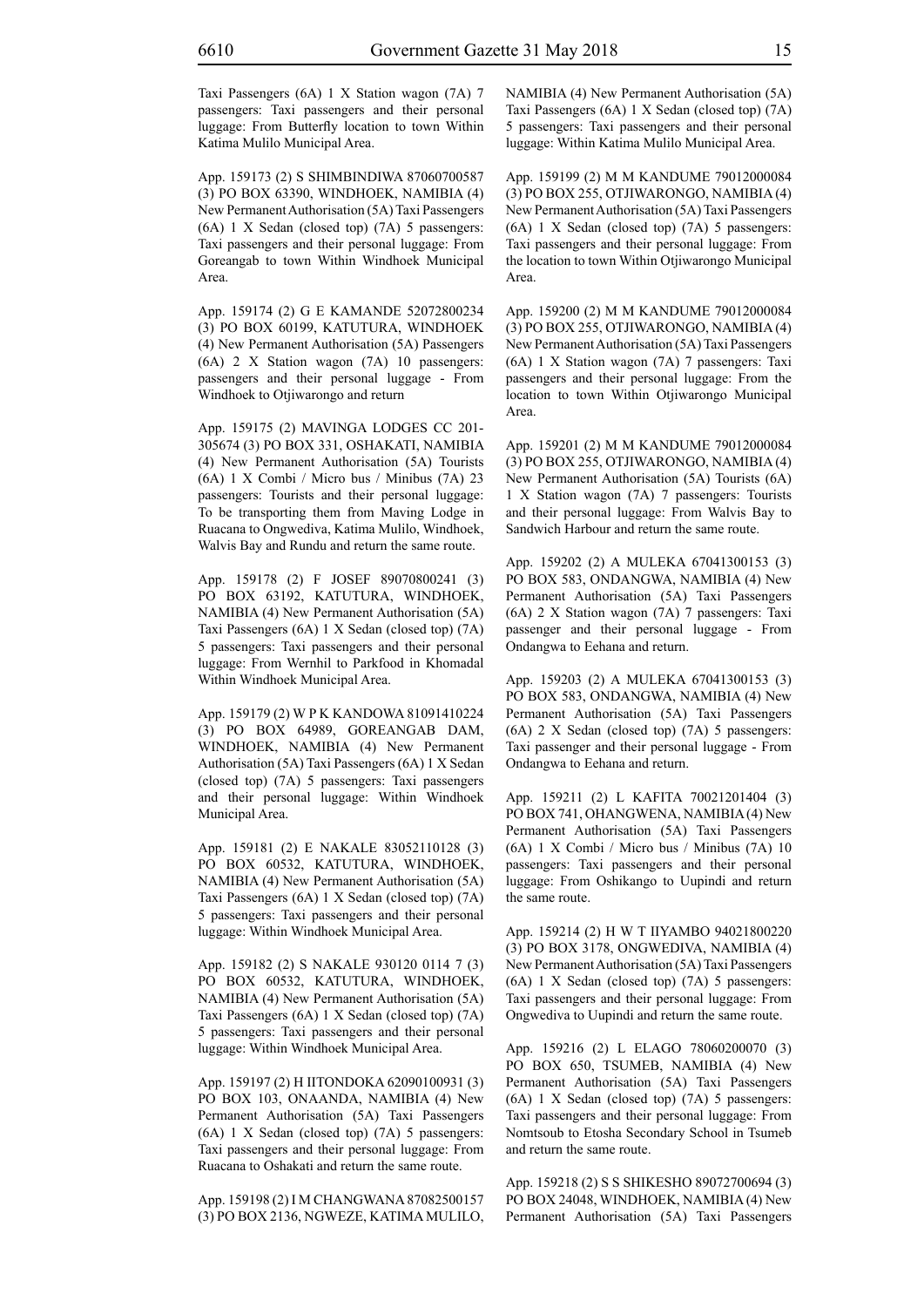(6A) 1 X Sedan (closed top) (7A) 5 passengers: Taxi passengers and their personal luggage: From taxi rank T605 Eros Park to Afica Tonga Oshili and return the same route.

App. 159220 (2) G SHIKONGO 72010110242 (3) PO BOX 185, SWAKOPMUND, NAMIBIA (4) New Permanent Authorisation (5A) Taxi Passengers (6A) 1 X Sedan (closed top) (7A) 5 passengers: Taxi passengers and their personal luggage: From Mile 4 location to Tutaleni location and return the same route.

App. 159221 (2) A K KAMAKELA 75092900326 (3) PO BOX 295, OSHAKATI, NAMIBIA (4) New Permanent Authorisation (5A) Taxi Passengers (6A) 1 X Station wagon (7A) 7 passengers: Taxi passengers and their personal luggage: From Oshakati to Rundu via Oshikango, Eenhana and Okongo and return the same route.

App. 159223 (2) J BERNARDO 90010600531 (3) PO BOX 1127, KEETMANSHOOP, NAMIBIA (4) New Permanent Authorisation (5A) Taxi Passengers (6A) 1 X Sedan (closed top) (7A) 5 passengers: Taxi passengers and their personal luggage: Within Keetmanshoop Municipal Area.

App. 159225 (2) D VAN WYK 64040700457 (3) PO BOX 3944, REHOBOTH, NAMIBIA (4) New Permanent Authorisation (5A) Taxi Passengers (6A) 1 X Sedan (closed top) (7A) 5 passengers: Taxi passengers and their personal luggage: From Block G to town within Rehoboth Municipal Area..

App. 159227 (2) F JOSEF 89070800241 (3) PO BOX 63192, KATUTURA, WINDHOEK, NAMIBIA (4) New Permanent Authorisation (5A) Taxi Passengers (6A) 1 X Sedan (closed top) (7A) 5 passengers: Taxi passengers and their personal luggage: From Wernhil to Parkfoods in Khomasdal withion Windhoek Municipal Area.

App. 159229 (2) A AMWAAMA 85071510820 (3) PO BOX 61935, KATUTURA, WINDHOEK, NAMIBIA (4) New Permanent Authorisation (5A) Taxi Passengers (6A) 1 X Combi / Micro bus / Minibus (7A) 16 passengers: Taxi passengers and their personal luggage: From Nkurenkuru to Rundu within Rundu Municipal Area.

App. 159231 (2) K K ALBANUS 85061211065 (3) PO BOX 1127, KEETMANSHOOP, NAMIBIA (4) New Permanent Authorisation (5A) Taxi Passengers (6A) 1 X Sedan (closed top) (7A) 5 passengers: Taxi passengers and their personal luggage: Within Keetmanshoop Municipal Area.

App. 159233 (2) K I MUKALILA 86031800845 (3) PO BOX 1167, KEETMANSHOOP, NAMIBIA (4) New Permanent Authorisation (5A) Taxi Passengers (6A) 1 X Sedan (closed top) (7A) 5 passengers: Taxi passengers and their personal luggage: Within Keetmanshoop Municipal Area.

App. 159235 (2) P KERAMEN 89060800249 (3) PO BOX 997001, MAERUA MALL, WINDHOEK, NMAIBIA (4) New Permanent Authorisation (5A) Taxi Passengers (6A) 1 X Sedan (closed top) (7A) 5 passengers: Taxi passengers and their personal luggage: From taxi rank T692 Wanaheda to town within Windhoek Municipal Area.

App. 159237 (2) A UUTONI 81021510122 (3) PO BOX 29, TSUMEB, NAMIBIA (4) New Permanent Authorisation (5A) Taxi Passengers (6A) 1 X Sedan (closed top) (7A) 5 passengers: Taxi passengers and their personal luggage: From Kuvukiland location to town within Tsumeb Municipal Area.

App. 159239 (2) A T UNO 91010800566 (3) PO BOX 612014, KATUTURA, WINDHOEK, NAMIBIA (4) New Permanent Authorisation (5A) Taxi Passengers (6A) 1 X Sedan (closed top) (7A) 5 passengers: Taxi passengers and their personal luggage: Within Windhoek Municipal Area.

App. 159241 (2) A SHIKOMBA 77050310287 (3) PO BOX 62276, KATUTURA, WINDHOEK, NAMIBIA (4) New Permanent Authorisation (5A) Taxi Passengers (6A) 1 X Combi / Micro bus / Minibus (7A) 16 passengers: Taxi passengers and their personal luggage: From Wanaheda and Greenwell Matongo to town within Windhoek Municipal Area.

App. 159245 (2) S AMUTENYA 85052910118 (3) PO BOX 8094, BACHBRECHT, WINDHOEK, NAMIBIA (4) New Permanent Authorisation (5A) Taxi Passengers (6A) 1 X Sedan (closed top) (7A) 5 passengers: Taxi passengers and their personal luggage: From Ombili in Katutura to town within Windhoek Municipal Area.

App. 159248 (2) A SHONGOLO 82021310345 (3) PO BOX 8156, OTJIWARONGO, NAMIBIA (4) New Permanent Authorisation (5A) Taxi Passengers (6A) 1 X Sedan (closed top) (7A) 5 passengers: Taxi passengers and their personal luggage: From Extention 1 location to Fabupharm Company within Otjiwarongo Municipal Area.

App. 159249 (2) OSHIKOTO TRANSPORT AND INVESTMENT/CC. 201302719 (3) PO BOX 1423, OTJIWARONGO, NAMIBIA (4) New Permanent Authorisation (5A) Passengers (6A) 2 X Combi / Micro bus / Minibus (7A) 22 passengers: Employees/Passengers and their personal luggage: From Otjiwarongo to Okorusu Mine and return the same route.

App. 159251 (2) N A UUTONI 83051310174 (3) PO BOX 2, ONDANGWA, NAMIBIA (4) New Permanent Authorisation (5A) Taxi Passengers (6A) 1 X Sedan (closed top) (7A) 5 passengers: Taxi passengers and their personal luggage: From Oshakati to Oshikango via Ondangwa and return the same route.

App. 159254 (2) G DJAKI 68080803498 (3) PO BOX 15, OKAHANDJA, NAMIBIA (4) New Permanent Authorisation (5A) Taxi Passengers (6A) 1 X Sedan (closed top) (7A) 5 passengers: Taxi passengers and their personal luggage: Within Okahandja Municipal Area.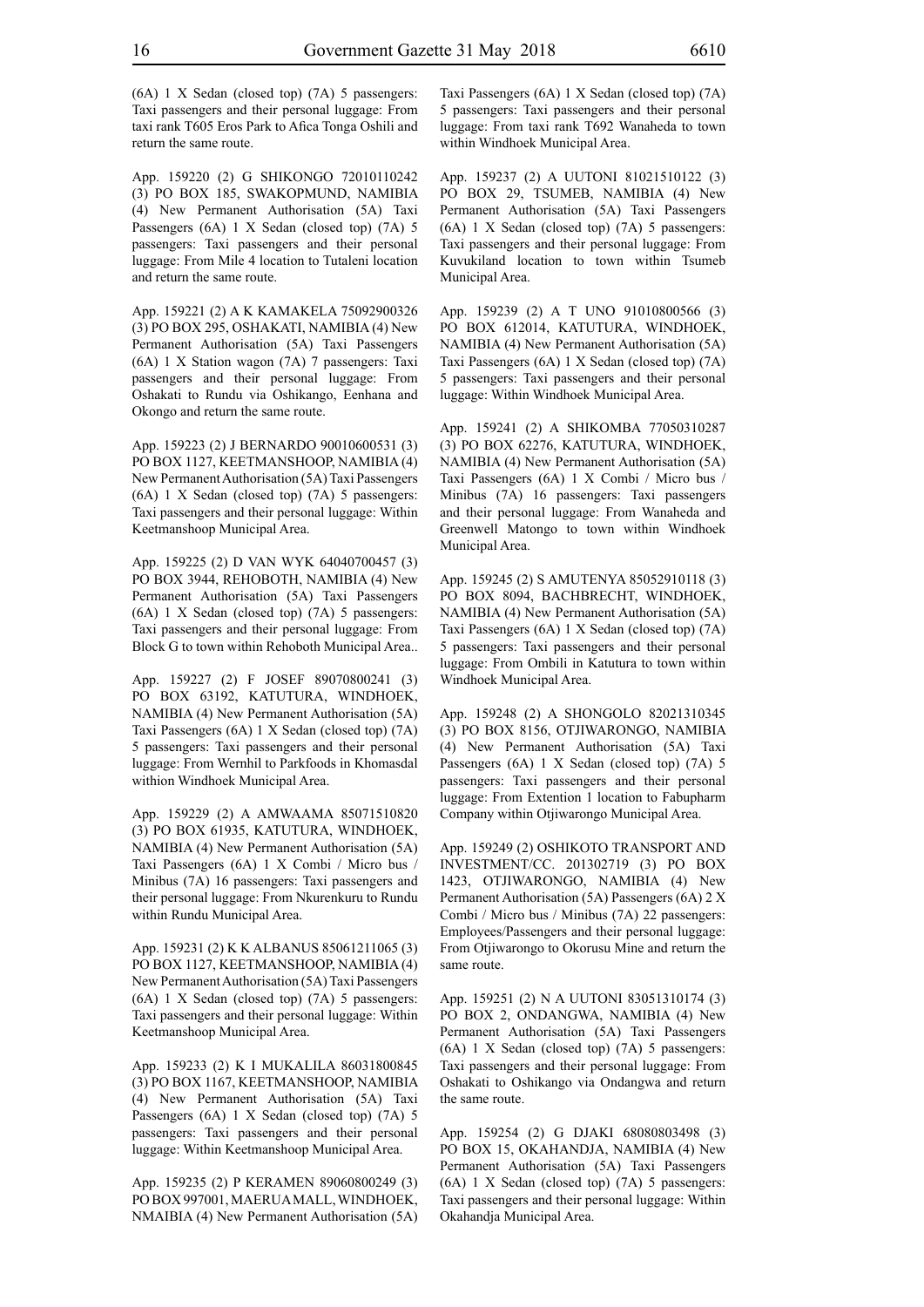App. 159255 (2) UANEE'S TOURS INVEST-MENT CC 201413479 (3) PO BOX 1165, OKAHANDJA, NAMIBIA (4) New Permanent Authorisation (5A) Tourists (6A) 1 X Combi / Micro bus / Minibus (7A) 11 passengers: Tourists and their personal luggage: From Windhoek, Swakopmund, Walvis Bay, Etosha, Rundu, Katima Mulilo and Sossusvlei and any other tourist attractive destinations and return the same route.

App. 159258 (2) U NDJAI 89061600111 (3) PO BOX 245, OPUWO, NAMIBIA (4) New Permanent Authorisation (5A) Taxi Passengers (6A) 1 X Combi / Micro bus / Minibus (7A) 14 passengers: Taxi passengers and their personal luggage: From Opuwo to Otjiwarongo and return the same route.

App. 159260 (2) E S HANGO 86091100114 (3) PO BOX 1310, GROOTFONTEIN, NAMIBIA (4) New Permanent Authorisation (5A) Taxi Passengers (6A) 1 X Sedan (closed top) (7A) 5 passengers: Taxi passengers and their personal luggage: Within Grootfontein Municipal Area.

App. 159262 (2) J N GABRIEL 86061700644 (3) PO BOX 602, LÜDERITZ, NAMIBIA (4) New Permanent Authorisation (5A) Taxi Passengers (6A) 1 X Sedan (closed top) (7A) 5 passengers: Taxi passengers and their personal luggage: Within Lüderitz Municipal Area.

App. 159263 (2) U S TJAMBIRU 89090901213 (3) PO BOX 301, OPUWO, NAMIBIA (4) New Permanent Authorisation (5A) Taxi Passengers (6A) 1 X Combi / Micro bus / Minibus (7A) 14 passengers: Taxi passengers and their personal luggage: From Epupa to Walvis Bay and return the same route.

App. 159281 (2) R I KNOP 20123329 (3) PO BOX 8356, NARRAVILLE, WALVIS BAY, NAMIBIA (4) New Permanent Authorisation (5A) Tourists (6A) 2 X Combi / Micro bus / Minibus (7A) 14 passengers: Tourists as well as their personal luggage - From Walvis Bay town to Walvis Bay Airport, Swakopmund, Windhoek /Hosea Kutako International Airport to hotels, lodges and other tourist attractive places and return.

App. 159283 (2) J G SIMANA 83040710133 (3) PO BOX 175, GOBABIS, NAMIBIA (4) New Permanent Authorisation (5A) Taxi Passengers (6A) 2 X Sedan (closed top) (7A) 5 passengers: Taxi passengers and their personal luggage: Within Gobabis Municipal Area.

App. 159286 (2) A SHIKONGO 58031700826 (3) PO BOX 22445, WINDHOEK, NAMIBIA (4) New Permanent Authorisation (5A) Taxi Passengers (6A) 1 X Combi / Micro bus / Minibus (7A) 14 passengers: Passengers and their personal luggage: From Oniipa to Windhoek and return the same route.

App. 159289 (2) E S TOMAS 91091900507 (3) PO BOX 1114, WINDHOEK (4) New Permanent Authorisation (5A) Taxi Passengers (6A) 1 X Sedan (closed top) (7A) 5 passengers: Taxi passengers and their personal luggage: From taxi rank T554 Kleine Kuppe to town within Windhoek Municipal Area.

App. 159295 (2) AFRICAN DREAM TRAVEL NAMIBIA CC. 201510424 (3) PO BOX 51, OTJIWARONGO, NAMIBIA- (4) New Permanent Authorisation (5A) Tourists (6A) 1 X Station wagon (7A) 8 passengers: Tourists as well as their personal luggage - From Windhoek and /or Hosea Kutako International Airports to Lodges, Hotels, Guest Houses and any other tourist attaractive destinations in towns such as Mariental, Keetmanshoop, Lüderitz, Sossusvlei, Serien, Swakopmund, Khorixas, Opuwo, Etosha, Otjiwarongo, Rundu, Katima Mulilo,Tsumeb and Grrotfontein and return the same route.

App. 159298 (2) AFRICAN DREAM TRAVEL NAMIBIA CC. 201510424 (3) PO BOX 51, OTJIWARONGO, NAMIBIA- (4) New Permanent Authorisation (5A) Tourists (6A) 1 X Sedan (closed top) (7A) 5 passengers: Tourists as well as their personal luggage - From Windhoek and /or Hosea Kutako International Airports to Lodges, Hotels, Guest Houses and any other tourist attaractive destinations in towns such as Mariental, Keetmanshoop, Lüderitz, Sossusvlei, Serien, Swakopmund, Khorixas, Opuwo, Etosha, Otjiwarongo, Rundu, Katima Mulilo,Tsumeb and Grootfontein and return the same route.

App. 159300 (2) F JOSEF 89070800241 (3) PO BOX 63192, KATUTURA, WINDHOEK, NAMIBIA (4) New Permanent Authorisation (5A) Taxi Passengers (6A) 1 X Sedan (closed top) (7A) 5 passengers: Taxi passengers and their personal luggage: From Wernhil to Parkfood in Khomadal Within Windhoek Municipal Area.

App. 159304 (2) A IIPINGE 80071710558 (3) PO BOX 11075, OSHAKATI, NAMIBIA (4) New Permanent Authorisation (5A) Taxi Passengers (6A) 1 X Sedan (closed top) (7A) 5 passengers: Taxi passengers and their personal luggage: From Oshakati to Okalongo via Outapi and return the same route.

App. 159305 (2) A IIPINGE 80071710558 (3) PO BOX 11075, OSHAKATI, NAMIBIA (4) New Permanent Authorisation (5A) Taxi Passengers (6A) 1 X Sedan (closed top) (7A) 5 passengers: Taxi passengers and their personal luggage: From Oshikuku to Oshakati and return the same route.

App. 159309 (2) A SHIKOMBA 77050310287 (3) PO BOX 62276, KATUTURA, WINDHOEK, NAMIBIA (4) New Permanent Authorisation (5A) Taxi Passengers (6A) 1 X Sedan (closed top) (7A) 5 passengers: Taxi passengers and their personal luggage: From Golgota taxi rank T34 to town Within Windhoek Municipal Area.

App. 159316 (2) NDUNO INVESTMENT CC. 201506459 (3) PO BOX 26312, WINDHOEK, NAMIBIA (4) New Permanent Authorisation (5A) Employees (6A) 2 X Combi / Micro bus / Minibus (7A) 16 passengers: Transportation of Employees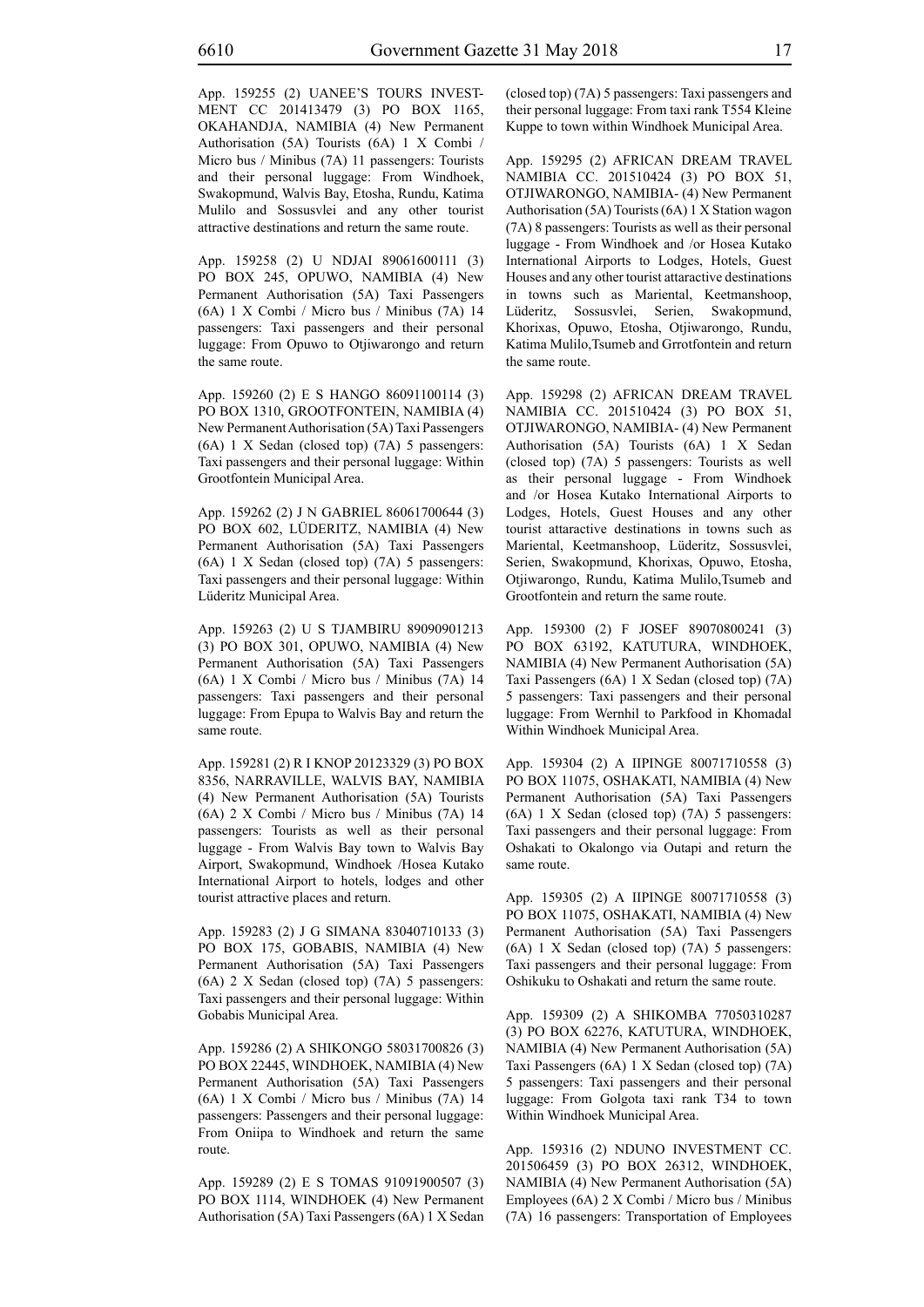and their personal luggage: From residential locations in Windhoek to town and all other duty stations were the Employees area stationed. eg, Malls and Shopping centres and return the same route.

App. 159320 (2) P NGHUMBWAVALI 700729 1002 7 (3) PO BOX 65461, KATUTURA, WINDHOEK, NAMIBIA (4) New Permanent Authorisation (5A) Taxi Passengers (6A) 1 X Sedan (closed top) (7A) 5 passengers: Taxi passengers and their personal luggage: Within Windhoek Municipal Area.

App. 159333 Permit 32880/2 (2) Y E VAN DER BERGH to R W VAN WYK 78021800011 (3) PO BOX 2489, WINDHOEK, NAMIBIA (4) Transfer of Authorisation (5A) Passengers (6A) 1 X Combi / Micro bus / Minibus (7A) 16 passengers: Passengers and their personal luggage - From Rehoboth to Windhoek and back the some route.

App. 159352 (2) P S ALUUMA 86071200725 (3) PO BOX 24317, WINDHOEK, NAMIBIA (4) New Permanent Authorisation (5A) Taxi Passengers (6A) 1 X Sedan (closed top) (7A) 5 passengers: Taxi passengers and their personal luggage: From Outapi to Oshakati and return the same route.

App. 159354 (2) M SHIWEDA 78052800218 (3) PO BOX 7493, KATUTURA, WINDHOEK, 000 (4) New Permanent Authorisation (5A) Taxi Passengers (6A) 1 X Sedan (closed top) (7A) 5 passengers: Taxi passengers and their personal luggage: From Katutura to Town and back to Katutura and within Windhoek Municipal Area.

App. 159358 (2) N B MAIBA 80092610110 (3) PO BOX 762, NGWEZE, KATIMA MULILO, NAMIBIA (4) New Permanent Authorisation (5A) Taxi Passengers (6A) 1 X Sedan (closed top) (7A) 5 passengers: Taxi passengers and their personal luggage: Within Katima Mulilo Municipal Area.

App. 159360 (2) M E LISHONI 74030510175 (3) PO BOX 628, NGWEZE, KATIMA MULILO, NAMIBIA (4) New Permanent Authorisation (5A) Taxi Passengers (6A) 1 X Station wagon (7A) 7 passengers: Taxi passengers and their personal luggage: Within Katima Mulilo Municipal Area.

App. 159362 (2) A S MAGONGO 85061410580 (3) PO BOX 40, TSANDI, NAMIBIA (4) New Permanent Authorisation (5A) Taxi Passengers (6A) 1 X Sedan (closed top) (7A) 5 passengers: Taxi passengers and their personal luggage: From Outapi to Oshakati via Tsandi and Okahao and return the same route.

App. 159364 (2) K N ERASMUS 78121210011 (3) PO BOX 373, OUTAPI, NAMIBIA (4) New Permanent Authorisation (5A) Taxi Passengers (6A) 2 X Sedan (closed top) (7A) 5 passengers: Taxi passengers and their personal luggage: From Outapi to Oshakati via Tsandi and Okahao and return the same route.

App. 159365 (2) K N ERASMUS 78121210011 (3) PO BOX 373, OUTAPI, NAMIBIA (4) New Permanent Authorisation (5A) Taxi Passengers (6A) 1 X Sedan (closed top) (7A) 5 passengers: Taxi passengers and their personal luggage: From Outapi to Oshakati via Tsandi and Okahao and return the same route.

App. 159369 (2) TERRA TRANSFERS CC 201709684 (3) PO BOX 40472, AUSSPANN-PLATZ, WINDHOEK, NAMIBIA (4) New Permanent Authorisation (5A) Tourists (6A) 1 X Sedan (closed top) (7A) 5 passengers: Tourits and their personal luggage: From Terra Africa Lodge in Windhoek to all Restaurants, Lodges, Hotels and any other Tourist attarctive destinations and also pick ups and drop off at Hosea Kutako International Airport and return the same route.

App. 159371 (2) N A UUTONI 83051310174 (3) PO BOX 2, ONDANGWA, NAMIBIA (4) New Permanent Authorisation (5A) Taxi Passengers (6A) 1 X Sedan (closed top) (7A) 5 passengers: Taxi passengers and their personal luggage: From Ondangwa to Enhana and return the same route.

App. 159373 (2) R N MOSIMANE 84122710227 (3) PO BOX 61201, KATUTURA, WINDHOEK, NAMIBIA (4) New Permanent Authorisation (5A) Taxi Passengers (6A) 1 X Sedan (closed top) (7A) 5 passengers: Taxi passengers and their personal luggage: Within Windhoek Municipal Area.

App. 159374 (2) M KAPI 74030900275 (3) PO BOX 419, OPUWO, NAMIBIA (4) New Permanent Authorisation (5A) Taxi Passengers (6A) 1 X Sedan (closed top) (7A) 5 passengers: Taxi passengers and their personal luggage: From Ondunyee location to town within Opuwo Municipal Area.

App. 159375 (2) U M TJIHOTO 72050700199 (3) PO BOX 54, OPUWO, NAMIBIA (4) New Permanent Authorisation (5A) Passengers (6A) 1 X Combi / Micro bus / Minibus (7A) 14 passengers: Taxi passengers and their personal luggage: From Opuwo to Windhoek via Kamanjab, Outjo, Otjiwarongo, Okahandja and return the same route.

App. 159379 (2) M KAPI 74030900275 (3) PO BOX 419, OPUWO, NAMIBIA (4) New Permanent Authorisation (5A) Passengers (6A) 1 X Combi / Micro bus / Minibus (7A) 14 passengers: Taxi passengers and their personal luggage: From Opuwo to Windhoek via Outjo, Otjiwarongo and Okahandja and return the same route.

App. 159382 (2) U M TJIHOTO 72050700199 (3) PO BOX 54, OPUWO, NAMIBIA (4) New Permanent Authorisation (5A) Taxi Passengers (6A) 1 X Sedan (closed top) (7A) 5 passengers: Taxi passengers and their personal luggage: From Okatuo location to town within Opuwo Municipal Area.

App. 159384 (2) ZEBRA TRAVEL AND TOURS CC CC201409938 (3) PO BOX 90834, WINDHOEK, NAMIBIA (4) New Permanent Authorisation (5A) Tourists (6A) 2 X Bus (single deck) (7A) 29 passengers: Tourists and their personal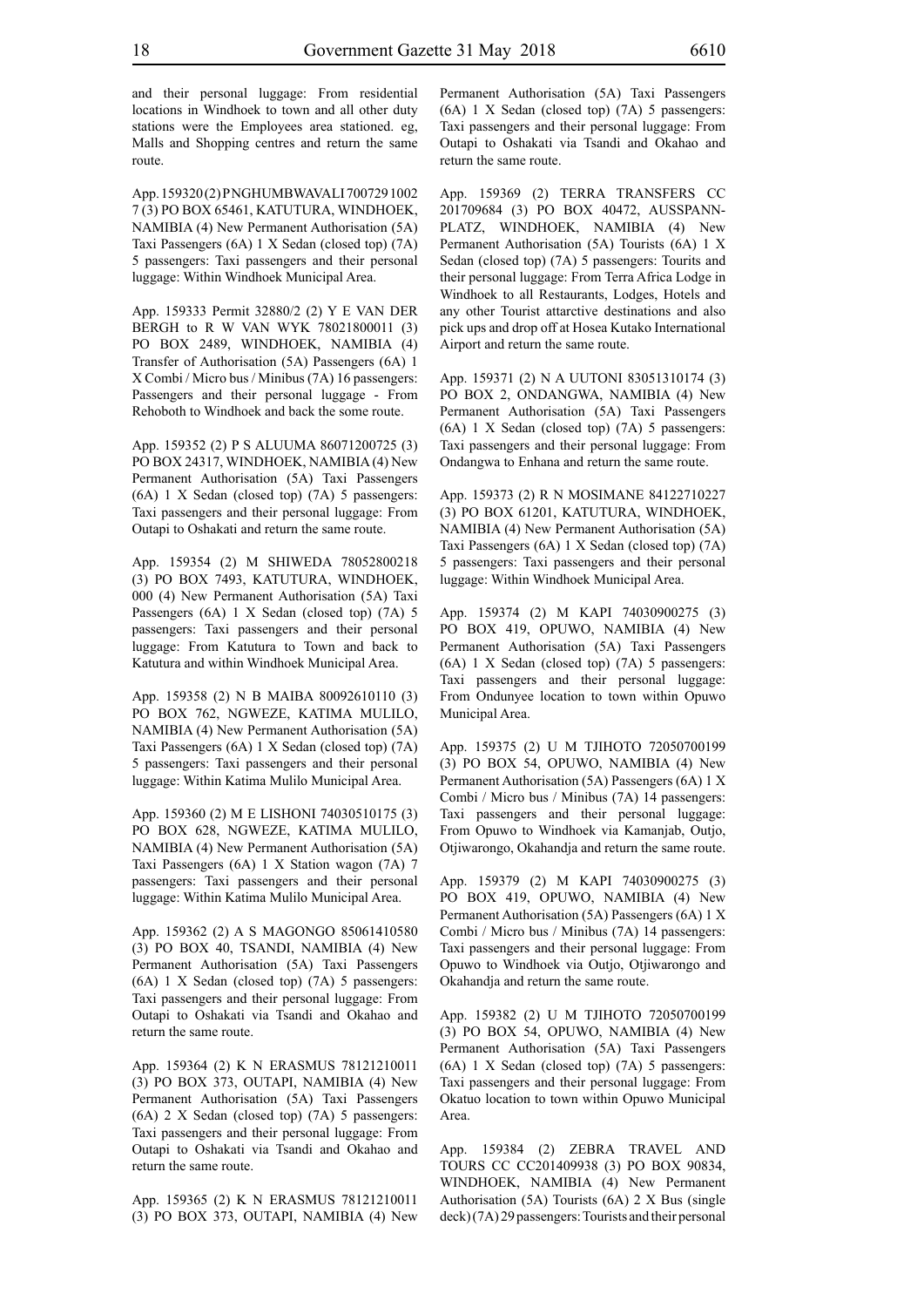luggage: From Windhoek to Hotels, Lodges, Guest Houses and any other Tourist attractive destinations in towns such as Opuwo, Ruacana, Kavango, Etosha, Walvis Bay, Swakopmund, Katima Mulilo, Halai, Sossusvlei and Henties Bay and return the same route.

App. 159388 (2) V V SHEEFENI 88042701055 (3) PO BOX 7585, KUISEBMUND, WALVIS BAY, NAMIBIA (4) New Permanent Authorisation (5A) Taxi Passengers (6A) 1 X Sedan (closed top) (7A) 5 passengers: Taxi passengers and their personal luggage: From Narraville location to town within Walvis Bay Municipal Area.

App. 159396 (2) P C NDUMBA 95030300775 (3) PO BOX 1505, RUNDU, NAMIBIA (4) New Permanent Authorisation (5A) Taxi Passengers (6A) 1 X Sedan (closed top) (7A) 5 passengers: Taxi passengers and their personal luggage: From Mavanze to Sarasungu and return the same route.

App. 159397 (2) E N ANGULA 81042110530 (3) PO BOX 22494, WINDHOEK, NAMIBIA (4) New Permanent Authorisation (5A) Taxi Passengers (6A) 1 X Sedan (closed top) (7A) 5 passengers: Taxi passengers and their personal luggage: From taxi rank T461 Hochland Park to Ongombo West and return the same route.

App. 159398 (2) J N SHATIPAMBA 79061410304 (3) PO BOX 62013, KATUTURA, WINDHOEK, NAMIBIA (4) New Permanent Authorisation (5A) Taxi Passengers (6A) 1 X Sedan (closed top) (7A) 5 passengers: Taxi passengers and their personal luggage: From taxi rank T401 Rocky Crest to town within Windhoek Municipal Area.

App. 159410 (2) V NDONGO 59070200694 (3) PO BOX 295, OKAHANDJA, NAMIBIA (4) New Permanent Authorisation (5A) Taxi Passengers (6A) 1 X Station wagon (7A) 10 passengers: Taxi passengers and their personal luggage: From Namgem Manufacturing in Okahandja to Katutura Shoprite in Windhoek and return the same route.

App. 159414 (2) I TJISEMO 80060400064 (3) PRIVATE BAG 95034, SOWETO, WINDHOEK (4) New Permanent Authorisation (5A) Taxi Passengers (6A) 1 X Combi / Micro bus / Minibus (7A) 14 passengers: Taxi passengers and their personal luggage - From Opuwo to Otjiwarongo and return the same route.

App. 159415 (2) I H NDATIPO 88030500815 (3) PO BOX 62013, KATUTURA, WINDHOEK, NAMIBIA (4) New Permanent Authorisation (5A) Taxi Passengers (6A) 1 X Sedan (closed top) (7A) 5 passengers: Taxi passengers and their personal luggage: From taxi rank T409 Rocky Crest to Dobra and return the same route.

App. 159417 (2) L NANGOLO 76040600276 (3) PRIVATE BAG 95034, OPUWO, NAMIBIA, 00000 (4) New Permanent Authorisation (5A) Taxi Passengers (6A) 1 X Combi / Micro bus / Minibus (7A) 15 passengers: Taxi passengers and their

personal luggage - From Opuwo to Oshakati and return the same route.

App. 159418 (2) N MUHENJE 80031900062 (3) PRIVATE BAG 95034, WINDHOEK, NAMIBIA (4) New Permanent Authorisation (5A) Taxi Passengers (6A) 1 X Sedan (closed top) (7A) 5 passengers: Taxi passengers and their personal luggage - From Otuzemba to Onduunjee- Okatuuo-Katutura location and along side of Mbumbijazo Muhanikua main street and Within Opuwo Municipal Areas.

App. 159419 (2) L NANGOLO 76040600276 (3) PRIVATE BAG 95034, OPUWO, NAMIBIA, 00000 (4) New Permanent Authorisation (5A) Taxi Passengers (6A) 1 X Sedan (closed top) (7A) 5 passengers: Taxi passengers and their personal luggage - Within Opuwo Municipal Areas.

App. 159420 (2) N MUHENJE 80031900062 (3) PRIVATE BAG 95034, WINDHOEK, NAMIBIA (4) New Permanent Authorisation (5A) Taxi Passengers (6A) 1 X Sedan (closed top) (7A) 5 passengers: Taxi passengers and their personal luggage - Within Opuwo Municipal Areas.

App. 159421 (2) M K NAMHINO 79042910488 (3) PO BOX 63135, WANAHEDA, WINDHOEK, NAMIBIA (4) New Permanent Authorisation (5A) Taxi Passengers (6A) 1 X Sedan (closed top) (7A) 5 passengers: Taxi passengers and their personal luggage: From taxi rank T257 Wanaheda to Aries and return the same route.

App. 159422 (2) I TJISEMO 80060400064 (3) PRIVATE BAG 95034, SOWETO, WINDHOEK (4) New Permanent Authorisation (5A) Taxi Passengers (6A) 1 X Sedan (closed top) (7A) 5 passengers: Taxi passengers and their personal luggage - From Otuzemba to Kondaunue-Katuturaand Okatuuo and along the Mbumbijao Muharukua Avenue.

App. 159426 (2) I TJISEMO 80060400064 (3) PRIVATE BAG 95034, SOWETO, WINDHOEK (4) New Permanent Authorisation (5A) Taxi Passengers (6A) 1 X Combi / Micro bus / Minibus (7A) 16 passengers: Taxi passengers and their personal luggage - From Opuwo to Oshakati and return the same route.

App. 159427 (2) T HARIRE 91030400075 (3) PO BOX 474, OPUWO, NAMIBIA (4) New Permanent Authorisation (5A) Taxi Passengers (6A) 1 X Sedan (closed top) (7A) 5 passengers: Taxi passengers and their personal luggage - Within Opuwo Municipal Areas.

App. 159430 (2) P M NDARA 98050500780 (3) PO BOX 1127, KEETMANSHOOP, NAMIBIA (4) New Permanent Authorisation (5A) Taxi Passengers (6A) 1 X Sedan (closed top) (7A) 5 passengers: Taxi passengers and their personal luggage - Within Keetmanshoop Municipal Areas.

App. 159431 (2) D N MARTIN 87042700074 (3) PO BOX 666, OMARURU, NAMIBIA (4) New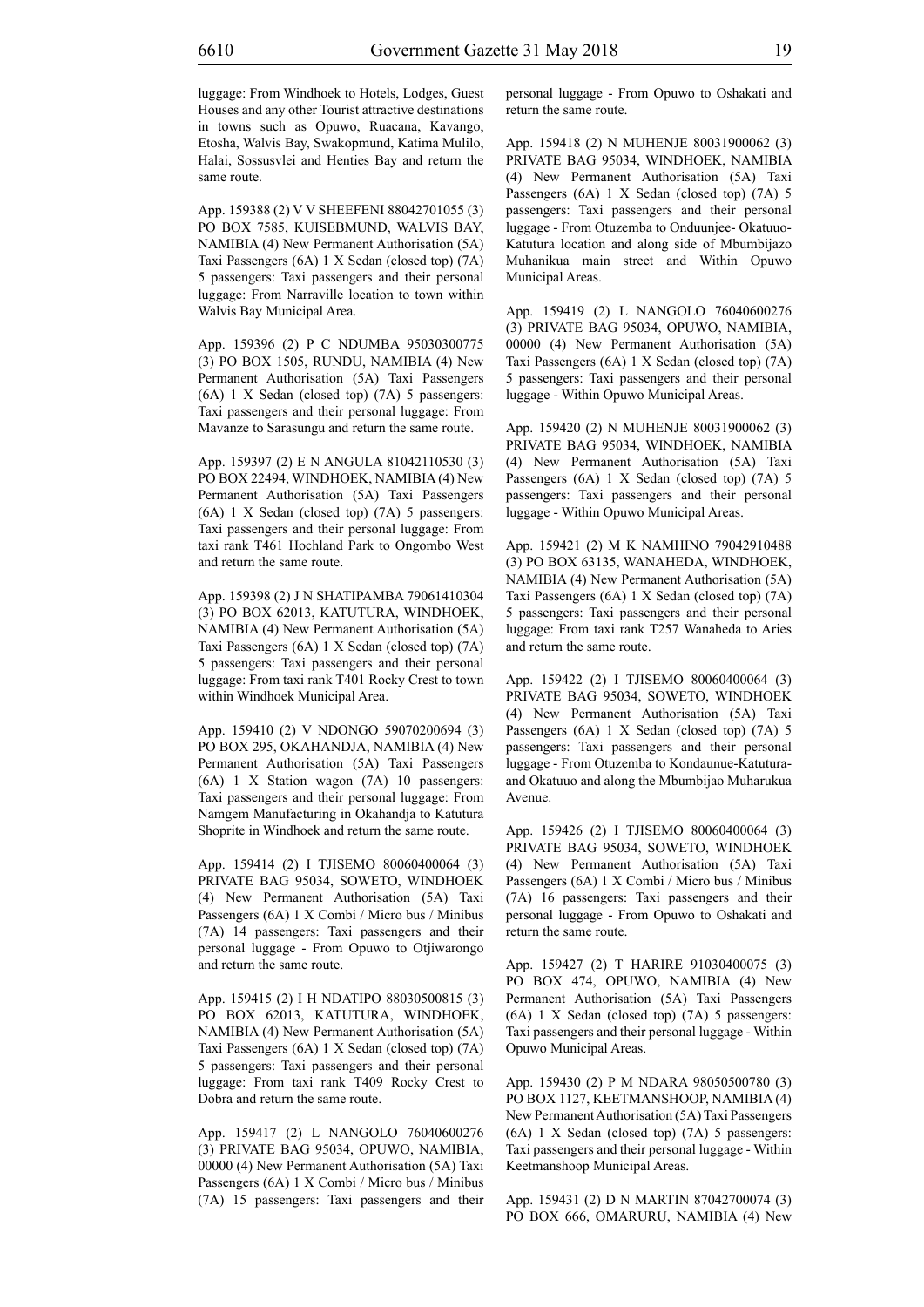Permanent Authorisation (5A) Taxi Passengers (6A) 1 X Sedan (closed top) (7A) 5 passengers: Taxi passengers and their personal luggage - Within Omaruru Municipal Areas.

App. 159433 (2) J MUPOLO 83020410541 (3) PO BOX 2800, WALVIS BAY, NAMIBIA (4) New Permanent Authorisation (5A) Taxi Passengers (6A) 1 X Sedan (closed top) (7A) 5 passengers: Taxi passengers and their personal luggage - From Walvis Bay to Swakopmund and return the same route.

App. 159434 (2) T H MOSES 76100900165 (3) PO BOX 267, ONDANGWA, NAMIBIA (4) New Permanent Authorisation (5A) Taxi Passengers (6A) 1 X Sedan (closed top) (7A) 5 passengers: Taxi passengers and their personal luggage - From Oshakati to Ondangwa and Oshikango and return the same route.

App. 159435 (2) P S MBANGU 80062510452 (3) PO BOX 1127, KEETMANSHOOP, NAMIBIA (4) New Permanent Authorisation (5A) Taxi Passengers (6A) 1 X Sedan (closed top) (7A) 5 passengers: Taxi passengers and their personal luggage - Within Keetmanshoop Municipal Areas.

App. 159438 (2) S N SHIKONGO 80060810537 (3) PO BOX 7538, OTJIWARONGO, NAMIBIA (4) New Permanent Authorisation (5A) Taxi Passengers (6A) 1 X Sedan (closed top) (7A) 5 passengers: Taxi passengers and their personal luggage - From Ombili location to town and within Otjiwarongo Municipal Area.

App. 159439 (2) S N SHIKONGO 80060810537 (3) PO BOX 7538, OTJIWARONGO, NAMIBIA (4) New Permanent Authorisation (5A) Taxi Passengers (6A) 1 X Sedan (closed top) (7A) 5 passengers: Taxi Passengers and their personal luggage - From Ombili location to town within Otjiwarongo Municipal Area.

App. 159442 (2) L N KAKELO 84121910478 (3) PO BOX 24957, WINDHOEK, NAMIBIA (4) New Permanent Authorisation (5A) Taxi Passengers (6A) 1 X Station wagon (7A) 7 passengers: Taxi Passengers and their personal luggage - From taxi rank T153 Havana to town within Windhoek Municipal Area.

App. 159443 (2) A T UNO 91010800566 (3) PO BOX 612014, KATUTURA, WINDHOEK, NAMIBIA (4) New Permanent Authorisation (5A) Taxi Passengers (6A) 1 X Sedan (closed top) (7A) 5 passengers: Taxi Passengers and their personal luggage - Within Windhoek Municipal Area.

App. 159445 (2) P M AMON 90031200486 (3) PO BOX 50872, BACHBRETCH, WINDHOEK, NAMIBIA (4) New Permanent Authorisation (5A) Taxi Passengers (6A) 1 X Sedan (closed top) (7A) 5 passengers: Taxi Passengers and their personal luggage - Within Windhoek Municipal Area.

App. 159449 (2) L N SHILONGO 87092000289 (3) PO BOX 13407, WINDHOEK, NAMIBIA (4) New Permanent Authorisation (5A) Taxi Passengers (6A) 1 X Sedan (closed top) (7A) 5 passengers: Taxi Passengers and their personal luggage - From Goerangab dam in Katutura to town Within Windhoek Municipal Area.

App. 159452 (2) R MBAZUVARA 87101600115 (3) PO BOX 21931, WINDHOEK, NAMIBIA (4) New Permanent Authorisation (5A) Taxi Passengers (6A) 1 X Sedan (closed top) (7A) 5 passengers: Taxi Passengers and their personal luggage - From Katutura taxi rank T80 to town Within Windhoek Municipal Area.

App. 159454 (2) A MULEKA 67041300153 (3) PO BOX 583, ONDANGWA, NAMIBIA (4) New Permanent Authorisation (5A) Taxi Passengers (6A) 2 X Sedan (closed top) (7A) 5 passengers: Taxi Passengers and their personal luggage - From Ondangwa to Eenhana and return the same route.

App. 159456 (2) U S TJAMBIRU 89090901213 (3) PO BOX 301, OPUWO, NAMIBIA (4) New Permanent Authorisation (5A) Taxi Passengers (6A) 1 X Sedan (closed top) (7A) 5 passengers: Taxi Passengers and their personal luggage - Within Opuwo Municipal Area.

App. 159460 (2) S NENDONGO 73062600683 (3) PO BOX 95311, SOWETO, WINDHOEK, NAMIBIA (4) New Permanent Authorisation (5A) Taxi Passengers (6A) 1 X Sedan (closed top) (7A) 5 passengers: Taxi Passengers and their personal luggage - Within Windhoek Municipal Area.

App. 159465 (2) HAAG TOURS AND SAFARIS 20163795 (3) PO BOX 841, OKAHANDJA, NAMIBIA (4) New Permanent Authorisation (5A) Tourists (6A) 1 X Station wagon (7A) 8 passengers: Tourists and their personal luggage: From Windhoek or Hosea Kutako International Airport to Lodges, Hotels, Guest Houses and any other Tourist attractive destination in towns such as Swakopmund, Walvis Bay, Etosha, Otjiwarongo, Tsumeb, Katima Mulilo, Oshakati, Rundu, Keetmanshoop and return the same route.

App. 159485 (2) M MUKOKA 80072810114 (3) PO BOX 1127, KEETMANSHOOP, NAMIBIA, 0000 (4) New Permanent Authorisation (5A) Taxi Passengers (6A) 1 X Sedan (closed top) (7A) 5 passengers: Taxi passengers and their personal luggage - Within Keetmanshoop Municipal Area.

App. 159486 (2) B !OWOSES 84032810303 (3) PO BOX 1639, GOBABIS, 0000 (4) New Permanent Authorisation (5A) Taxi Passengers (6A) 1 X Sedan (closed top) (7A) 5 passengers: Taxi passengers and their personal luggage - Within Gobabis Municipal Area.

App. 159487 (2) L L NDEMWIIMBWA 830907- 10501 (3) PRIVATE BAG 2004, GOBABIS, 0000 (4) New Permanent Authorisation (5A) Taxi Passengers (6A) 1 X Sedan (closed top) (7A) 5 passengers: Taxi passengers and their personal luggage - Within Windhoek Municipal Area.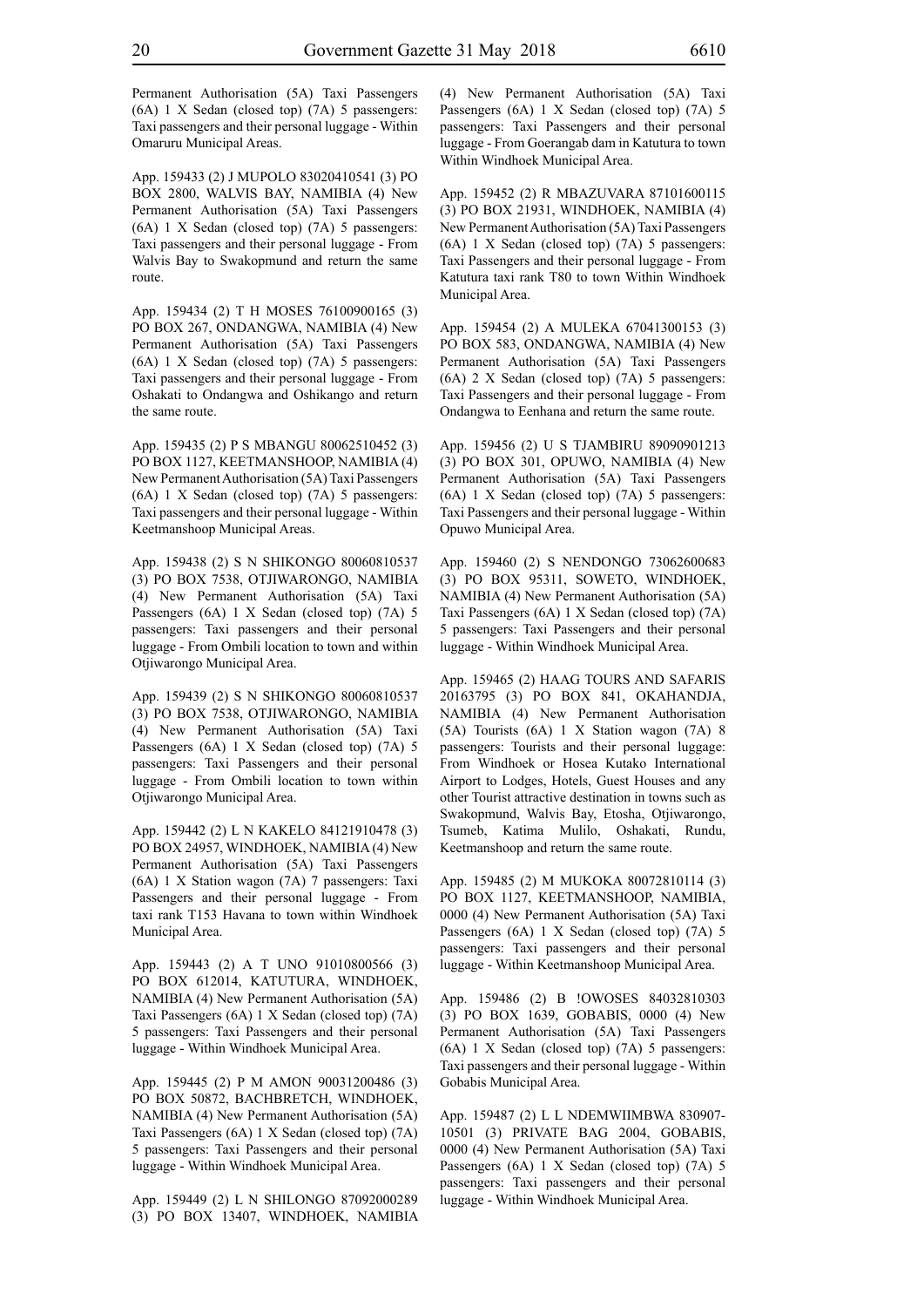App. 159488 (2) A PAHE 68061201755 (3) PO BOX 33, GOBABIS, NAMIBIA (4) New Permanent Authorisation (5A) Taxi Passengers (6A) 1 X Sedan (closed top) (7A) 5 passengers: Taxi passengers and their personal luggage - Within Gobabis Municipal Area.

App. 159489 (2) M D KALALUKA 88032900810 (3) PO BOX 2351, NGWEZE, 0000 (4) New Permanent Authorisation (5A) Taxi Passengers (6A) 1 X Sedan (closed top) (7A) 1 passengers: Taxi passengers and their personal luggage - Within Katima Mulilo Municipal Area.

App. 159490 (2) G S MUREMI 76100500094 (3) BOX 364, RUNDU, 0000 (4) New Permanent Authorisation (5A) Taxi Passengers (6A) 1 X Sedan (closed top) (7A) 5 passengers: Taxi passengers and their personal luggage - Within Rundu Municipal Area.

App. 159491 (2) G S MUREMI 76100500094 (3) BOX 364, RUNDU, 0000 (4) New Permanent Authorisation (5A) Passengers (6A) 1 X Combi / Micro bus / Minibus (7A) 16 passengers: Passengers and their personal luggage - From Rundu to Windhoek and return

App. 159493 (2) S INDONGO 83112210158 (3) PO BOX 5244, WALVIS BAY, NAMIBIA (4) New Permanent Authorisation (5A) Taxi Passengers (6A) 1 X Sedan (closed top) (7A) 5 passengers: Taxi Passengers and their personal luggage - From Autuseb to Grand Canyon and return the same route.

App. 159494 (2) F NALYEENDE 68110600573 (3) PO BOX 207, OHAINGU, NAMIBIA (4) New Permanent Authorisation (5A) Passengers (6A) 1 X Combi / Micro bus / Minibus (7A) 16 passengers: Taxi Passengers and their personal luggage - From Ohaingu to Windhoek and return the same route.

App. 159495 (2) A SHIKONGO 58031700826 (3) PO BOX 22445, WINDHOEK, NAMIBIA (4) New Permanent Authorisation (5A) Taxi Passengers (6A) 1 X Sedan (closed top) (7A) 5 passengers: Taxi Passengers and their personal luggage - From Havana taxi rank T162 to town within Windhoek Municipal Area.

App. 159498 (2) R H VICTOR 90101600291 (3) PO BOX 20, OMAKANGE, NAMIBIA (4) New Permanent Authorisation (5A) Taxi Passengers (6A) 1 X Combi / Micro bus / Minibus (7A) 16 passengers: Taxi Passengers and their personal luggage - From Omakange to Windhoek and return the same route.

App. 159500 (2) S M MUKERENGE 88021101032 (3) PO BOX 169, RUNDU, NAMIBIA (4) New Permanent Authorisation (5A) Passengers (6A) 1 X Combi / Micro bus / Minibus (7A) 16 passengers: Taxi Passengers and their personal luggage - From Rundu to Ausenker and return the same route.

App. 159502 (2) C J SWARTZ 63102900496 (3) PO BOX 22838, WINDHOEK, NAMIBIA (4) New Permanent Authorisation (5A) Taxi Passengers (6A) 1 X Sedan (closed top) (7A) 5 passengers: Taxi Passengers and their personal luggage - Within Rehoboth Municipal Area.

App. 159504 (2) T M SHAKELA 89082200139 (3) PO BOX 63017, WANAHEDA, WINDHOEK, NAMIBIA (4) New Permanent Authorisation (5A) Passengers (6A) 1 X Combi / Micro bus / Minibus (7A) 17 passengers: Taxi Passengers and their personal luggage - Windhoek to Rundu and return the same route.

App. 159505 (2) T M SHAKELA 89082200139 (3) PO BOX 63017, WANAHEDA, WINDHOEK, NAMIBIA (4) New Permanent Authorisation (5A) Passengers (6A) 1 X Combi / Micro bus / Minibus (7A) 17 passengers: Taxi Passengers and their personal luggage - Windhoek to Rundu and return the same route.

App. 159509 (2) T M SHAKELA 89082200139 (3) PO BOX 63017, WANAHEDA, WINDHOEK, NAMIBIA (4) New Permanent Authorisation (5A) Passengers (6A) 1 X Combi / Micro bus / Minibus (7A) 17 passengers: Passengers and their personal luggage - Windhoek to Okongo and return the same route.

App. 159510 (2) T M SHAKELA 89082200139 (3) PO BOX 63017, WANAHEDA, WINDHOEK, NAMIBIA (4) New Permanent Authorisation (5A) Passengers (6A) 1 X Combi / Micro bus / Minibus (7A) 17 passengers: Passengers and their personal luggage - From Lüderitz to Ondangwa and return the same route.

App. 159514 (2) TULAING EXPRESS 20160112 (3) PO BOX 91415, KLEIN WINDHOEK, NAMIBIA (4) New Permanent Authorisation (5A) Taxi Passengers (6A) 1 X Sedan (closed top) (7A) 5 passengers: Tourits/Passengers and their personal luggage - From Hosea Kutako International Airport to Windhoek Guest Houses Lodges, Hotels and return the same route.

App. 159515 (2) N AMON 84041610052 (3) PO BOX 26092, WINDHOEK, NAMIBIA (4) New Permanent Authorisation (5A) Taxi Passengers (6A) 1 X Sedan (closed top) (7A) 5 passengers: Taxi Passengers and their personal luggage - From taxi rank T55/56 to town within Windhoek Municipal Area.

App. 159518 (2) T M SHAKELA 89082200139 (3) PO BOX 63017, WANAHEDA, WINDHOEK, NAMIBIA (4) New Permanent Authorisation (5A) Passengers (6A) 1 X Combi / Micro bus / Minibus (7A) 17 passengers: Passengers and their personal luggage - From Walvis Bay to Ondangwa and return the same route.

App. 159520 (2) W KALUWAPA 70040100634 (3) PO BOX 64559, CHINA TOWN, WINDHOEK (4) New Permanent Authorisation (5A) Taxi Passengers (6A) 1 X Sedan (closed top) (7A) 5 passengers: Taxi Passengers and their personal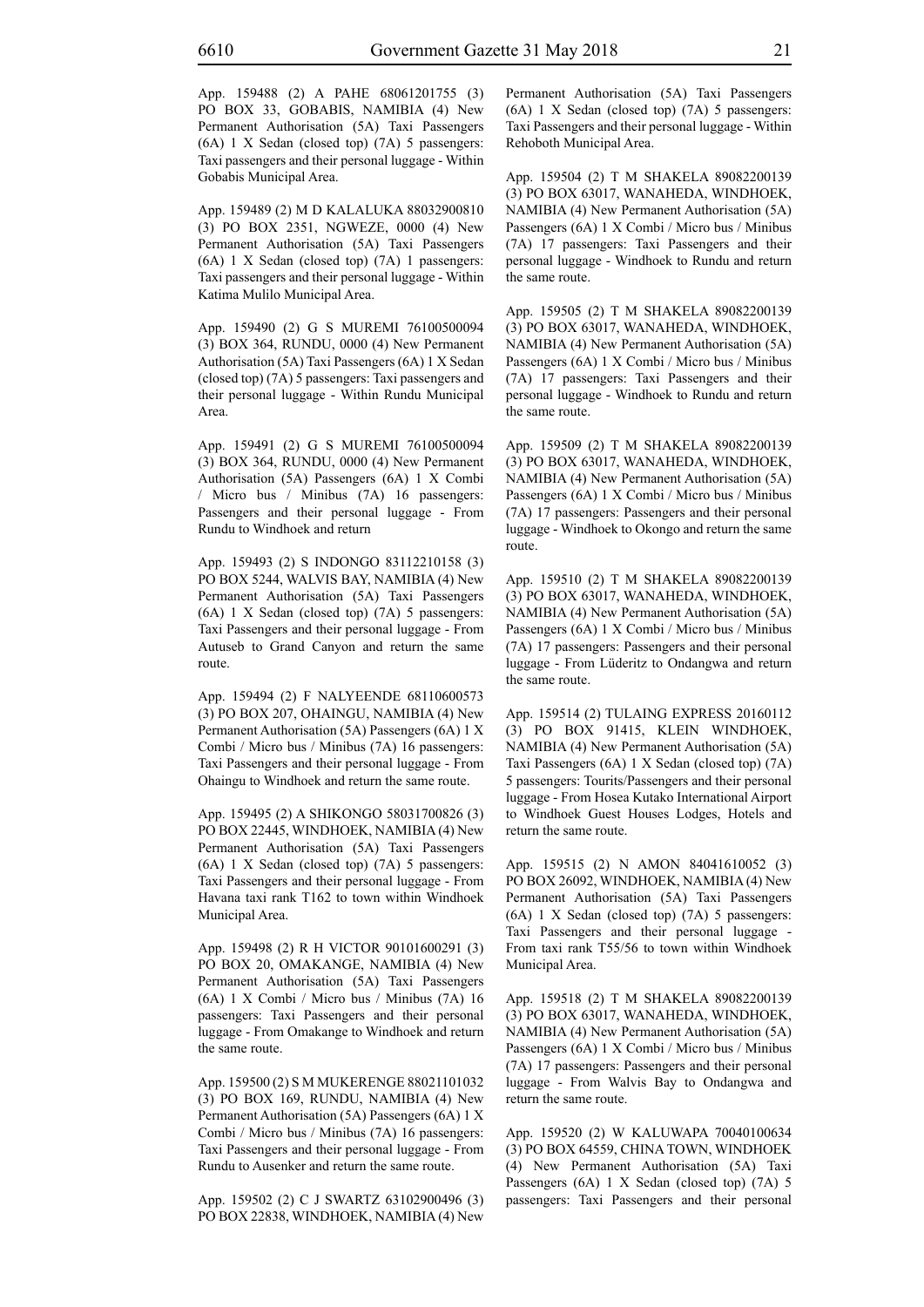luggage - From Goreangab Dam taxi rank T88 to town within Windhoek Municipal Area.

App. 159531 (2) ABENTEUER AFRIKA SAFARI CC. CC961040 (3) BOX 1490, VINETA, SWAKOPMUND (4) New Permanent Authorisation (5A) Tourists (6A) 2 X Station wagon (7A) 7 passengers: Tourists as well as their personal luggage - From Swakopmund Airport/ Windhoek Hosea Kutako Airport to places within Swakopmund Municipal Area and magisterial district, Lodges, Hotels and Walvis Bay to various places attraction within the Republic of Namibia as pre-booked and return.

App. 159538 (2) K N ERASMUS 78121210011 (3) PO BOX 373, OUTAPI, NAMIBIA (4) New Permanent Authorisation (5A) Taxi Passengers (6A) 1 X Sedan (closed top) (7A) 5 passengers: Taxi passengers and their personal luggage: From Outapi to Oshakati via Tsandi and Okahao and return the same route.

App. 159539 (2) K N ERASMUS 78121210011 (3) PO BOX 373, OUTAPI, NAMIBIA (4) New Permanent Authorisation (5A) Taxi Passengers (6A) 1 X Sedan (closed top) (7A) 5 passengers: Taxi passengers and their personal luggage: From Outapi to Oshakati via Tsandi and Okahao and return the same route.

App. 159542 (2) T M ROOI 80061200026 (3) PO BOX 60184, KATUTURA, WINDHOEK, NAMIBIA (4) New Permanent Authorisation (5A) Taxi Passengers (6A) 1 X Station wagon (7A) 8 passengers: Taxi passengers and their personal luggage: From Katutura to Eros Primary School via town within Windhoek Municipal Area.

App. 159550 (2) A NEHALE 78121510287 (3) PO BOX 124, SWAKOPMUND, NAMIBIA (4) New Permanent Authorisation (5A) Taxi Passengers (6A) 1 X Sedan (closed top) (7A) 5 passengers: Taxi passengers and their personal luggage: From Mondesa to town within Swakopmund Municipal Area.

App. 159552 (2) E RUSBERG 78042900139 (3) PO BOX 1255, LÜDERITZ, NAMIBIA (4) New Permanent Authorisation (5A) Taxi Passengers (6A) 1 X Sedan (closed top) (7A) 5 passengers: Taxi passengers and their personal luggage - From Agatha Park to town and Within Lüderitz Municipal Areas.

App. 159553 (2) L MWASHEKELE 90100600522 (3) PO BOX 4939, VINETA, SWAKOPMUND (4) New Permanent Authorisation (5A) Taxi Passengers (6A) 1 X Sedan (closed top) (7A) 5 passengers: Taxi passengers and their personal luggage - Within Walvis Bay Municipal Areas.

App. 159554 (2) T M SHAKELA 89082200139 (3) PO BOX 63017, WANAHEDA, WINDHOEK, NAMIBIA (4) New Permanent Authorisation (5A) Taxi Passengers (6A) 1 X Combi / Micro bus / Minibus (7A) 17 passengers: Passengers and their personal luggage - From Windhoek to Oshakati and return the same route.

App. 159555 (2) P K SAUSHINI 86021000765 (3) PO BOX 598, NGWEZE, KATIMA MULILO, 9000 (4) New Permanent Authorisation (5A) Taxi Passengers (6A) 1 X Sedan (closed top) (7A) 5 passengers: Taxi passengers and their personal luggage - From Katima Mulilo to Saushini Village.

App. 159556 (2) T M SHAKELA 89082200139 (3) PO BOX 63017, WANAHEDA, WINDHOEK, NAMIBIA (4) New Permanent Authorisation (5A) Taxi Passengers (6A) 1 X Combi / Micro bus / Minibus (7A) 17 passengers: Passengers and their personal luggage - From Windhoek to Ondangwa and return the same route.

App. 159557 (2) J M MAZILA 70020501285 (3) PO BOX 691, NGWEZE, KATIMA MULILO (4) New Permanent Authorisation (5A) Taxi Passengers (6A) 1 X Sedan (closed top) (7A) 5 passengers: Taxi passengers and their personal luggage - From Katima Mulilo to Lusu Village.

App. 159558 (2) B S NDIMU 60012300152 (3) PO BOX 2017, NGWEZE, NAMIBIA, 9000 (4) New Permanent Authorisation (5A) Taxi Passengers (6A) 1 X Station wagon (7A) 7 passengers: Passenger and thei personal luggage - Lubuta to Katima Mulilo and back to their places.

App. 159559 (2) J H SHIPIKI 86040600306 (3) BOX 501, GOBABIS, NAMIBIA (4) New Permanent Authorisation (5A) Taxi Passengers (6A) 1 X Bus (single deck) (7A) 23 passengers: Taxi passengers and their personal luggage - From Gobabis to Oshakati and return the same route.

App. 159560 (2) E FRANEISCO 40111200741 (3) PO BOX 1007, GOBABIS, NAMIBIA (4) New Permanent Authorisation (5A) Taxi Passengers (6A) 1 X Sedan (closed top) (7A) 5 passengers: Taxi passengers and their personal luggage - Within Gobabis Municipal Areas.

App. 159561 (2) T M SHAKELA 89082200139 (3) PO BOX 63017, WANAHEDA, WINDHOEK, NAMIBIA (4) New Permanent Authorisation (5A) Taxi Passengers (6A) 1 X Combi / Micro bus / Minibus (7A) 26 passengers: Passengers and their personal luggage - From Windhoek to Uutapi and return the same route.

App. 159562 (2) T M SHAKELA 89082200139 (3) PO BOX 63017, WANAHEDA, WINDHOEK, NAMIBIA (4) New Permanent Authorisation (5A) Passengers (6A) 1 X Combi / Micro bus / Minibus (7A) 26 passengers: Passengers and their personal luggage - From Windhoek to Eenhana and return the same route.

App. 159563 (2) T KAPUNDA 73050810327 (3) PO BOX 2069, TSUMEB, NAMIBIA (4) New Permanent Authorisation (5A) Taxi Passengers (6A) 1 X Sedan (closed top) (7A) 5 passengers: Taxi passengers and their personal luggage - Within Tsumeb Municipal Area.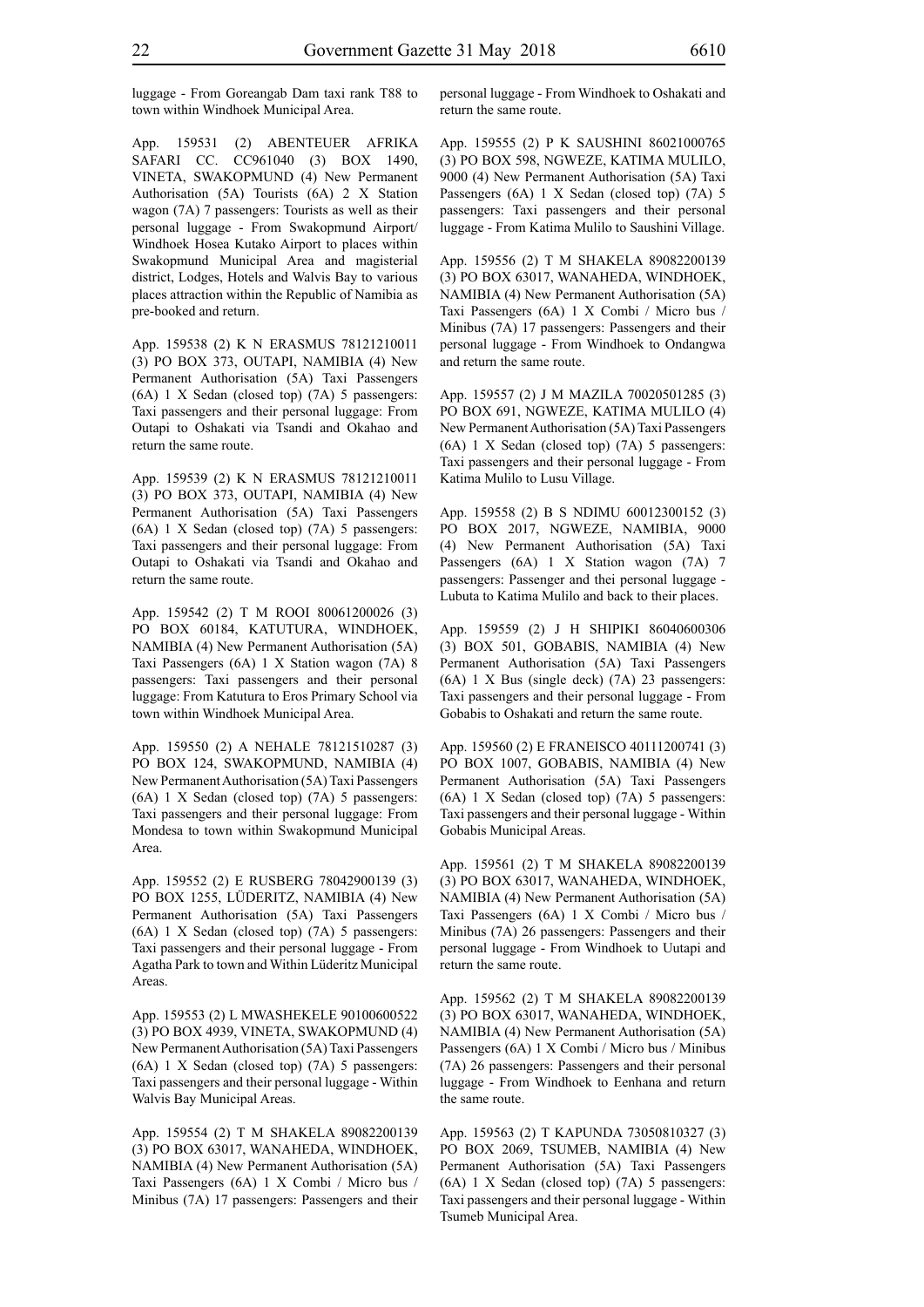App. 159564 (2) T M SHAKELA 89082200139 (3) PO BOX 63017, WANAHEDA, WINDHOEK, NAMIBIA (4) New Permanent Authorisation (5A) Taxi Passengers (6A) 1 X Combi / Micro bus / Minibus (7A) 26 passengers: Passengers and their personal luggage - From Windhoek to Oshikango and return the same route.

App. 159565 (2) S VICTOR 80101610084 (3) PO BOX 4923, WALVIS BAY, NAMIBIA, 9000 (4) New Permanent Authorisation (5A) Taxi Passengers (6A) 1 X Sedan (closed top) (7A) 5 passengers: Taxi Passengers and their personal luggage - Within Walvis Bay Municipal Area.

App. 159566 (2) G S MUREMI 76100500094 (3) BOX 364, RUNDU, 0000 (4) New Permanent Authorisation (5A) Passengers (6A) 1 X Combi / Micro bus / Minibus (7A) 16 passengers: Passengers and their personal luggage - From Windhoek to Luideritz and return

App. 159567 (2) G S MUREMI 76100500094 (3) BOX 364, RUNDU, 0000 (4) New Permanent Authorisation (5A) Passengers (6A) 1 X Combi / Micro bus / Minibus (7A) 16 passengers: Passengers and their personal luggage - From Mpungu, Nkurenkuru and Rundu and return

App. 159571 (2) H M UUPINDI 83061611010 (3) PO BOX 1724, ONDANGWA, NAMIBIA (4) New Permanent Authorisation (5A) Taxi Passengers (6A) 1 X Sedan (closed top) (7A) 5 passengers: Taxi Passengers and their personal luggage: From Ondangwa town to Onandjokwe Hospital and return the same route.

App. 159572 (2) F SHEEHAMA 76050910146 (3) PO BOX 4203, WINDHOEK, NAMIBIA (4) New Permanent Authorisation (5A) Taxi Passengers (6A) 1 X Combi / Micro bus / Minibus (7A) 16 passengers: Passengers and their personal luggage - From Montechristo taxi rank to Oshakati and return the same route.

App. 159579 (2) A K MULUTA 731004 1019 7 (3) PO BOX 1127, KEETMANSHOOP, NAMIBIA (4) New Permanent Authorisation (5A) Taxi Passengers (6A) 1 X Sedan (closed top) (7A) 5 passengers: Taxi Passengers and their personal luggage - Within Keetmanshoop Municipal Area.

App. 159583 (2) AFRICAN EAGLE OF SOUTH-ERN AFRICA TERRITORIES (NAMIBIA) 201405639 (3) PO BOX 90008, WINDHOEK, NAMIBIA (4) New Permanent Authorisation (5A) Tourists (6A) 1 X Bus (single deck) (7A) 17 passengers: Tourists and their personal luggage: Windhoek/ Hosea Kutakao International Airtport to Lodges, Hotels, Guest Houses and any other tourist attractive destination to towns such as Okahandja, Otjiwarongo, Otavi, Tsumeb, Grootfontein, Rundu, Swakopmund, Walvis Bay, Khorixas, Opuwo and Outjo and return the same route.

App. 159585 (2) A V KAVARI 77122400360 (3) PO BOX 161, WINDHOEK, NAMIBIA (4) New Permanent Authorisation (5A) Taxi Passengers (6A) 1 X Sedan (closed top) (7A) 5 passengers: Taxi Passengers and their personal luggage - From 7 De Laan in Otjomuise to town within Windhoek Municipal Area.

App. 159587 (2) A V KAVARI 77122400360 (3) PO BOX 161, WINDHOEK, NAMIBIA (4) New Permanent Authorisation (5A) Taxi Passengers (6A) 1 X Sedan (closed top) (7A) 5 passengers: Taxi Passengers and their personal luggage - From 7 De Laan in Otjomuise to town within Windhoek Municipal Area.

App. 159589 (2) E S REMU 50030900301 (3) BOX 1127, KEETMANSHOOP (4) New Permanent Authorisation (5A) Taxi Passengers (6A) 1 X Sedan (closed top) (7A) 5 passengers: Tassengers and their luggage = Within Keetmanshoop Municipal Area.

App. 159595 (2) MBISHI TRANSPORT PRO-JECT CC 201310863 (3) PO BOX 6066, AUSSPANNPLATZ, WINDHOEK, NAMIBIA (4) New Permanent Authorisation (5A) Passengers (6A) 2 X Bus (single deck) (7A) 65 passengers: Passengers and their personal luggage - From Windhoek to Katima Mulilo and return the same route.

App. 159597 (2) MBISHI TRANSPORT PRO-JECT CC 201310863 (3) PO BOX 6066, AUSSPANNPLATZ, WINDHOEK, NAMIBIA (4) New Permanent Authorisation (5A) Passengers (6A) 2 X Combi / Micro bus / Minibus (7A) 22 passengers: Passengers and their personal luggage - From Windhoek to Oshakati and return the same route.

App. 159599 (2) MBISHI TRANSPORT PRO-JECT CC 201310863 (3) PO BOX 6066, AUSSPANNPLATZ, WINDHOEK, NAMIBIA (4) New Permanent Authorisation (5A) Passengers (6A) 2 X Combi / Micro bus / Minibus (7A) 15 passengers: Passengers and their personal luggage - From Windhoek to Oshikango and return the same route.

App. 159602 (2) T P NAMBAHU 89111300620 (3) PO BOX 3404, WALVIS BAY, NAMIBIA, 9000 (4) New Permanent Authorisation (5A) Taxi Passengers (6A) 1 X Sedan (closed top) (7A) 5 passengers: Tassengers and their luggage - Within Walvis Bay Municipal Area to Swakopmund and return

App. 159607 (2) L M TITUS 93072100489 (3) PO BOX 71044, KHOMASDAL, WINDHOEK, NAMIBIA (4) New Permanent Authorisation (5A) Taxi Passengers (6A) 1 X Sedan (closed top) (7A) 5 passengers: Taxi Passengers and their personal luggage - From Babylon Okahandja to town within Windhoek Municipal Area.

App. 159612 (2) J E BEUKES 73090400162 (3) PO BOX 40198, WINDHOEK, NAMIBIA (4) New Permanent Authorisation (5A) Taxi Passengers (6A) 1 X Station wagon (7A) 7 passengers: Taxi Passengers and their personal luggage - From Groot Aub to Windhoek and return the same route.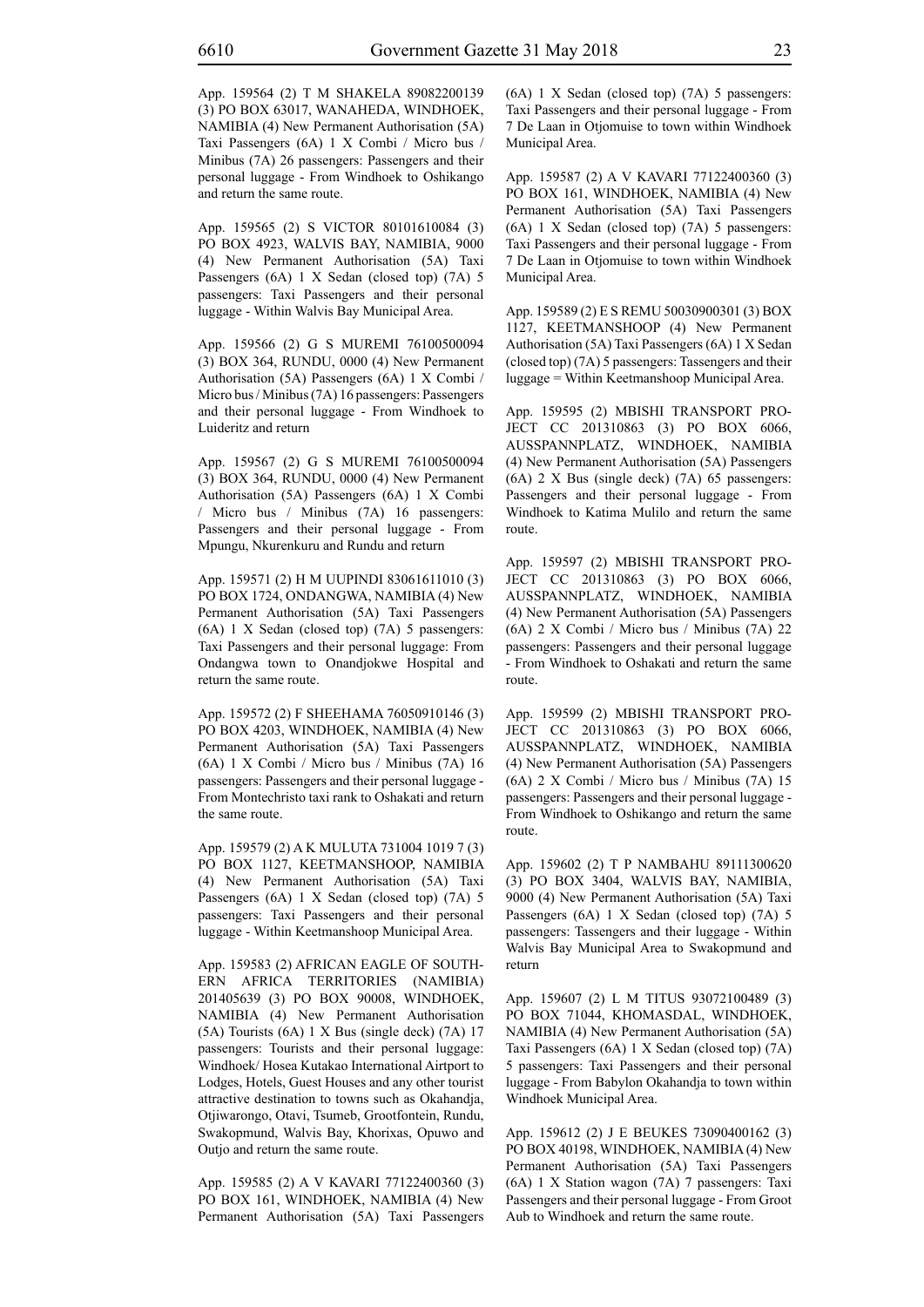App. 159615 (2) F IPINGE 92111900346 (3) PO BOX 21428, WINDHOEK, NAMIBIA (4) New Permanent Authorisation (5A) Taxi Passengers (6A) 1 X Sedan (closed top) (7A) 5 passengers: Taxi Passengers and their personal luggage - From Single Quaters in Katutura to Maerua Mall within Windhoek Municipal Area.

App. 159616 (2) H M E UKULE 76083000076 (3) PO BOX 3715, ONGWEDIVA, NAMIBIA (4) New Permanent Authorisation (5A) Taxi Passengers (6A) 1 X Sedan (closed top) (7A) 5 passengers: Passengers and their personal luggage - From Oshakati to Omuthiya via Ondangwa and return the same route.

App. 159621 (2) I S SIYENGO 93050700769 (3) PO BOX 338, GROOTFONTEIN, NAMIBIA (4) New Permanent Authorisation (5A) Taxi Passengers (6A) 1 X Sedan (closed top) (7A) 5 passengers: Taxi passengers and their personal luggage - Within Grootfontein Municipal Area.

App. 159622 (2) H Z SINASI 75101010747 (3) PO BOX 678, NGWEZE, 0000 (4) New Permanent Authorisation (5A) Taxi Passengers (6A) 1 X Station wagon (7A) 8 passengers: Taxi passengers and their personal luggage - Within Katima Mulilo Municipal Area.

App. 159623 (2) L N JASON 91082800414 (3) PO BOX 1015, GOBABIS, 0000 (4) New Permanent Authorisation (5A) Taxi Passengers (6A) 1 X Sedan (closed top) (7A) 5 passengers: Taxi passengers and their personal luggage - Within Gobabis Municipal Area.

App. 159630 (2) F HAUFIKU 86080100266 (3) PO BOX 107, OHANGWENA, NAMIBIA (4) New Permanent Authorisation (5A) Taxi Passengers (6A) 1 X Station wagon (7A) 7 passengers: Taxi passengers and their personal luggage - From Oshikango to Eenhana via Odibo and return back the same route.

App. 159632 (2) S IIYAMBO 85120710271 (3) PO BOX 64314, KURYANGAVA, WINDHOEK, 9000 (4) New Permanent Authorisation (5A) Taxi Passengers (6A) 1 X Sedan (closed top) (7A) 5 passengers: Taxi passengers and their personal luggage - From Okuryangava to Town and within Windhoek Municipal Area.

App. 159642 (2) J L NAKATHINGO 49082500531 (3) PO BOX 26119, WINDHOEK, NAMIBIA (4) New Permanent Authorisation (5A) Taxi Passengers (6A) 1 X Station wagon (7A) 7 passengers: Taxi passengers and their personal luggage - From Katutura to Cimbebasia via town, Kleine Kuppe and within Windhoek Municipal Area.

App. 159645 (2) F M NAHOLE 78011200054 (3) PO BOX 295, ONDANGWA, NAMIBIA (4) New Permanent Authorisation (5A) Taxi Passengers (6A) 1 X Sedan (closed top) (7A) 5 passengers: Taxi passengers and their personal luggage - From Ondangwa to Omuthiya and return.

App. 159647 (2) N M SHIKULO 96032500047 (3) PO BOX 7114, KATUTURA, NAMIBIA, 0000 (4) New Permanent Authorisation (5A) Taxi Passengers (6A) 1 X Sedan (closed top) (7A) 5 passengers: Taxi passengers and their personal luggage - From taxi rank T 114 Hakahana, Monte Christo and within Windhoek Municipal Area and return.

App. 159650 (2) E T D SHIKONEKENI 92021- 201171 (3) PO BOX 64321, OKURYANGAVA, WINDHOEK (4) New Permanent Authorisation (5A) Taxi Passengers (6A) 1 X Sedan (closed top) (7A) 5 passengers: Taxi passengers and their personal luggage - From Havana to Town and within Windhoek Municipal Area and return.

App. 159652 (2) L LUKAS 74061200887 (3) PO BOX 64321, OKURYANGAVA, WINDHOEK, 9000 (4) New Permanent Authorisation (5A) Taxi Passengers (6A) 1 X Sedan (closed top) (7A) 5 passengers: Taxi passengers and their personal luggage - From taxi rank T79 Okuryangava to Town and within Windhoek Municipal Area.

App. 159658 (2) UNCLE TITUS TRANASPORTATION CC CC2501504231 (3) PO BOX 75092, SOWETO, WINDHOEK (4) New Permanent Authorisation (5A) Organised passengers (6A) 1 X Sedan (closed top) (7A) 5 passengers: Organised Parties and their personal luggage - From Hosea Kutako International Airport to Windhoek Safari Hotels, Bed and Breakfast and tour Lodge and return to Hosea Kutako again.

App. 159662 (2) D LASARUS 76061000553 (3) PO BOX 1918, OSHAKATI, NAMIBIA (4) New Permanent Authorisation (5A) Passengers (6A) 1 X Combi / Micro bus / Minibus (7A) 15 passengers: Taxi passengers and their personal luggage - From Swakopmund to Windhoek and return the same route,

App. 159663 (2) L M SHATIKA 88102700319 (3) PO BOX 5965, WALVIS BAY, NAMIBIA (4) New Permanent Authorisation (5A) Taxi Passengers (6A) 1 X Sedan (closed top) (7A) 5 passengers: Taxi passengers and their personal luggage - Within Walvis Bay Municipal Area.

App. 159664 (2) E HAIYAMBO 59081400576 (3) BOX 1918, OSHAKATI (4) New Permanent Authorisation (5A) Taxi Passengers (6A) 1 X Sedan (closed top) (7A) 5 passengers: Taxi passengers and their personal luggage - From Oshakati to Omungwelume and back the same route.

App. 159666 (2) M H BEUKES 701017 0029 6 (3) PO BOX 70750, KHOMASDAL, WINDHOEK, NAMIBIA (4) New Permanent Authorisation (5A) Taxi Passengers (6A) 1 X Sedan (closed top) (7A) 5 passengers: Taxi passengers and their personal luggage - From taxi rank T358 Otjomuise to Lafrenz in Northen Industry within Windhoek Municipal Area.

App. 159667 (2) I J D ANTONIA 74121710096 (3) PO BOX 95418, SOWETO MARKET,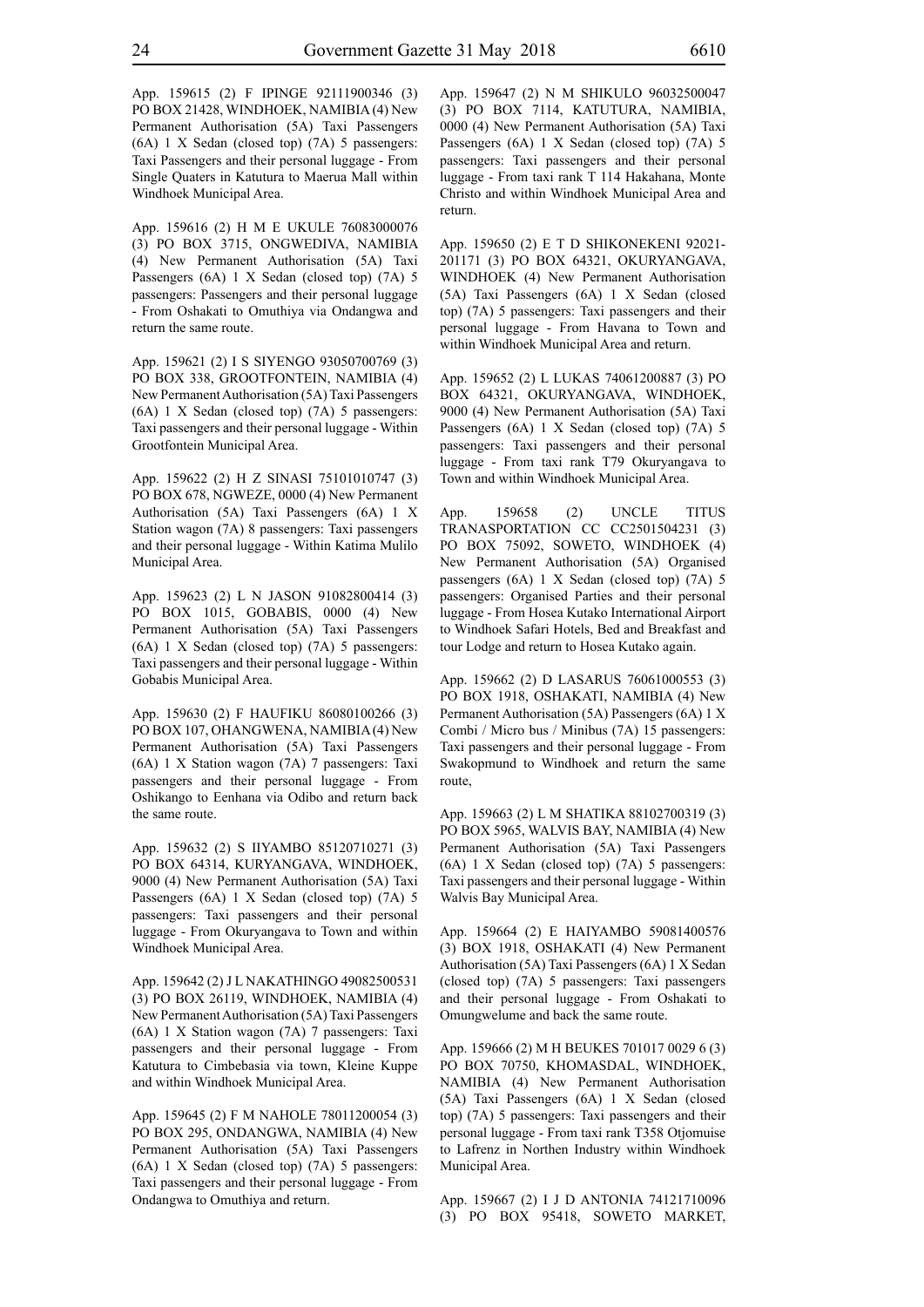WINDHOEK, NAMIBIA (4) New Permanent Authorisation (5A) Passengers (6A) 1 X Combi / Micro bus / Minibus (7A) 16 passengers: Passengers and their personal luggage - From Otamanzi to Windhoek and return the same route.

App. 159668 (2) S I SHOOMBE 82050610173 (3) PO BOX 12017, AUSSPANNPLATZ, WINDHOEK, NAMIBIA (4) New Permanent Authorisation (5A) Taxi Passengers (6A) 1 X Sedan (closed top) (7A) 5 passengers: Taxi passengers and their personal luggage - From taxi rank T152 Goreangab e to Country Club and Prosperita within Windhoek Municipal Area.

App. 159669 (2) J K KAZANGA 89060200829 (3) PO BOX 859, TSUMEB, NAMIBIA, 9000 (4) New Permanent Authorisation (5A) Taxi Passengers (6A) 1 X Sedan (closed top) (7A) 5 passengers: Taxi passengers and their personal luggage - From Nakazaza location to Mass Housing location and return the same route.

App. 159670 (2) S K KAYANGURA 79030311258 (3) PO BOX 4036, RUNDU, NAMIBIA (4) New Permanent Authorisation (5A) Taxi Passengers (6A) 1 X Sedan (closed top) (7A) 5 passengers: Taxi passengers and their personal luggage - From Nakazaza location to Mass Housing location and return the same route.

App. 159671 (2) T N MUSHIMBA 79072500083 (3) PO BOX 20265, WINDHOEK, NAMIBIA (4) New Permanent Authorisation (5A) Taxi Passengers (6A) 1 X Sedan (closed top) (7A) 5 passengers: Taxi passengers and their personal luggage - From taxi rank T44 Staanvas to China town within Windhoek Municipal Area.

App. 159673 (2) FISHMAR T/A INI COMMUTER SERVICES 71090901097 (3) PO BOX 3650, WALVIS BAY, NAMIBIA, 9000 (4) New Permanent Authorisation (5A) Taxi Passengers (6A) 1 X Combi / Micro bus / Minibus (7A) 10 passengers: Taxi passenger and their personal luggage - From all major centred and airports/part in Namibia.

App. 159674 (2) T M SHAKELA 89082200139 (3) PO BOX 63017, WANAHEDA, WINDHOEK, NAMIBIA (4) New Permanent Authorisation (5A) Passengers (6A) 1 X Combi / Micro bus / Minibus (7A) 17 passengers: Passengers and their personal luggage - From Windhoek to Oshakati and return the same route.

App. 159675 (2) T M SHAKELA 89082200139 (3) PO BOX 63017, WANAHEDA, WINDHOEK, NAMIBIA (4) New Permanent Authorisation (5A) Passengers (6A) 1 X Bus (single deck) (7A) 26 passengers: Passengers and their personal luggage - From Windhoek to Ondangwa and return the same route.

App. 159676 (2) A N WAANDJA 78052500389 (3) PRIVATE BAG 2018, GROOTFONTEIN, NAMIBIA (4) New Permanent Authorisation (5A) Taxi Passengers (6A) 1 X Combi / Micro bus / Minibus (7A) 14 passengers: Taxi passengers and their personal luggage - From Grootfontein to Okongo and Within Grootfontein Municipal Areas.

App. 159677 (2) T M SHAKELA 89082200139 (3) PO BOX 63017, WANAHEDA, WINDHOEK, NAMIBIA (4) New Permanent Authorisation (5A) Passengers (6A) 1 X Bus (single deck) (7A) 26 passengers: Passengers and their personal luggage - From Windhoek to Okongo and return the same route.

App. 159678 (2) T M SHAKELA 89082200139 (3) PO BOX 63017, WANAHEDA, WINDHOEK, NAMIBIA (4) New Permanent Authorisation (5A) Passengers (6A) 1 X Bus (single deck) (7A) 26 passengers: Passengers and their personal luggage - From Windhoek to Uutapi and return the same route.

App. 159679 (2) E M MAKANYI 81090410581 (3) PO BOX 2630, NGWEZE, KATIMA (4) New Permanent Authorisation (5A) Taxi Passengers (6A) 1 X Station wagon (7A) 8 passengers: Taxi passengers and their personal luggage - From Malenga-lenga village to Katima and return the same route.

App. 159680 (2) S KAYITANGWA 86091700707 (3) PO BOX 2003, OTJIWARONGO, NAMIBIA (4) New Permanent Authorisation (5A) Taxi Passengers (6A) 1 X Sedan (closed top) (7A) 5 passengers: Taxi passengers and their personal luggage - Within Otjiwarongo Municipal Areas.

App. 159682 (2) S KAYITANGWA 86091700707 (3) PO BOX 2003, OTJIWARONGO, NAMIBIA (4) New Permanent Authorisation (5A) Taxi Passengers (6A) 1 X Sedan (closed top) (7A) 5 passengers: Taxi passengers and their personal luggage - Within Otjiwarongo Municipal Areas.

App. 159683 (2) S M MASWAHU 81111810370 (3) PO BOX 859, TSUMEB, NAMIBIA, 9000 (4) New Permanent Authorisation (5A) Taxi Passengers (6A) 1 X Sedan (closed top) (7A) 5 passengers: Taxi passengers and their personal luggage - Within Tsumeb Municipal Area.

App. 159684 (2) M MUKOKA 80072810114 (3) PO BOX 1127, KEETMANSHOOP, NAMIBIA, 0000 (4) New Permanent Authorisation (5A) Taxi Passengers (6A) 1 X Sedan (closed top) (7A) 5 passengers: Taxi passengers and their personal luggage - Within Keetmanshoop Municipal Areas.

App. 159685 (2) S SILAS 89072600290 (3) PO BOX 3325, REHOBOTH, NAMIBIA (4) New Permanent Authorisation (5A) Taxi Passengers (6A) 1 X Sedan (closed top) (7A) 5 passengers: Taxi Passengers and their personal luggage - From Block E to town within Rehoboth Municipal Area.

App. 159686 (2) A H SHIPANGA 74091800351 (3) PO BOX 2503, ONDANGWA, NAMIBIA, 9000 (4) New Permanent Authorisation (5A) Taxi Passengers (6A) 1 X Sedan (closed top) (7A) 5 passengers: Taxi passenger and their personal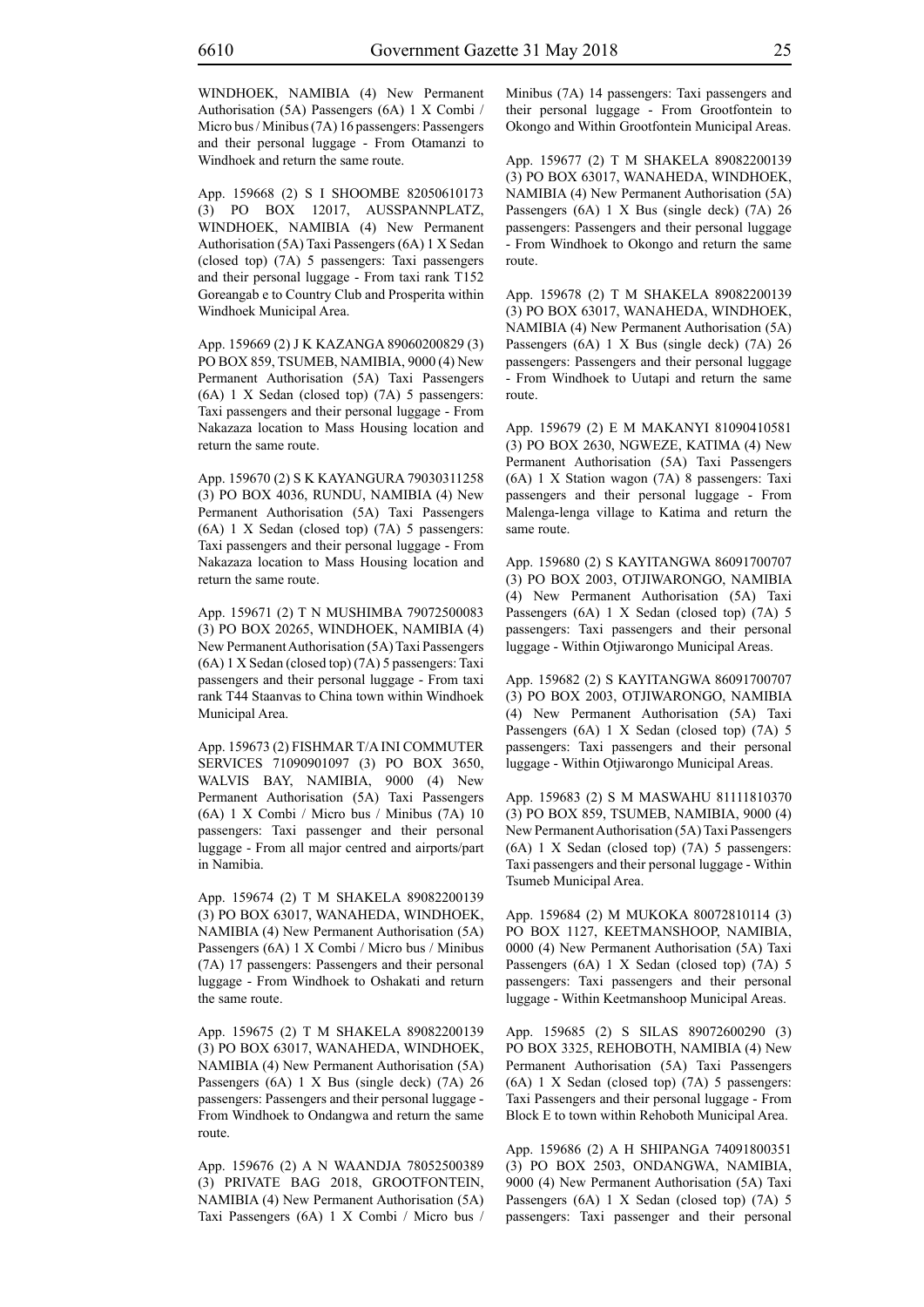luggage - From Ondangwa to Omuthiya and back the same route.

App. 159687 (2) A H OLAVI 86101200612 (3) PO BOX 3325, REHOBOTH, NAMIBIA (4) New Permanent Authorisation (5A) Passengers (6A) 1 X Sedan (closed top) (7A) 5 passengers: Passengers and their personal luggage - From Block E to town within Rehoboth Municipal Area.

App. 159688 (2) E T KAIMBI 74120900304 (3) PO BOX 137, KEETMANSHOP (4) New Permanent Authorisation (5A) Taxi Passengers (6A) 1 X Sedan (closed top) (7A) 5 passengers: Taxi passenger and their personal luggage - Around the town of Keetmanshop.

App. 159689 (2) L SHANINGWA 83021010687 (3) PO BOX 81, KEETMANSHOOP, NAMIBIA (4) New Permanent Authorisation (5A) Taxi Passengers (6A) 1 X Sedan (closed top) (7A) 5 passengers: Taxi passengers and their personal luggage - Within Keetmanshoop Municipal Areas.

App. 159692 (2) L N NEUMBO 95102800914 (3) PO BOX 23584, WINDHOEK, NAMIBIA (4) New Permanent Authorisation (5A) Taxi Passengers (6A) 1 X Sedan (closed top) (7A) 5 passengers: Taxi Passengers and their personal luggage - From Okalongo to Oshakati and return the same route.

App. 159693 (2) W N HAIKALI 71092900624 (3) PO BOX 11596, OSHAKATI, NAMIBIA, 0000 (4) New Permanent Authorisation (5A) Taxi Passengers (6A) 1 X Sedan (closed top) (7A) 5 passengers: Taxi passenger and their personal luggage - From Oshakati to Ondangwa via Ongwediva and back the same route.

App. 159694 (2) B NAKALEKE 72080400371 (3) PO BOX 15178, OSHAKATI, NAMIBIA (4) New Permanent Authorisation (5A) Taxi Passengers (6A) 1 X Sedan (closed top) (7A) 5 passengers: Passengers and their personal luggage - From Oshakati taxi rank T22 to Ondangwa and return the same route.

App. 159695 (2) S VICTOR 80101610084 (3) PO BOX 4923, WALVIS BAY, NAMIBIA, 9000 (4) New Permanent Authorisation (5A) Taxi Passengers (6A) 1 X Sedan (closed top) (7A) 5 passengers: Taxi passenger and their personal luggage - Within Municipality of Walvis Bay.

App. 159696 (2) K A KAMBANGU 84081710309 (3) PO BOX 1127, KEETMANSHOOP, NAMIBIA (4) New Permanent Authorisation (5A) Taxi Passengers (6A) 1 X Sedan (closed top) (7A) 5 passengers: Taxi passenger and their personal luggage - Within Keetmashop Municipal Area.

App. 159697 (2) E NAKATANA 82031110225 (3) PRIVATE BAG 2018, GROOTFONTEIN, NAMIBIA (4) New Permanent Authorisation (5A) Taxi Passengers (6A) 1 X Sedan (closed top) (7A) 5 passengers: Taxi passengers and their personal luggage - Within Grootfontein Municipal Area.

App. 159698 (2) F M NAHOLE 78011200054 (3) PO BOX 295, ONDANGWA, NAMIBIA (4) New Permanent Authorisation (5A) Taxi Passengers (6A) 1 X Sedan (closed top) (7A) 5 passengers: Taxi passenger and their personal luggage - From Ondangwa to Oshakati and back the same route.

App. 159700 (2) K A KAMBANGU 84081710309 (3) PO BOX 1127, KEETMANSHOOP, NAMIBIA (4) New Permanent Authorisation (5A) Taxi Passengers (6A) 1 X Sedan (closed top) (7A) 5 passengers: Taxi passenger and their personal luggage - Around Keetmanshoop Municipal Area.

App. 159701 (2) E NAKATANA 82031110225 (3) PRIVATE BAG 2018, GROOTFONTEIN, NAMIBIA (4) New Permanent Authorisation (5A) Taxi Passengers (6A) 1 X Station wagon (7A) 7 passengers: Taxi passengers and their personal luggage - From Grootfontein to Tsumeb and return

App. 159702 (2) V F MULEZI 88062700305 (3) PO BOX 859, TSUMEB, NAMIBIA, 9000 (4) New Permanent Authorisation (5A) Taxi Passengers (6A) 1 X Sedan (closed top) (7A) 5 passengers: Taxi passenger and their personal luggage - Within Tsumeb Municipal Area.

App. 159703 (2) P AMUSHILA 66101800105 (3) PRIVATE BAG 2509, OTJIWARONGO, NAMIBIA, 9000 (4) New Permanent Authorisation (5A) Taxi Passengers (6A) 1 X Sedan (closed top) (7A) 5 passengers: Taxi passengers and their personal luggage - From Otjiwarongo to Windhoek via Okahandja and return

App. 159704 (2) I HALUDILU 70013100351 (3) PO BOX 2227, OSHAKATI, NAMIBIA (4) New Permanent Authorisation (5A) Passengers (6A) 1 X Station wagon (7A) 7 passengers: Passengers and their personal luggage - From Oshakati taxi rank T19 to Outapi and return the same route.

App. 159705 (2) P AMUSHILA 66101800105 (3) PRIVATE BAG 2509, OTJIWARONGO, NAMIBIA, 9000 (4) New Permanent Authorisation (5A) Taxi Passengers (6A) 1 X Sedan (closed top) (7A) 5 passengers: Taxi passengers and their personal luggage - Within Otjiwarongo Municipal Areas.

App. 159706 (2) P S MBANGU 80062510452 (3) PO BOX 1127, KEETMANSHOOP, NAMIBIA (4) New Permanent Authorisation (5A) Taxi Passengers (6A) 1 X Sedan (closed top) (7A) 5 passengers: Taxi passengers and their personal luggage - Within Keetmanshoop Municipal Areas.

App. 159707 (2) E R HELONDO 74052810139 (3) PO BOX 23584, WINDHOEK, NAMIBIA (4) New Permanent Authorisation (5A) Taxi Passengers (6A) 1 X Bus (single deck) (7A) 24 passengers: Passengers and their personal luggage - From Windhoek to Okongo and return the same route.

App. 159709 (2) F SHEEHAMA 76050910146 (3) PO BOX 4203, WINDHOEK, NAMIBIA (4) New Permanent Authorisation (5A) Taxi Passengers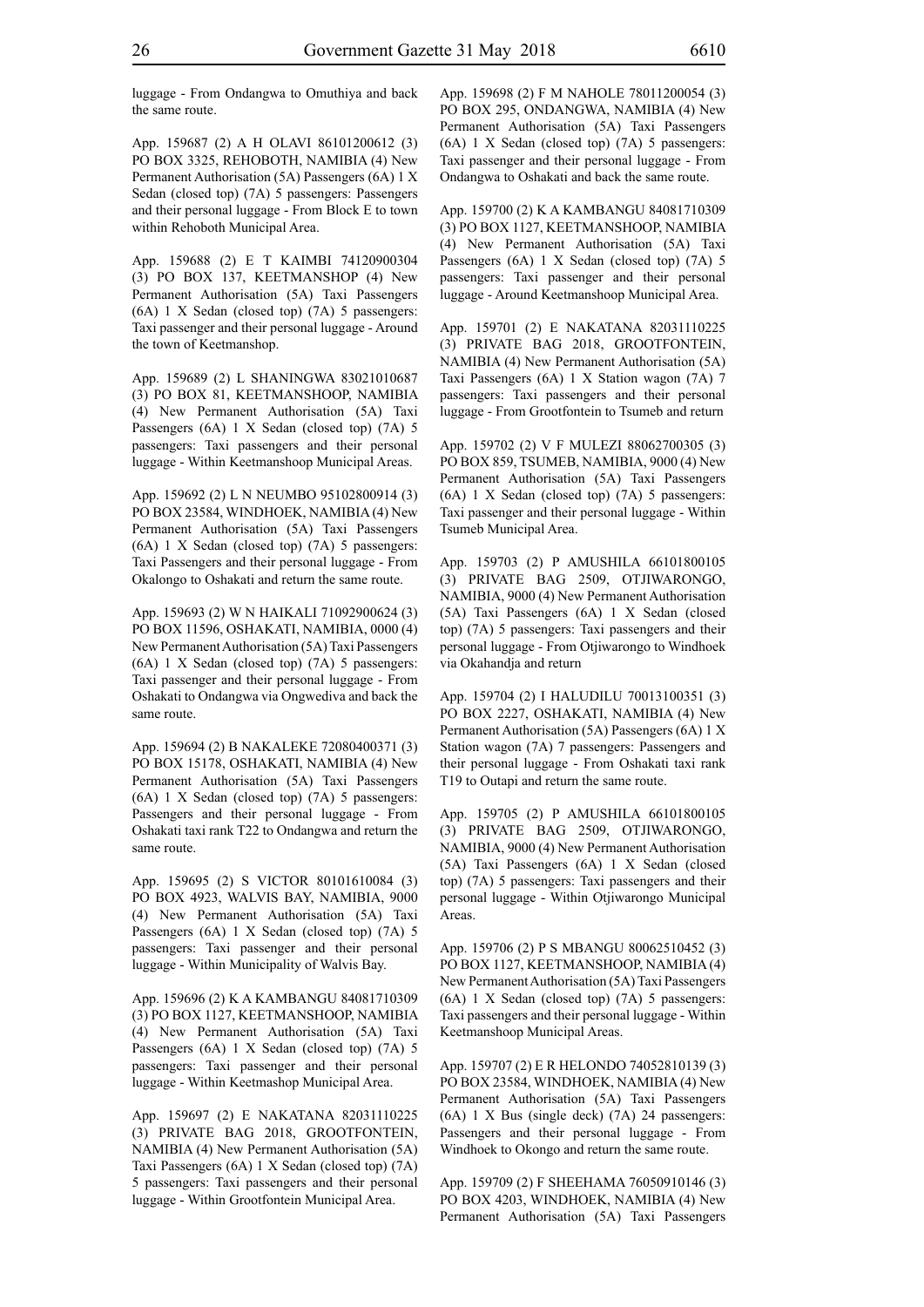(6A) 1 X Sedan (closed top) (7A) 5 passengers: Taxi passengers and their personal luggage: From taxi rank T481 Goreangab to town within Windhoek Municipal Area.

App. 159710 (2) R K MAHUPELO 58110900194 (3) PO BOX 1149, NGWEZE, KATIMA MULILO (4) New Permanent Authorisation (5A) Taxi Passengers (6A) 1 X Sedan (closed top) (7A) 5 passengers: Taxi passengers and their personal luggage - Within Katima Mulilo Municipal Area

App. 159711 (2) N J MUNUNGA 81040310729 (3) BOX 1972, RUNDU (4) New Permanent Authorisation (5A) Taxi Passengers (6A) 1 X Combi / Micro bus / Minibus (7A) 12 passengers: Taxi passengers and their personal luggage - From Rundu to Gobabis and back the same route.

App. 159712 (2) N K NDARA 87041600335 (3) PO BOX 638, KEETMANSHOOP, NAMIBIA, 9000 (4) New Permanent Authorisation (5A) Taxi Passengers (6A) 1 X Sedan (closed top) (7A) 5 passengers: Passengers and their personal luggage - Within Keetmanshoop Municipal Area.

App. 159713 (2) N N MULUTA 98091000618 (3) PO BOX 1127, KEETMANSHOOP, NAMIBIA, 9000 (4) New Permanent Authorisation (5A) Taxi Passengers (6A) 1 X Sedan (closed top) (7A) 5 passengers: Taxi passengers and their personal luggage - Within Keetmanshoop Municipal Area.

App. 159714 (2) P SIMON 79031810290 (3) PO BOX 796, KEETMANSHOOP, NAMIBIA, 9000 (4) New Permanent Authorisation (5A) Taxi Passengers (6A) 1 X Sedan (closed top) (7A) 5 passengers: Passengers and their personal luggage - All around Keetmanshoop surbubs such as Tseiblaagte location and in Keetmanshoop town.

App. 159715 (2) AWESOME CHAPTERS TOUR 20180172 (3) BOX 117, Walvis Bay (4) New Permanent Authorisation (5A) Tourists (6A) 1 X Sedan (closed top) (7A) 5 passengers: Tourists and their personal luggage - From Walvis Bay to Sandwich harbour and back the same route.

App. 159716 (2) P SHEHAMANGE 81050110358 (3) PO BOX 13534, EENHANA, NAMIBIA, 9000 (4) New Permanent Authorisation (5A) Taxi Passengers (6A) 1 X Sedan (closed top) (7A) 5 passengers: Passengers and their personal luggage - From taxi rank in Town to location and within Eenhana Municipal Area.

App. 159717 (2) E TOPNAAR 60021400288 (3) BOX 1187, MARIENTAL (4) New Permanent Authorisation (5A) Taxi Passengers (6A) 1 X Combi / Micro bus / Minibus (7A) 10 passengers: Taxi passengers and their personal luggage - From Hoachanas to Mariental via Kalkarand and back the same route.

App. 159718 (2) A M KAWANA 82031010824 (3) PO BOX 1127, KEETMANSHOOP, NAMIBIA, 9000 (4) New Permanent Authorisation (5A) Taxi Passengers (6A) 1 X Sedan (closed top) (7A) 5 passengers: Passengers and their personal luggage - Within Keetmanshoop Municipal Area.

App. 159719 (2) J M KANANA 83102910203 (3) PO BOX 1776, KEETMANSHOOP, NAMIBIA, 9000 (4) New Permanent Authorisation (5A) Taxi Passengers (6A) 1 X Sedan (closed top) (7A) 5 passengers: Passengers and their personal luggage - Within Keetmanshoop Municipal Area.

App. 159720 (2) J M KANANA 83102910203 (3) PO BOX 1776, KEETMANSHOOP, NAMIBIA, 9000 (4) New Permanent Authorisation (5A) Taxi Passengers (6A) 1 X Sedan (closed top) (7A) 5 passengers: Passengers and their personal luggage - Within Keetmanshoop Municipal Area.

App. 159721 (2) P M LOSPER 55010300087 (3) PO BOX 569, KEETMANSHOOP, NAMIBIA, 9000 (4) New Permanent Authorisation (5A) Taxi Passengers (6A) 1 X Sedan (closed top) (7A) 5 passengers: Passengers and their personal luggage - Within Keetmanshoop Municipal Area.

App. 159724 (2) T P NAMBAHU 89111300620 (3) PO BOX 3404, WALVIS BAY, NAMIBIA, 9000 (4) New Permanent Authorisation (5A) Taxi Passengers (6A) 1 X Sedan (closed top) (7A) 5 passengers: Taxi passengers and their personal luggage - From Walvis Bay to Swakopmund and surrounding Within Municipal Area.

App. 159725 (2) H N ALWEENDO 93052100963 (3) PO BOX 40828, AUSSPANNPLATZ, WIND-HOEK, 9000 (4) New Permanent Authorisation (5A) Taxi Passengers (6A) 1 X Sedan (closed top) (7A) 5 passengers: Taxi passengers and their personal luggage - From Katutura to Town and Within Windhoek Municipal Area.

App. 159726 (2) V H NAUNDJOBA 81052010164 (3) PO BOX 5182, SWAKOPMUND, NAMIBIA (4) New Permanent Authorisation (5A) Taxi Passengers (6A) 2 X Sedan (closed top) (7A) 5 passengers: Taxi passengers and their luggage - Within Swakopmund Municipal Area

App. 159728 (2) S K KATANGALA 91030100381 (3) PO BOX 11895, KLEIN WINDHOEK, WINDHOEK (4) New Permanent Authorisation (5A) Taxi Passengers (6A) 1 X Sedan (closed top) (7A) 5 passengers: Taxi passengers and their personal luggage - From Havana to Town and Within Windhoek Municipal Area.

App. 159729 (2) MELILA TRANSPORTATION CC201306545 (3) PO BOX 98837, PELICAN SQUARE, NAMIBIA (4) New Permanent Authorisation (5A) Taxi Passengers (6A) 1 X Sedan (closed top) (7A) 5 passengers: Taxi passengers and their personal luggage - From Otjomuise taxi rank T 357 and Hockland taxi rankl T464 and Within Windhoek Municipal Area.

App. 159730 (2) MELILA TRANSPORTATION CC201306545 (3) PO BOX 98837, PELICAN SQUARE, NAMIBIA (4) New Permanent Authorisation (5A) Taxi Passengers (6A) 1 X Sedan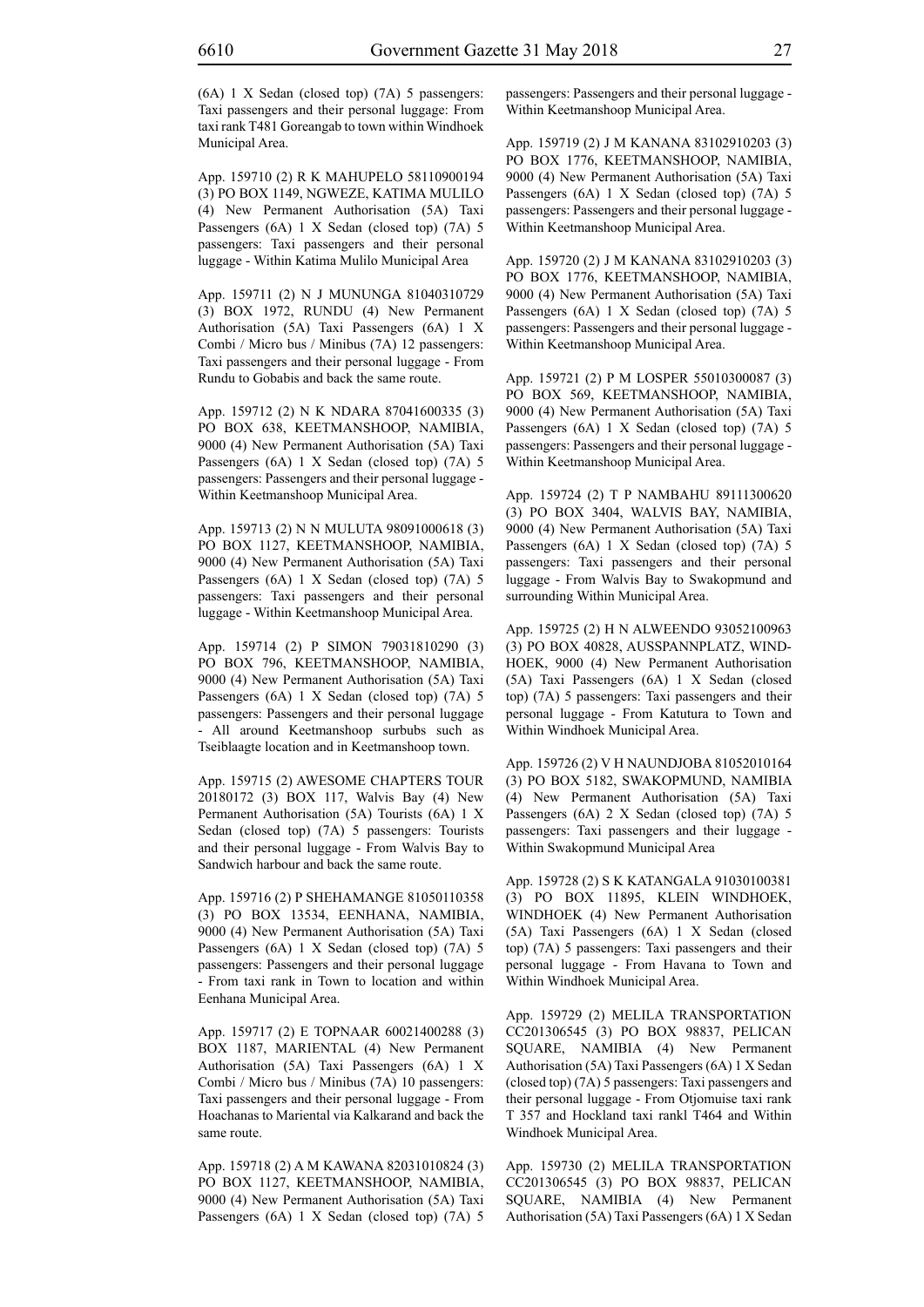(closed top) (7A) 5 passengers: Taxi passengers and their personal luggage - From Otjomuise taxi rank T 352 to Khomasdal taxi rank T722 in the CBD area and from Hakahana taxi rank T103 and Within Windhoek Municipal Area.

App. 159736 (2) J N HAIHAMBO 85020610127 (3) PO BOX 41715, AUSSPANNPLATZ, NAMIBIA, 9000 (4) New Permanent Authorisation (5A) Taxi Passengers (6A) 1 X Sedan (closed top) (7A) 5 passengers: Taxi passengers and their personal luggage - Within Windhoek Municipal Area.

App. 159739 (2) M VAKENI 66032400174 (3) PO BOX 80802, OLYMPIA, WINDHOEK, NAMIBIA (4) New Permanent Authorisation (5A) Taxi Passengers (6A) 1 X Sedan (closed top) (7A) 5 passengers: Taxi passengers and their personal luggage - From Olympia to town within Windhoek Municipal Area.

App. 159741 (2) ETOSHA GAME VIEWERS 600305509089 (3) BOX 2, TSUMEB (4) New Permanent Authorisation (5A) Tourists (6A) 1 X Station wagon (7A) 11 passengers: Tourists and their personal luggage - From Etosha National Park and surrounding areas and within Namibia.

App. 159743 (2) T AMUPADHI 76010100399 (3) PO BOX 96380, WINDHOEK, NAMIBIA (4) New Permanent Authorisation (5A) Taxi Passengers (6A) 1 X Sedan (closed top) (7A) 5 passengers: Taxi passengers and their personal luggage - From Wanaheda taxi rank T56 to town Within Windhoek Municipal Area.

App. 159746 (2) H P NGENO 82121510157 (3) PO BOX 95162, KATUTURA, WINDHOEK, NAMIBIA (4) New Permanent Authorisation (5A) Taxi Passengers (6A) 1 X Sedan (closed top) (7A) 5 passengers: Taxi passengers and their personal luggage - Within Windhoek Municipal Area.

App. 159747 (2) A NGENO 72022000676 (3) PO BOX 63151, WANAHEDA, WINDHOEK (4) New Permanent Authorisation (5A) Taxi Passengers (6A) 1 X Sedan (closed top) (7A) 5 passengers: Taxi passengers and their personal luggage - Within Windhoek Municipal Area.

App. 159749 (2) L KASHUNGU 80112610234 (3) PO BOX 3984, WINDHOEK, NAMIBIA (4) New Permanent Authorisation (5A) Taxi Passengers (6A) 1 X Sedan (closed top) (7A) 5 passengers: Taxi passengers and their personal luggage - From Wanaheda to Kleine Kuppe via town Within Windhoek Municipal Area.

App. 159750 (2) I TONATA 79031200328 (3) PO BOX 64238, KATUTURA, WINDHOEK, NAMIBIA (4) New Permanent Authorisation (5A) Taxi Passengers (6A) 1 X Sedan (closed top) (7A) 5 passengers: Taxi passengers and their personal luggage - From Katutura to Academia and Klein Windhoek via town Within Windhoek Municipal Area.

App. 159753 (2) P H HAUFIKU 75113000140 (3) PO BOX 1918, OSHAKATI, NAMIBIA (4) New Permanent Authorisation (5A) Passengers (6A) 1 X Station wagon (7A) 7 passengers: Passengers and their personal luggage - From Ondangwa to Oshikango and return the same route.

App. 159755 (2) H MWAUDIKANGE 741107- 00450 (3) PO BOX 1918, OAHAKATI, NAMIBIA (4) New Permanent Authorisation (5A) Taxi Passengers (6A) 1 X Bus (single deck) (7A) 22 passengers: Passengers and their personal luggage - From Swakopmund Onhuno and return the same route.

App. 159760 (2) B HAUFIKU 89042600209 (3) PO BOX 1918, OSHAKATI, NAMIBIA (4) New Permanent Authorisation (5A) Taxi Passengers (6A) 1 X Sedan (closed top) (7A) 5 passengers: Taxi passengers and their personal luggage - From Oshakati to Ongwelume and return the same route.

App. 159765 (2) AFRICAN BUSH BIRD TOURS CC. CC20042355 (3) PRIVATE BAG 13100, WINDHOEK, NAMIBIA (4) New Permanent Authorisation (5A) Tourists (6A) 1 X Bus (single deck) (7A) 17 passengers: Tourists and their personal luggage: From Windhoek to Hotels, Guest Houses, Lodges and any other tourist Attractive destinations in towns such as Mariental, Keetmanshoop, Fish River, Aus, Vilosdrift, Lüderitz, Hendrin Hiusing, Multerhohe, Soliter Swakopmund, Usakos, Karibib, Omaruru, Henties Bay, Khorixas, Outjo, Okahandja, Otjiwarongo, Otavi, Grootfontein, Etosha, Sesfontein, Ruacana, Opuwo, Epupa, Oshakati, Ondangwa, Rundu and Katima Mulilo.

App. 159767 (2) A SHILAMBA 71062000056 (3) BOX 940, TSUMEB, 0000 (4) New Permanent Authorisation (5A) Taxi Passengers (6A) 1 X Station wagon (7A) 7 passengers: Taxi passenger and their personal luggage - From Tsumeb to Omumuthiya and return

App. 159772 (2) T FILLIPUS 65081801127 (3) PO BOX 369, GROOTFONTEIN, NAMIBIA (4) New Permanent Authorisation (5A) Taxi Passengers (6A) 1 X Sedan (closed top) (7A) 5 passengers: Taxi passengers and their personal luggage - Within Grootfontein Municipal Area.

App. 159778 (2) ADGOR TRANSFERS AND TOURS CC 201712396 (3) PO BOX 29086, MAIL CENTRE, VOIGHTS STREET, WINDHOEK (4) New Permanent Authorisation (5A) Tourists (6A) 1 X Sedan (closed top) (7A) 5 passengers: Tourits and their personal luggage - From Hosea Kutako International Airtport to Windhoek Hostels, Lodges and Guest Houses and return the same route.

App. 159798 (2) S BARAKIAS 57080802768 (3) PO BOX 1138, ONDANGWA, 0000 (4) New Permanent Authorisation (5A) Taxi Passengers (6A) 1 X Station wagon (7A) 7 passengers: Taxi passenger and their personal luggage - Within Ondangwa Municipal Area to Eenhana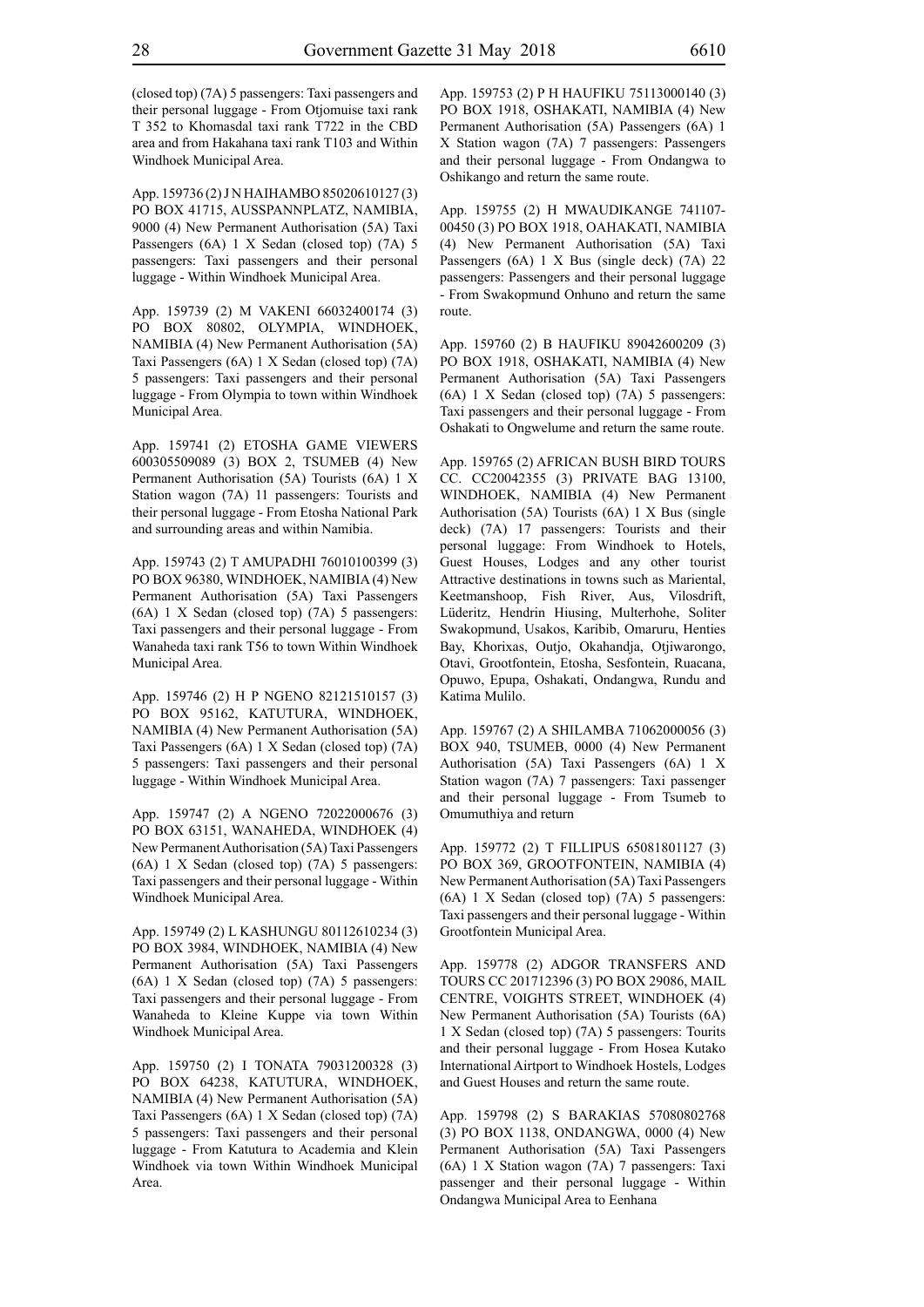App. 159799 (2) A V HEITA 96102100735 (3) PO BOX 51057, BACHBRECHT, WINDHOEK, NAMIBIA (4) New Permanent Authorisation (5A) Taxi Passengers (6A) 1 X Sedan (closed top) (7A) 5 passengers: Taxi Passengers and their personal luggage: From taxi rank T305 Khomasdal to Eros Park via town within Windhoek Municipal Area.

App. 159801 (2) H SHLYOMUNHU 59101003216 (3) PO BOX 8273, BACHBRETCH, WINDHOEK, NAMIBIA (4) New Permanent Authorisation (5A) Taxi Passengers (6A) 1 X Station wagon (7A) 7 passengers: Taxi passengers and their personal luggage: Within Windhoek Municipal Area.

App. 159803 (2) W R STEPHANUS 87061600101 (3) PO BOX 51057, BACHBRECHT, WIND-HOEK, NAMIBIA (4) New Permanent Authorisation (5A) Taxi Passengers (6A) 1 X Sedan (closed top) (7A) 5 passengers: Taxi passengers and their personal luggage: From Eehambo to Nehale and return the same route.

App. 159806 (2) A MPANDE 62060710065 (3) PO BOX 7176, KATUTURA, WINDHOEK, 9000 (4) New Permanent Authorisation (5A) Taxi Passengers (6A) 1 X Sedan (closed top) (7A) 5 passengers: Taxi passengers and their personal luggage - From Okuryangava taxi rank T80, T79 AND T134 in Julius Nyelele and Within Windhoek Municipal Area.

App. 159810 (2) R HEELU 77061800089 (3) PO BOX 9111, OMUNGWELUME, NAMIBIA, 9000 (4) New Permanent Authorisation (5A) Taxi Passengers (6A) 1 X Sedan (closed top) (7A) 5 passengers: Taxi passengers and their personal luggage - From Oshikuku to Ondangwa via Oshakati, Ongwediva and return back the same route.

App. 159812 (2) M VATILENI 83110610469 (3) PO BOX 819, WINDHOEK, NAMIBIA, 9000 (4) New Permanent Authorisation (5A) Taxi Passengers (6A) 1 X Sedan (closed top) (7A) 5 passengers: Taxi passengers and their personal luggage - From Oshukuku to Ondangwa via Oshakati, Ongwediva and return back the same route.

App. 159814 (2) CARS AND GUIDES FOR HIRE CC. 20160775 (3) PO BOX 2413, SWA-KOPMUND, NAMIBIA (4) New Permanent Authorisation (5A) Tourists (6A) 1 X Bus (double deck) (7A) 45 passengers: Tourists as well as their personal luggage: From Swakopumund to Toirist Destinations such Loadges, Hotels, Guest Houses and Habours and the Airport and return the same route.

App. 159817 (2) CARS AND GUIDES FOR HIRE CC. 20160775 (3) PO BOX 2413, SWA-KOPMUND, NAMIBIA (4) New Permanent Authorisation (5A) Tourists (6A) 1 X Bus (double deck) (7A) 65 passengers: Tourists as well as their personal luggage: From Swakopumund to Toirist Destinations such Loadges, Hotels, Guest Houses and Habours and the Airport and return the same route.

App. 159819 (2) CARNIVORE TRANSFER & TOURS CC CC201409953 (3) PO BOX 97159, MAERUA MALL, WINDHOEK (4) New Permanent Authorisation (5A) Taxi Passengers (6A) 1 X Combi / Micro bus / Minibus (7A) 14 passengers: Passengers and their personal luggage: From Windhoek to Walvis Bay via Swakopmund on pre-booked tours and return the same route.

App. 159821 (2) C M TUBAZENZE 61012000036 (3) PO BOX 643, NGWEZE, KATIMA MULILO, NAMIBIA (4) New Permanent Authorisation (5A) Taxi Passengers (6A) 1 X Station wagon (7A) 7 passengers: Passengers and their personal luggage: From Katima Mulilo to Sibbinda and return the same route.

App. 159825 (2) NELS TRANSFER SERVICES NAMIBIA CC 201708834 (3) BOX 1910, Walvis Bay (4) New Permanent Authorisation (5A) Tourists (6A) 1 X Station wagon (7A) 9 passengers: Tourists and their personal luggage: From International Airport Hosea Kutako to Windhoek Lodges, B&B and Guesthouses and return the same route.

App. 159827 (2) EBONY AND IVORY TOURS & CAR RENTALS CC 20103107 (3) BOX 2081, WINDHOEK (4) New Permanent Authorisation (5A) Tourists (6A) 1 X Station wagon (7A) 10 passengers: Tourists and their personal luggage - From Hosea Kutako Interntional Aiport to the Lodge, Hotels, B&B, Gusterhouse Bagatelle Kalahari Game Ranch to Windhoek area and return

App. 159829 (2) P H HAUFIKU 75113000140 (3) PO BOX 1918, OSHAKATI, NAMIBIA (4) New Permanent Authorisation (5A) Taxi Passengers (6A) 1 X Combi / Micro bus / Minibus (7A) 15 passengers: Passengers and their personal luggage: From Onhuno to Keetmanshoop and return the same route.

App. 159834 (2) KAFUMBATA INVESTMENT CC 20116509 (3) PO BOX 55119, ROCKY CREST, WINDHOEK (4) New Permanent Authorisation (5A) Taxi Passengers (6A) 1 X Station wagon (7A) 7 passengers: Taxi passengers and their personal luggage: From Nkurenkuru to Rundu and return the same route.

App. 159835 (2) M GOWASEB 66060910149 (3) PO BOX 3723, WINDHOEK, NAMIBIA (4) New Permanent Authorisation (5A) Taxi Passengers (6A) 1 X Combi / Micro bus / Minibus (7A) 16 passengers: Passengers and their personal luggage: From Lüderitz to Walvis Bay via Keetmanshoop and Windhoek and return the same route.

App. 159836 (2) T NANDJAYA 73121000292 (3) PO BOX 63336, WANAHEDA, WINDHOEK, NAMIBIA (4) New Permanent Authorisation (5A) Taxi Passengers (6A) 1 X Sedan (closed top) (7A) 5 passengers: Taxi passengers and their personal luggage: From Katutura to town within Windhoek Municipal Area.

App. 159839 (2) GNICKS TRANSPORT AND SHUTTLE CC 201704551 (3) PO BOX 24970,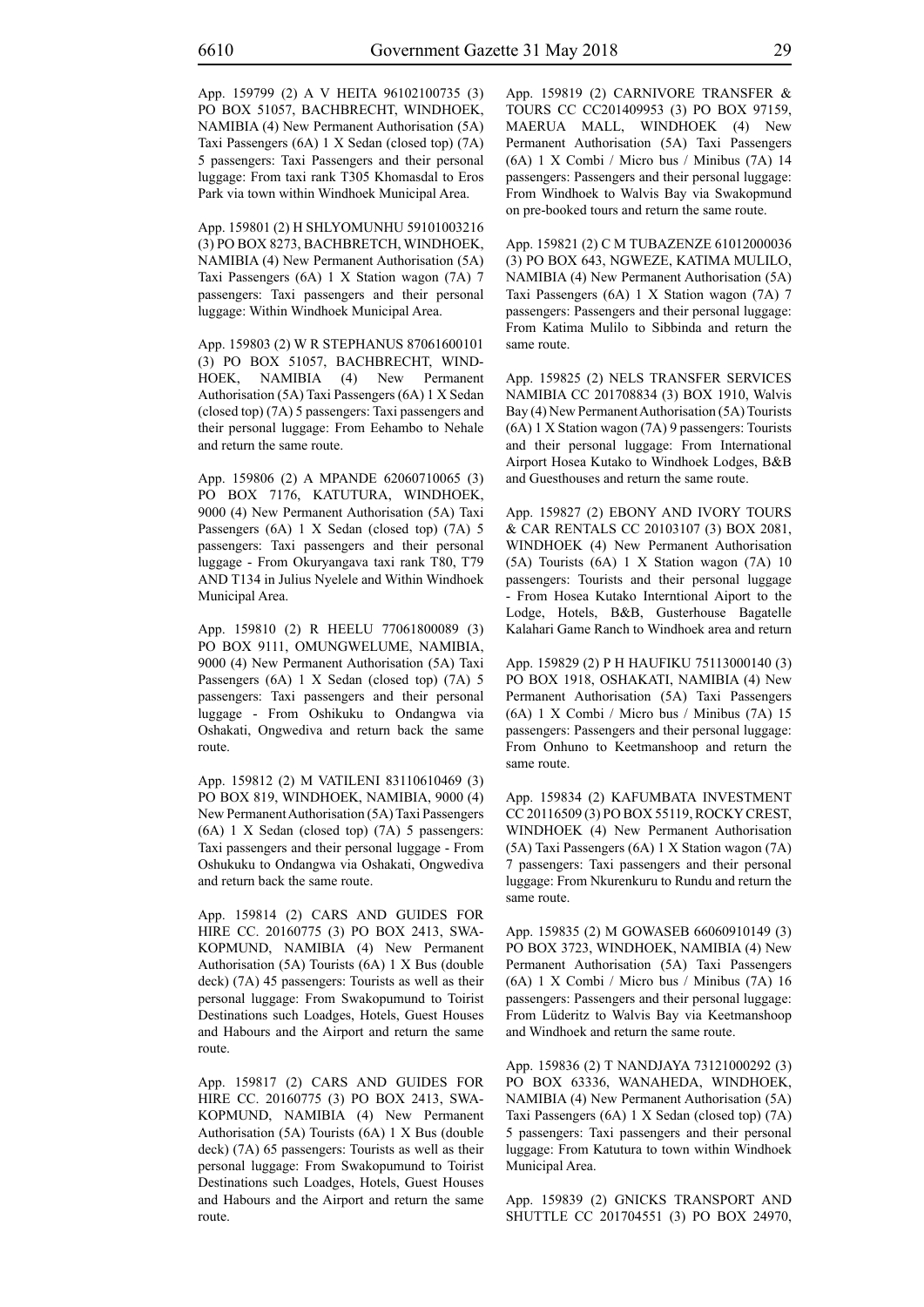WINDHOEK, NAMIBIA (4) New Permanent Authorisation (5A) Taxi Passengers (6A) 1 X Station wagon (7A) 7 passengers: Tourists/ Passengers and their personal luggage: From Hosea Kutako International Airport to Windhoek Guest Houses, Hotels, Lodges and any other tourist attractive destinations.

App. 159843 (2) G NAKANYALA 88121400414 (3) PO BOX 21233, WINDHOEK, NAMIBIA (4) New Permanent Authorisation (5A) Taxi Passengers (6A) 1 X Sedan (closed top) (7A) 5 passengers: Passengers and their personal luggage - From taxi rank 79 Okuryangava Katutura to Klein Windhoek taxi rank T:616 and Windhoek Municipal Area.

App. 159847 (2) F IPINGE 92111900346 (3) PO BOX 21428, WINDHOEK, NAMIBIA (4) New Permanent Authorisation (5A) Taxi Passengers (6A) 1 X Sedan (closed top) (7A) 5 passengers: Passengers and their personal luggage - From taxi rank Checkrs Klein Wiondhoek to taxi rank in Town and Windhoek Municipal Area.

App. 159858 (2) D N MWANYANGAPO 79080100161 (3) BOX 62480, KATUTURA, WINDHOEK (4) New Permanent Authorisation (5A) Taxi Passengers (6A) 2 X Station wagon (7A) 7 passengers: Taxi passengers and their personal luggage - From Ruacana to Oshakati and back the same route.

App. 159861 (2) J I THOMAS 74041810043 (3) PO BOX 1435, WINDHOEK, NAMIBIA (4) New Permanent Authorisation (5A) Taxi Passengers (6A) 1 X Sedan (closed top) (7A) 5 passengers: Taxi passengers and their personal luggage: From Katutura Hospital to Otjomuise 7\$8 DeLaan within Windhoek Municipal Area.

App. 159862 (2) R S IMBILI 86100800209 (3) PO BOX 6443, AUSSPANNPLATZ, WINDHOEK, NAMIBIA (4) New Permanent Authorisation (5A) Taxi Passengers (6A) 1 X Sedan (closed top) (7A) 5 passengers: Taxi passengers and their personal luggage: From taxi rank T519 Cimbebasia to Avis via Grove Mall within Windhoek Municipal Area.

App. 159863 (2) BRIDGE CROSS INVESTMENT CC. 201510740 (3) PO BOX 2797, NGWEZE, KATIMA MULILO (4) New Permanent Authorisation (5A) Taxi Passengers (6A) 1 X Bus (single deck) (7A) 61 passengers: Taxi passengers and their personal luggage - From Katima Mulilo to Windhoek and return the same route.

App. 159864 (2) R AIYAMBO 76022800242 (3) BOX 62069, KATUTURA, WIDHOEK (4) New Permanent Authorisation (5A) Taxi Passengers (6A) 1 X Sedan (closed top) (7A) 5 passengers: Taxi passengers and their personal luggage: From taxi rank T204 Goreangab to Prosperita within Windhoek Municipal Area.

App. 159865 (2) BRIDGE CROSS INVESTMENT CC. 201510740 (3) PO BOX 2797, NGWEZE, KATIMA MULILO (4) New Permanent Authorisation (5A) Taxi Passengers (6A) 1 X Bus (single deck) (7A) 71 passengers: Taxi passengers and their personal luggage - From Katima Mulilo to Windhoek and return the same route.

App. 159866 (2) E S A LISWANISO 59020201662 (3) PO BOX 2640, NGWEZE, KATIMA, NAMIBIA (4) New Permanent Authorisation (5A) Taxi Passengers (6A) 1 X Combi / Micro bus / Minibus (7A) 14 passengers: Taxi passengers and their personal luggage - From Katima Mulilo to Windhoek and return the same route.

App. 159867 (2) J KANDUME 83032810485 (3) PO BOX 120, GROOTFONTEIN, NAMIBIA (4) New Permanent Authorisation (5A) Taxi Passengers (6A) 1 X Sedan (closed top) (7A) 5 passengers: Taxi passengers and their personal luggage: From Malanami Location to extaintion 9 new location within Grootfontein Municipal Area.

App. 159868 (2) J I SHEKUTAAMBA 7707- 0200412 (3) PO BOX 3540, WINDHOEK, NAMIBIA (4) New Permanent Authorisation (5A) Taxi Passengers (6A) 1 X Sedan (closed top) (7A) 5 passengers: Taxi passengers and their personal luggage: From taxi rank T8 Katutura to Agra via Government Garage within Windhoek Municipal Area.

App. 159869 (2) J N HERMAN 68092600236 (3) PO BOX 3272, KUISEBMUND, WALVIS BAY, NAMIBIA (4) New Permanent Authorisation (5A) Taxi Passengers (6A) 1 X Sedan (closed top) (7A) 5 passengers: Taxi passengers and their personal luggage: From Namport to Fair Way within Walvis Bay Municipal Area.

App. 159871 (2) S I SHIKONGO 93011700389 (3) PO BOX 228, OUTAPI, NAMIBIA (4) New Permanent Authorisation (5A) Taxi Passengers (6A) 1 X Sedan (closed top) (7A) 5 passengers: Taxi passengers and their personal luggage: From Anamutenge to Emano and return the same route.

App. 159872 (2) S S ELAGO 83011610363 (3) PO BOX 2026, TSUMEB, NAMIBIA, 9000 (4) New Permanent Authorisation (5A) Taxi Passengers (6A) 1 X Sedan (closed top) (7A) 5 passengers: Taxi passengers and their personal luggage: Within Tsumeb Municipal Area.

App. 159873 (2) F G LIMBERE 98022700428 (3) PO BOX 27533, WINDHOEK, NAMIBIA (4) New Permanent Authorisation (5A) Taxi Passengers (6A) 1 X Sedan (closed top) (7A) 5 passengers: Taxi passengers and their personal luggage: From Nkarapamwe location to town within Rundu Municipal Area.

App. 159874 (2) F G LIMBERE 98022700428 (3) PO BOX 27533, WINDHOEK, NAMIBIA (4) New Permanent Authorisation (5A) Taxi Passengers (6A) 1 X Sedan (closed top) (7A) 5 passengers: Taxi passengers and their personal luggage: Fromt taxi rank T204 Goreangab Dam to town within Windhoek Municipal Area.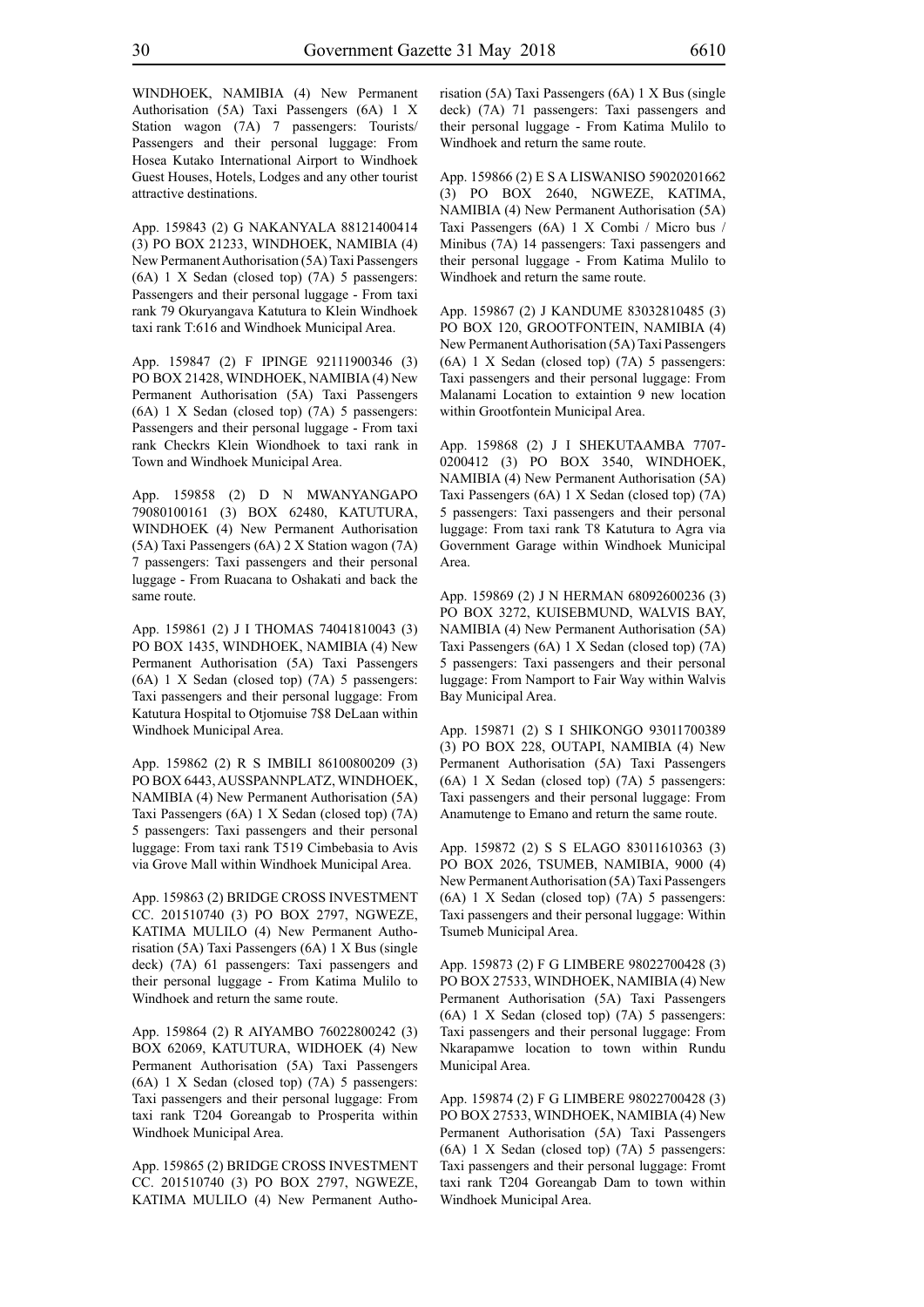App. 159875 (2) J N NDONDJI 80042110270 (3) PO BOX 328, RUNDU, NAMIBIA (4) New Permanent Authorisation (5A) Taxi Passengers (6A) 1 X Sedan (closed top) (7A) 5 passengers: Taxi passengers and their personal luggage: From Kairaira location to town within Rundu Municipal Area.

App. 159876 (2) F N BAPTISTA 82011110173 (3) PO BOX 328, RUNDU, NAMIBIA (4) New Permanent Authorisation (5A) Taxi Passengers (6A) 1 X Sedan (closed top) (7A) 5 passengers: Taxi passengers and their personal luggage: From Kehemu to Rundu town Municipal Area.

App. 159878 (2) F N BAPTISTA 82011110173 (3) PO BOX 328, RUNDU, NAMIBIA (4) New Permanent Authorisation (5A) Taxi Passengers (6A) 1 X Sedan (closed top) (7A) 5 passengers: Taxi passengers and their personal luggage: From Kehemu to town within Rundu Municipal Area.

App. 159880 (2) S F AMADHILA 77121810131 (3) PO BOX 4206, WALVIS BAY, NAMIBIA (4) New Permanent Authorisation (5A) Passengers (6A) 1 X Combi / Micro bus / Minibus (7A) 16 passengers: Taxi passengers and their personal luggage: From Walvis Bay to Oshakati and return the same route.

App. 159881 (2) S F AMADHILA 77121810131 (3) PO BOX 4206, WALVIS BAY, NAMIBIA (4) New Permanent Authorisation (5A) Passengers (6A) 1 X Combi / Micro bus / Minibus (7A) 16 passengers: Taxi passengers and their personal luggage: From Walvis Bay to Oshakati and return the same route.

App. 159884 (2) SUN TOURS AND SAFARIS CC. 20010272 (3) BOX 22511, WINDHOEK (4) New Permanent Authorisation (5A) Employees (6A) 2 X Bus (single deck) (7A) 45 passengers: Employees and their personal luggage - Transport 200 workers of Brukarros Meat Processers (Pty) Ltd. as well their personal effects.From their residers situated witin Keetmanshoop to their business situated at Brukarros Meat Processors (Keetmanshoop) and return.

App. 159886 (2) SUN TOURS AND SAFARIS CC. 20010272 (3) BOX 22511, WINDHOEK (4) New Permanent Authorisation (5A) Employees (6A) 1 X Bus (single deck) (7A) 53 passengers: Employees and their personal luggage - Transport 200 workers of Brukarros Meat Processers (Pty) Ltd. as well their personal effects.From their residers situated within Keetmanshoop to their business situated at Brukarros Meat Processors (Keetmanshoop) and return.

App. 159887 (2) UDIGU AIRPORT SHUTTLE AND TOURS CC. 170320 (3) BOX 80872, OLYMPIA (4) New Permanent Authorisation (5A) Tourists (6A) 1 X Sedan (closed top) (7A) 5 passengers: Toursts and their personal luggage - From Windhoek and /or the Hosea Kutako International Airport to Hotels, Lodges, B&B Guesthouses.

App. 159889 (2) V P ELAGO 82112610090 (3) PO BOX 62032, KATUTURA, WINDHOEK, NAMIBIA (4) New Permanent Authorisation (5A) Taxi Passengers (6A) 1 X Combi / Micro bus / Minibus (7A) 16 passengers: Taxi passengers and their personal luggage: Within Windhoek Municipal Area.

App. 159891 (2) B SHEEHAMA 78100400148 (3) PO BOX 4134, ONGWEDIVA, NAMIBIA (4) New Permanent Authorisation (5A) Taxi Passengers (6A) 1 X Sedan (closed top) (7A) 5 passengers: Taxi passengers and their personal luggage - From Oshakati to Ongwediva and return the same route.

App. 159893 (2) H G VON HASE 9500914 (3) PRIVATE BAG 13036, WINDHOEK, NAMIBIA (4) New Permanent Authorisation (5A) Taxi Passengers (6A) 1 X Combi / Micro bus / Minibus (7A) 10 passengers: Tourists and their personal luggage - From Kiripotib Guest Farm /Hosea Kutako International Airport to Guest Houses, Lodges, Hotels and any other tourist attractive destination in Windhoek and return the same route.

App. 159901 (2) F N BAPTISTA 82011110173 (3) PO BOX 328, RUNDU, NAMIBIA (4) New Permanent Authorisation (5A) Taxi Passengers (6A) 1 X Sedan (closed top) (7A) 5 passengers: Taxi passengers and their personal luggage: From Kehemu to town within Rundu Municipal Area.

App. 159904 (2) J N NDONDJI 80042110270 (3) PO BOX 328, RUNDU, NAMIBIA (4) New Permanent Authorisation (5A) Taxi Passengers (6A) 1 X Sedan (closed top) (7A) 5 passengers: Taxi passengers and their personal luggage: From Kairaira to town within Rundu Municipal Area.

App. 159907 (2) L N SACKEUS 85122510237 (3) PO BOX 60440, KATUTURA, WINDHOEK (4) New Permanent Authorisation (5A) Taxi Passengers (6A) 1 X Sedan (closed top) (7A) 5 passengers: Taxi passengers and their personal luggage: From Katutura Oshitenda to town within Windhoek Municipal Area.

App. 159908 (2) D M SHIVIRO 75080500174 (3) PO BOX 2622, RUNDU, NAMIBIA (4) New Permanent Authorisation (5A) Taxi Passengers (6A) 1 X Sedan (closed top) (7A) 5 passengers: Taxi passengers and their personal luggage: From the New Mall to town within Rundu Municipal Area.

App. 159909 (2) G NAMBALA 84081310483 (3) PO BOX 64855, GOREANGAB DAM, WINDHOEK, NAMIBIA (4) New Permanent Authorisation (5A) Taxi Passengers (6A) 1 X Sedan (closed top) (7A) 5 passengers: Taxi passengers and their personal luggage: From Katutura to town within Windhoek Municipal Area.

App. 159911 (2) A S MATENGU 88112900027 (3) PO BOX 3760, WINDHOEK, NAMIBIA (4) New Permanent Authorisation (5A) Taxi Passengers (6A) 1 X Sedan (closed top) (7A) 5 passengers: Taxi passengers and their personal luggage: From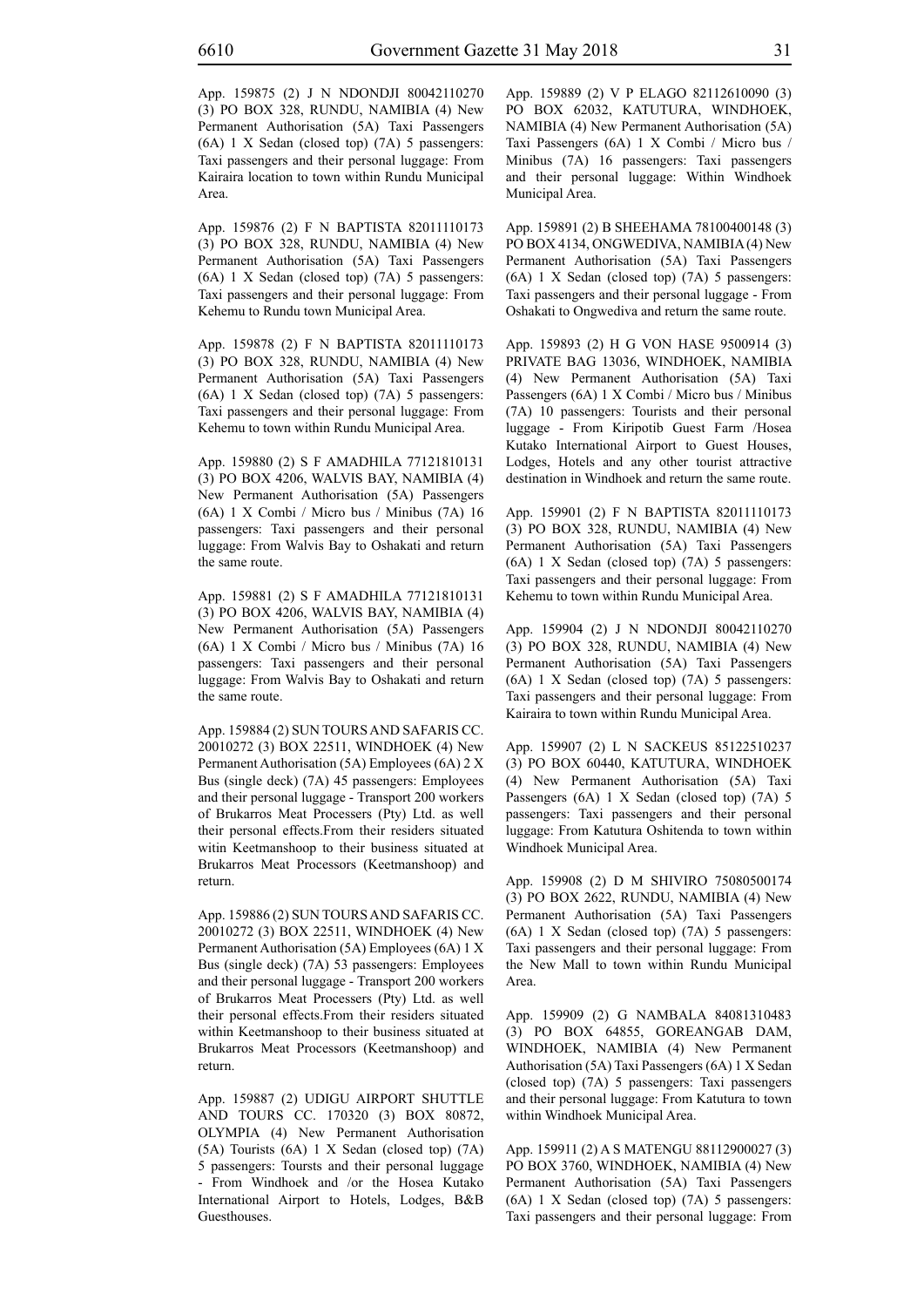taxi ran k T708 Klein Windhoek to Maerua Mall via town within Windhoek Municipal Area.

App. 159912 (2) A S MATENGU 88112900027 (3) PO BOX 3760, WINDHOEK, NAMIBIA (4) New Permanent Authorisation (5A) Taxi Passengers (6A) 1 X Sedan (closed top) (7A) 5 passengers: Taxi passengers and their personal luggage: From taxi rank T558 Olympia to town within Windhoek Municipal Area.

App. 159914 (2) E DAVID 87101600743 (3) PO BOX 3335, KUISEBMUND, WALVIS BAY, NAMIBIA (4) New Permanent Authorisation (5A) Taxi Passengers (6A) 1 X Station wagon (7A) 8 passengers: Passengers and their personal luggage: From Walvis Bay to Windhoek and return the same route.

App. 159915 (2) E D T N K TRADING CC CC201705603 (3) PO BOX 3335, WALVIS BAY, NAMIBIA (4) New Permanent Authorisation (5A) Taxi Passengers (6A) 1 X Station wagon (7A) 7 passengers: Taxi passengers and their personal luggage - From Walvis Bay to Swakopmund and return back the same route.

App. 159920 (2) R INDONGO 83110110032 (3) PO BOX 2391, WALVIS BAY, NAMIBIA (4) New Permanent Authorisation (5A) Taxi Passengers (6A) 1 X Sedan (closed top) (7A) 5 passengers: Taxi passengers and their personal luggage - From Walvis Bay to Swakopmund and return back the same route.

App. 159922 (2) S P MUHONGO 84122510473 (3) PO BOX 3746, WALVIS BAY, NAMIBIA (4) New Permanent Authorisation (5A) Taxi Passengers (6A) 1 X Sedan (closed top) (7A) 5 passengers: Taxi passengers and their personal luggage - From Walvis Bay to Swakopmund and return back the same route.

App. 159924 (2) B E SHIFULA 81032310235 (3) P O 2391, WALVIS BAY, NAMIBIA (4) New Permanent Authorisation (5A) Taxi Passengers (6A) 1 X Sedan (closed top) (7A) 5 passengers: Taxi passengers and their personal luggage - From Walvis Bay to Swakopmund and return back the same route.

App. 159937 (2) N P MALANGU 63103100221 (3) PO BOX 4557, WINDHOEK, NAMIBIA (4) New Permanent Authorisation (5A) Taxi Passengers (6A) 1 X Combi / Micro bus / Minibus (7A) 16 passengers: Taxi passengers and their personal luggage - Within Windhoek Municipal Area.

App. 159938 (2) G NAKANYALA 88121400414 (3) PO BOX 21233, WINDHOEK, NAMIBIA (4) New Permanent Authorisation (5A) Taxi Passengers (6A) 1 X Sedan (closed top) (7A) 5 passengers: Taxi passengers and their personal luggage - From Okuryangava taxi rank T79 to Prosperita within Windhoek Municipal Area.

App. 159942 (2) J N NDONDJI 80042110270 (3) PO BOX 328, RUNDU, NAMIBIA (4) New Permanent Authorisation (5A) Passengers (6A) 1 X Combi / Micro bus / Minibus (7A) 16 passengers: Taxi passengers and their personal luggage: From Rundu to Windhoek and return the same route.

App. 159943 (2) J N NDONDJI 80042110270 (3) PO BOX 328, RUNDU, NAMIBIA (4) New Permanent Authorisation (5A) Passengers (6A) 1 X Combi / Micro bus / Minibus (7A) 16 passengers: Passengers and their personal luggage: From Rundu to Oshakati and return the same route.

App. 159945 (2) J N NDONDJI 80042110270  $(3)$  PO BOX 328, RUNDU, NAMIBIA  $(4)$  New Permanent Authorisation (5A) Passengers (6A) 1 X Bus (single deck) (7A) 23 passengers: Passengers and their personal luggage: From Rundu to Aussenkier via Windhoek and return the same route.

App. 159946 (2) R N THIGENIPO 85042511423 (3) PO BOX 2026, TSUMEB, NAMIBIA, 9000 (4) New Permanent Authorisation (5A) Taxi Passengers (6A) 1 X Sedan (closed top) (7A) 5 passengers: Taxi passengers and their personal luggage: Within Tsumeb Municipal Area

App. 159947 (2) J N NDONDJI 80042110270 (3) PO BOX 328, RUNDU, NAMIBIA (4) New Permanent Authorisation (5A) Taxi Passengers (6A) 1 X Bus (single deck) (7A) 23 passengers: Taxi passengers and their personal luggage: From Rundu to Auusenkier via Windhoek and return the same route.

App. 159952 (2) P N IITULA 79051200153 (3) PO BOX 11606, OSHAKATI, NAMIBIA (4) New Permanent Authorisation (5A) Taxi Passengers (6A) 1 X Sedan (closed top) (7A) 5 passengers: Taxi passengers and their personal luggage: From Oshakati to Ondangwa and return the same route.

App. 159954 (2) A INDONGO 65011710017 (3) PO BOX 3807, ONDANGWA, NAMIBIA (4) New Permanent Authorisation (5A) Taxi Passengers (6A) 1 X Sedan (closed top) (7A) 5 passengers: Taxi passengers and their personal luggage: From Ondangwa to Omuthiya and return the same route.

App. 159955 (2) A TEMUS 61051200547 (3) PO BOX 3807, ONDANGWA, NAMIBIA (4) New Permanent Authorisation (5A) Taxi Passengers (6A) 1 X Sedan (closed top) (7A) 5 passengers: Taxi passengers and their personal luggage: From Ondangwa to Oshakati via Ongwediva and return the same route.

App. 159957 (2) A IZAAKS 62081400626 (3) PO BOX 10955, KHOMASDAL, WINDHOEK, NAMIBIA (4) New Permanent Authorisation (5A) Passengers (6A) 1 X Combi / Micro bus / Minibus (7A) 16 passengers: Passengers and their personal luggage: From Walvis Bay to Tsumeb and return the same route.

App. 159964 (2) C BEUKES 801218 1016 7 (3) PO BOX 27751, WINDHOEK, NAMIBIA (4) New Permanent Authorisation (5A) Taxi Passengers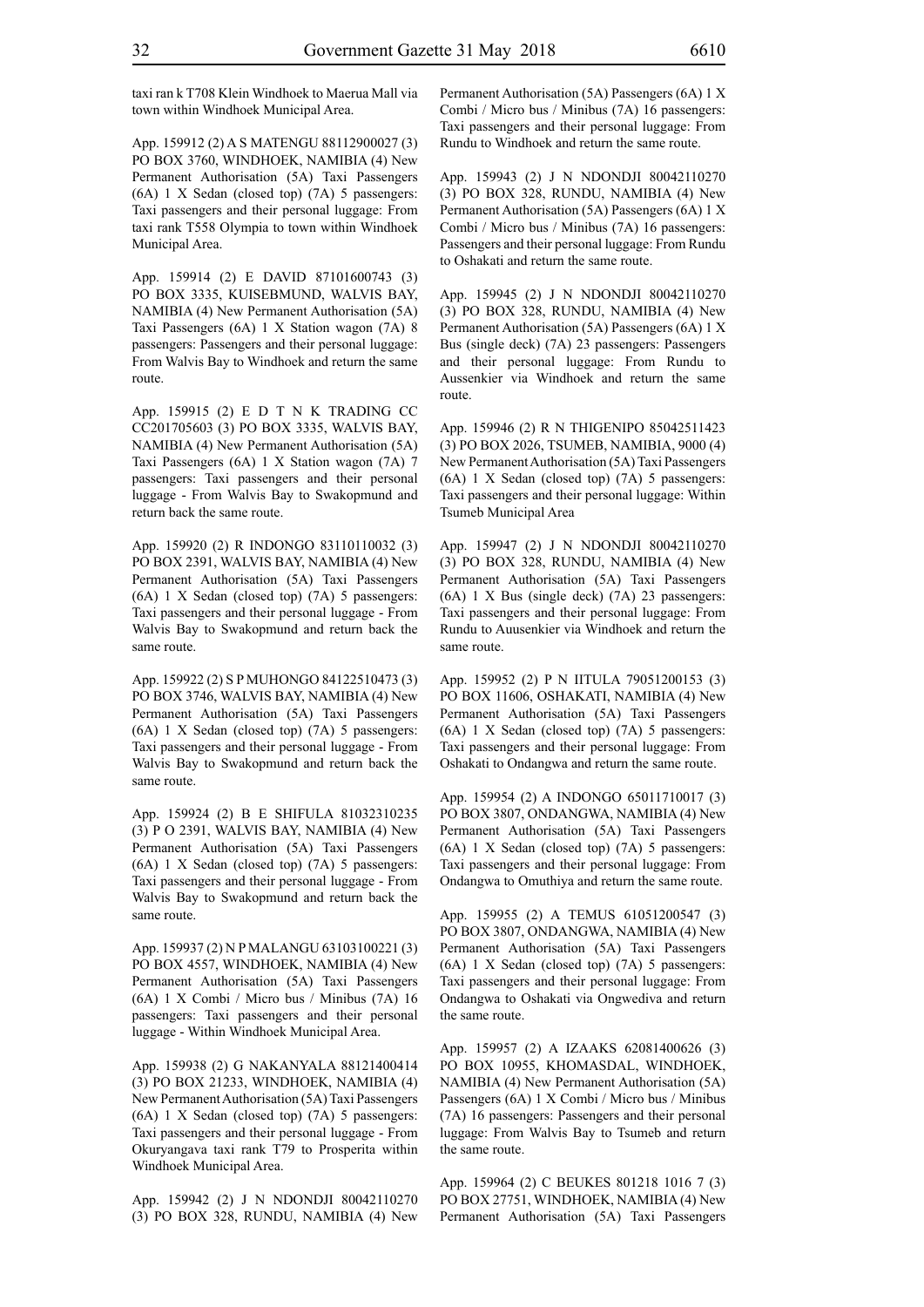App. 159966 (2) S STEFANUS 77080210151 (3) PO BOX 5182, SWAKOPMUND, NAMIBIA (4) New Permanent Authorisation (5A) Taxi Passengers (6A) 1 X Sedan (closed top) (7A) 5 passengers: Taxi passengers and their personal luggage: Within Swakopmund Municipal Area.

App. 159967 (2) S STEFANUS 77080210151 (3) PO BOX 5182, SWAKOPMUND, NAMIBIA (4) New Permanent Authorisation (5A) Taxi Passengers (6A) 1 X Sedan (closed top) (7A) 5 passengers: Taxi passengers and their personal luggage: From Swakopmund to Walvis Bay and return the same route.

App. 159969 (2) A J DANIEL 89101700413 (3) PO BOX 50280, BACHBRETCH, WINDHOEK, NAMIBIA (4) New Permanent Authorisation (5A) Taxi Passengers (6A) 1 X Sedan (closed top) (7A) 5 passengers: Taxi passengers and their personal luggage: From Katutura to town within Windgoek Municipal Area.

App. 159970 (2) A J DANIEL 89101700413 (3) PO BOX 50280, BACHBRETCH, WINDHOEK, NAMIBIA (4) New Permanent Authorisation (5A) Taxi Passengers (6A) 1 X Sedan (closed top) (7A) 5 passengers: Taxi passengers and their personal luggage: From Katutura to town within Windhoek Municipal Area.

App. 159971 (2) J NIIKESHO 65050400430 (3) PO BOX 86894, EROS, WINDHOEK, NAMIBIA (4) New Permanent Authorisation (5A) Taxi Passengers (6A) 1 X Combi / Micro bus / Minibus (7A) 16 passengers: Taxi passengers and their personal luggage: From Monte Christo to Brake Water via Aucor and return the same route.

App. 159972 (2) ANGELS SHUTTLE AND TOURS CC, 201707482 (3) BOX 72312, GEROVE KHOMASDAL (4) New Permanent Authorisation (5A) Tourists (6A) 1 X Hatch back (7A) 5 passengers: Tourists and their personal luggage - From Windhoek Hosea Kutako Aiport to Swakopmund - Strandhotel B and B, Guesthouses and back the same route.

App. 159973 (2) G N SHISHITWOMUNHU 78091110200 (3) PO BOX 62320, KATUTURA, WINDHOEK, NAMIBIA (4) New Permanent Authorisation (5A) Taxi Passengers (6A) 1 X Combi / Micro bus / Minibus (7A) 16 passengers: Taxi passengers and their personal luggage: From Wakasamane border post to Windhoek and return the same route.

App. 159974 (2) G N SHISHITWOMUNHU 78091110200 (3) PO BOX 62320, KATUTURA, WINDHOEK, NAMIBIA (4) New Permanent Authorisation (5A) Taxi Passengers (6A) 1 X Sedan (closed top) (7A) 5 passengers: Taxi passengers and their personal luggage: From Okalongo to Outapi

via Wakasamane border post and return the same route.

App. 159977 (2) M M MBANGA 78012100215 (3) PO BOX 1828, NGWEZE, KATIMA MULILO (4) New Permanent Authorisation (5A) Taxi Passengers (6A) 1 X Station wagon (7A) 8 passengers: Taxi passengers and their personal luggage: From Sikubi village to Katima Mulilo town via Kaenda and Sachinga and return the same route.

App. 159980 (2) D J VAN DER BERG 75022000040 (3) PO BOX 571, TSUMEB, NAMIBIA (4) New Permanent Authorisation (5A) Passengers (6A) 1 X Bus (single deck) (7A) 22 passengers: Passengers/ Employees and their personal luggage: From Tsumeb town to Tintsabis and return the same route.

App. 159985 (2) P N NGHIHEPA 87040400375 (3) PO BOX 90102, ONGWEDIVA, NAMIBIA (4) New Permanent Authorisation (5A) Taxi Passengers (6A) 1 X Sedan (closed top) (7A) 5 passengers: Taxi passengers and their personal luggage: From Oshakati to Ondangwa and return the same route.

App. 159994 (2) P PETRUS 82050210159 (3) PO BOX 11004, OSHAKATI, NAMIBIA, 9000 (4) New Permanent Authorisation (5A) Taxi Passengers (6A) 1 X Sedan (closed top) (7A) 5 passengers: Taxi passengers and their personal luggage: From Oshakati to Ondangwa and return the same route.

App. 159998 (2) TILLA,S GUESTHOUSE SHUTTLE AND TOURS CC20111278 (3) PO BOX 23570, WINDHOEK, NAMIBIA, 0000 (4) New Permanent Authorisation (5A) Taxi Passengers (6A) 1 X Sedan (closed top) (7A) 5 passengers: Tourists and their personal luggage - From Windhoek and/or Hosea Kutako International Aiport on pre-booked tours with a minimum duration of three days to places situated within Namibia and return to the place of embakation.

App. 160004 (2) C S NCHINDO 64010103027 (3) PO BOX 2202, NGWEZE, KATIMA MULILO, NAMIBIA (4) New Permanent Authorisation (5A) Taxi Passengers (6A) 1 X Station wagon (7A) 7 passengers: Passengers and their personal luggage: From Linyanti village to Katima Mulilo town via Makanga and Kanono and return the same route.

App. 160005 (2) T K ELIAKIM 89022700704 (3) PO BOX 95442, SOWETO, WINDHOEK, NAMIBIA (4) New Permanent Authorisation (5A) Taxi Passengers (6A) 1 X Sedan (closed top) (7A) 5 passengers: Taxi passengers and their personal luggage: From Okuryangava to town within Windhoek Municipal Area.

App. 160009 (2) A M TJUNDA 83060310866 (3) PO BOX 4075, RUNDU, NAMIBIA (4) New Permanent Authorisation (5A) Taxi Passengers (6A) 1 X Sedan (closed top) (7A) 5 passengers: Taxi passengers and their personal luggage: Within Rundu Municipal Area.

App. 160010 (2) L N MUKOYA 83032510716 (3) PO BOX 2703, RUNDU, NAMIBIA (4) New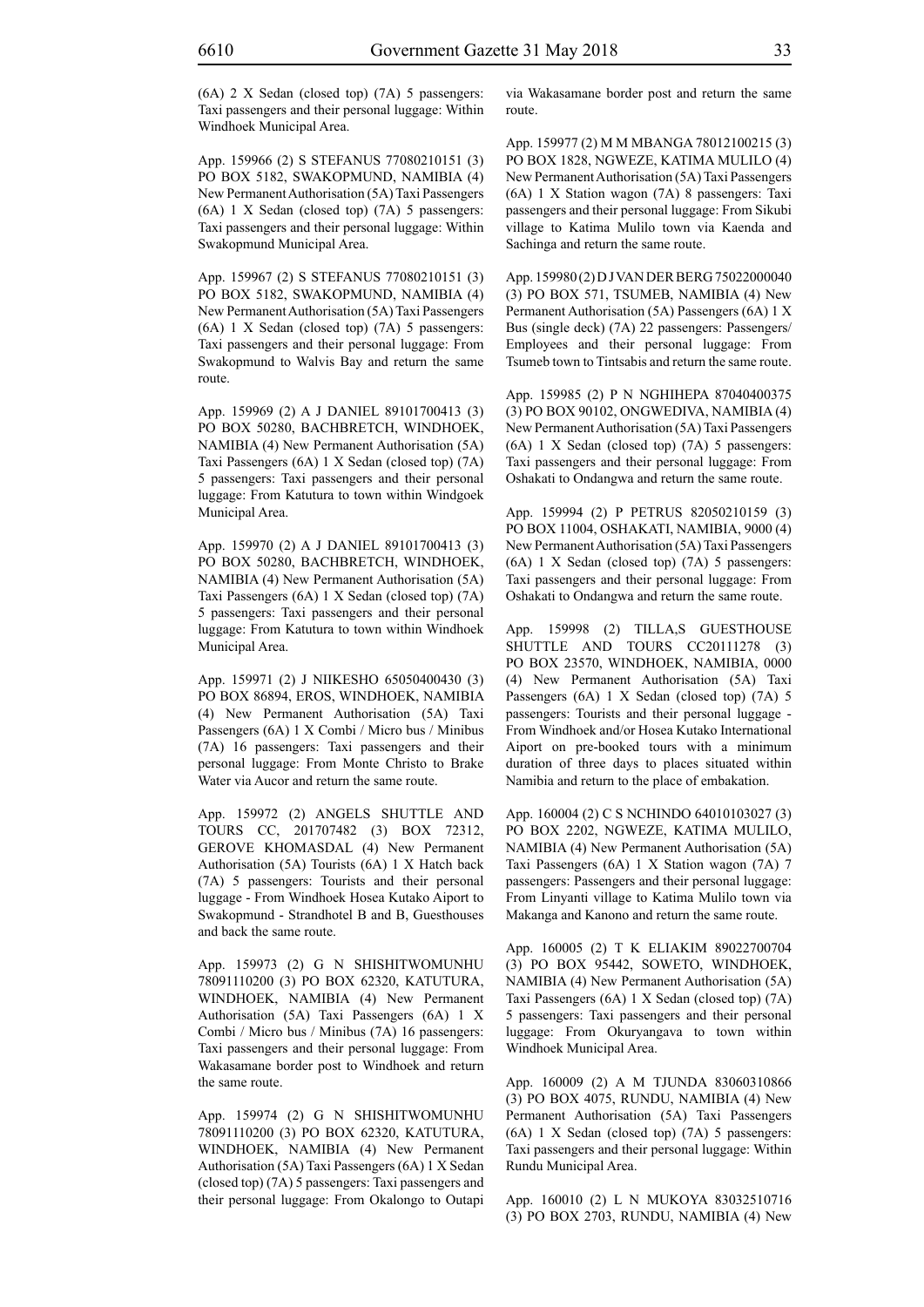Permanent Authorisation (5A) Taxi Passengers (6A) 1 X Sedan (closed top) (7A) 5 passengers: Taxi passengers and their personal luggage: Within Rundu Municipal Area.

App. 160012 (2) S F KAMBERUKA 82122210478 (3) PO BOX 2703, RUNDU, NAIMIBIA (4) New Permanent Authorisation (5A) Taxi Passengers (6A) 1 X Sedan (closed top) (7A) 5 passengers: Taxi passengers and their personal luggage: From Rundu town Council to town within Rundu Municipal Area.

App. 160014 (2) P M HAINDAKA 79112710326 (3) PO BOX 1395, RUNDU, NAMIBIA (4) New Permanent Authorisation (5A) Taxi Passengers (6A) 1 X Sedan (closed top) (7A) 5 passengers: Taxi passengers and their personal luggage: Within Rundu Municipal Area.

App. 160024 (2) A INDONGO 85041310211 (3) PO BOX 11484, OSHAKATI, NAMIBIA, 9000 (4) New Permanent Authorisation (5A) Taxi Passengers (6A) 1 X Station wagon (7A) 7 passengers: Taxi passengers and their personal luggage: From Oshakati to Outapi and return the same route.

App. 160028 (2) P D SHAHONYA 86051800352 (3) PO BOX 859, OSHAKATI, NAMIBIA (4) New Permanent Authorisation (5A) Taxi Passengers (6A) 1 X Sedan (closed top) (7A) 5 passengers: Taxi passengers and their personal luggage: From Oshakati to Ondangwa and return the same route.

App. 160033 (2) F S MUYUNDA 83060910170 (3) PO BOX 26827, WINDHOEK, NAMIBIA (4) New Permanent Authorisation (5A) Taxi Passengers (6A) 1 X Sedan (closed top) (7A) 5 passengers: Taxi passengers and their personal luggage: From Ausblick to Katutura via Otjomuise within Windhoek Municipal Area.

App. 160035 (2) J E NAMPWEYA 73061500383 (3) PO BOX 6095, AUSSPANNPLATZ, WINDHOEK, NAMIBIA (4) New Permanent Authorisation (5A) Taxi Passengers (6A) 1 X Combi / Micro bus / Minibus (7A) 15 passengers: Taxi passengers and their personal luggage: From Windhoek to Omakange Okahao and return the same route.

App. 160036 (2) C M SHIWEDA 66021000897 (3) BOX 1338, TSUMEB (4) New Permanent Authorisation (5A) Taxi Passengers (6A) 1 X Sedan (closed top) (7A) 5 passengers: Taxi passengers and their personal luggage - Within Tsumeb Municipal Area.

App. 160037 (2) J E NAMPWEYA 73061500383 (3) PO BOX 6095, AUSSPANNPLATZ, WINDHOEK, NAMIBIA (4) New Permanent Authorisation (5A) Taxi Passengers (6A) 1 X Combi / Micro bus / Minibus (7A) 15 passengers: Taxi passengers and their personal luggage: From Greenwell Matongo in Katutura to town within Windhoek Municipal Area.

App. 160038 (2) N E EMVULA 85032710067 (3) PO BOX 41511, AUSSPANNPLATZ, WINDHOEK, NAMIBIA (4) New Permanent Authorisation (5A) Taxi Passengers (6A) 1 X Sedan (closed top) (7A) 5 passengers: Taxi passengers and their personal luggage: From taxi rank T27 in Khomasdal to town taxi rank T1 Wernhil within Windhoek Municipal Area.

App. 160041 (2) G NAKANYALA 88121400414 (3) PO BOX 21233, WINDHOEK, NAMIBIA (4) New Permanent Authorisation (5A) Taxi Passengers (6A) 1 X Sedan (closed top) (7A) 5 passengers: Taxi passengers and their personal luggage: From Okuryangava taxi rank T79 to Windhoek taxi rank T717 and return the same route.

App. 160043 (2) L SHANINGWA 83021010687 (3) PO BOX 81, KEETMANSHOOP, NAMIBIA (4) New Permanent Authorisation (5A) Taxi Passengers (6A) 1 X Sedan (closed top) (7A) 5 passengers: Taxi passengers and their personal luggage: Within Keetmanshoop Municipal Area.

App. 160049 (2) PEKWAFO TRADING AND ENTERPRISES CC 20095365 (3) PO BOX 6001, NKURENKURU, NAMIBIA (4) New Permanent Authorisation (5A) Taxi Passengers (6A) 1 X Combi / Micro bus / Minibus (7A) 14 passengers: Taxi passengers and their personal luggage: From Nkurenkuru to Windhoek via Rundu and return the same route.

App. 160053 (2) J A SHEEHAMA 79081900188 (3) PO BOX 25729, WINDHOEK, NAMIBIA (4) New Permanent Authorisation (5A) Taxi Passengers (6A) 1 X Sedan (closed top) (7A) 5 passengers: Taxi passengers and their personal luggage: From town to Cimbebasia within Windhoek Municipal Area.

App. 160055 (2) F SHIFUNDO 71112800212 (3) PO BOX 1089, OSHAKATI, NAMIBIA (4) New Permanent Authorisation (5A) Passengers (6A) 1 X Combi / Micro bus / Minibus (7A) 10 passengers: Passengers and their personal luggage: From Oshakati to Opuwo through Okahao and return the same route.

App. 160059 (2) GOLDEN TOURS AND SAFARIS CC. 201705326 (3) PO BOX 535, SWAKOPMUND, NAMIBIA (4) New Permanent Authorisation (5A) Tourists (6A) 1 X Station wagon (7A) 7 passengers: Tourists and their personal luggage: From Swakopmund Hotels, Lodges, Guest Houses, and any tourist attractive destinations to towns such as: Namport, Walvis Bay, Grootfontein, Tsumkwe, Rundu, Katima Mulilo, Ondangwa, Oshakati, Opuwo, Sesfontein, Khorixas, Tweynfotein, Etosha, Sossusvlei, Solitaire, Mariental, Keetmanshoop, Cape Cross, Henties Bay, Hemerghusen, Skeleton Coast, Epupa, Water Falls, Namib Nauklift Otjiwarongo, Windhoek, Tsumeb and return the same route.

App. 160063 (2) F O NGOMA 52062500130 (3) PO BOX 1194, RUNDU, NAMIBIA (4) New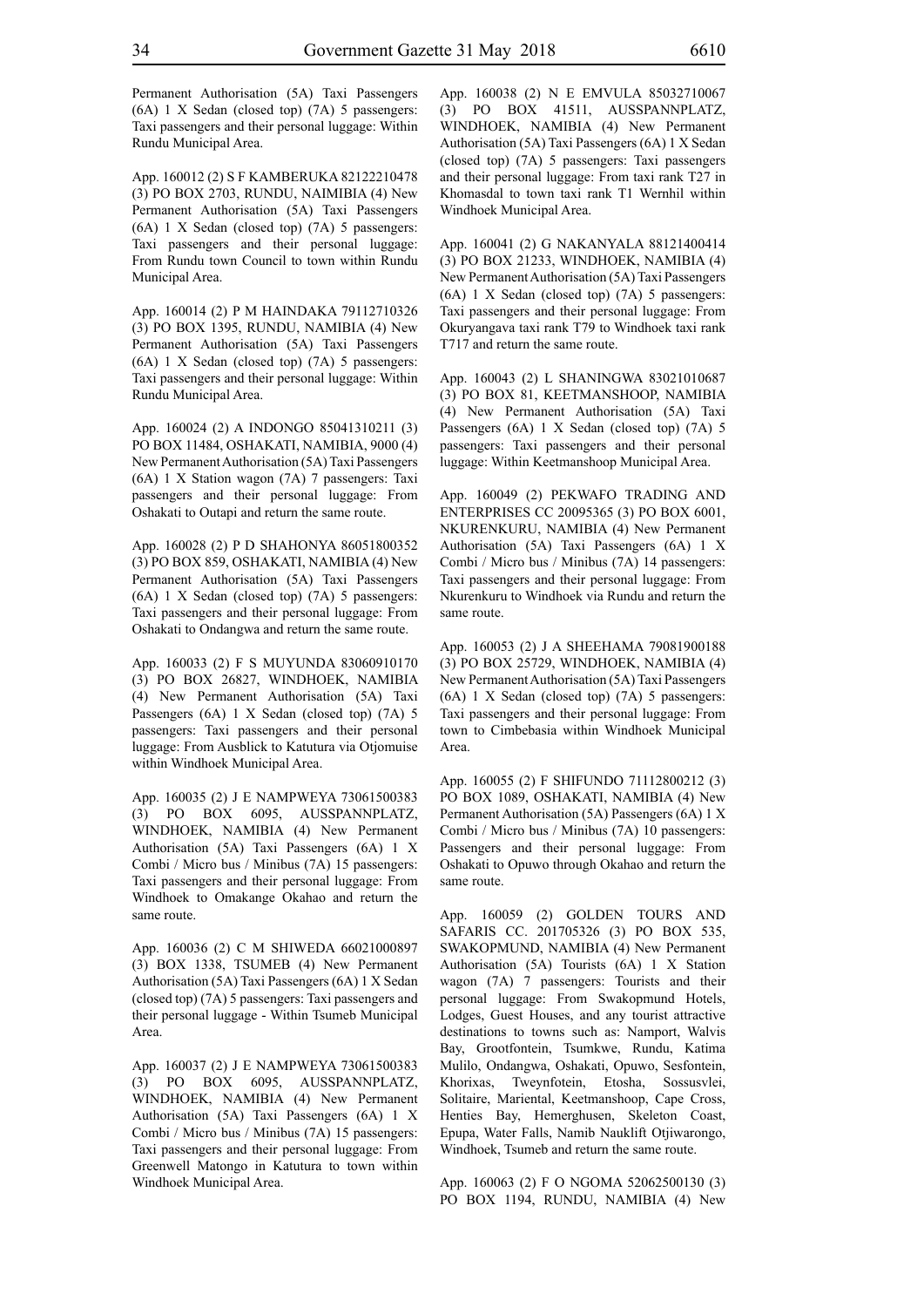Permanent Authorisation (5A) Taxi Passengers (6A) 1 X Station wagon (7A) 8 passengers: Taxi passengers and their personal luggage: From Nkurenkuru to Rundu and return the same route.

App. 160064 (2) N ANTONIO 82051110700 (3) PO BOX 13402, EENHANA, NAMIBIA (4) New Permanent Authorisation (5A) Taxi Passengers (6A) 2 X Sedan (closed top) (7A) 5 passengers: Passengers and their personal luggage: From Okongo to Eenhana via Oshikango and return the same route.

App. 160067 (2) GOLDEN TOURS AND SAFARIS CC. 201705326 (3) PO BOX 535, SWAKOPMUND, NAMIBIA (4) New Permanent Authorisation (5A) Tourists (6A) 1 X Combi / Micro bus / Minibus (7A) 14 passengers: Tourists and their personal luggage: From Swakopmund Hotels, Lodges, Guest Houses, and any tourist attractive destinations to towns such as: Namport, Walvis Bay, Grootfontein, Tsumkwe, Rundu, Katima Mulilo, Ondangwa, Oshakati, Opuwo, Sesfontein, Khorixas, Tweynfotein, Etosha, Sossusvlei, Solitaire, Mariental, Keetmanshoop, Cape Cross, Henties Bay, Hemerghusen, Skeleton Coast, Epupa, Water Falls, Namib Nauklift Otjiwarongo, Windhoek, Tsumeb and return the same route.

App. 160068 (2) T P MLUNGA 67100200938 (3) PO BOX 9328, EROS, WINDHOEK, NAMIBIA (4) New Permanent Authorisation (5A) Taxi Passengers (6A) 1 X Sedan (closed top) (7A) 5 passengers: Taxi passengers and their personal luggage - From Okuryangava T80 to town at City centre and return the same route.

App. 160072 (2) N ANTONIO 82051110700 (3) PO BOX 13402, EENHANA, NAMIBIA (4) New Permanent Authorisation (5A) Taxi Passengers (6A) 2 X Sedan (closed top) (7A) 5 passengers: Passengers and their personal luggage: From Okongo to Eenhana via Oshikango and return the same route.

App. 160073 (2) S A SIMEON 59072001095 (3) PO BOX 200, TSUMEB, NAMIBIA, 9000 (4) New Permanent Authorisation (5A) Taxi Passengers (6A) 1 X Sedan (closed top) (7A) 5 passengers: Taxi passengers and their personal luggage - Within Tsumeb Municipal Area.

App. 160074 (2) E S NDUMBA TRADING CC CC201606346 (3) PO BOX 6168, NKURE-NKURU, RUNDU, NAMIBIA (4) New Permanent Authorisation (5A) Taxi Passengers (6A) 1 X Combi / Micro bus / Minibus (7A) 14 passengers: Taxi passengers and their personal luggage - From Nkure-Nkuru to Windhoek and return the same route.

App. 160075 (2) M N MWAFANGEYO 8608- 0800446 (3) PO BOX 15306, OKONGO, NAMIBIA (4) New Permanent Authorisation (5A) Taxi Passengers (6A) 1 X Sedan (closed top) (7A) 5 passengers: Passengers and their personal luggage: From Okongo to Eenhana via Oshikango and Onhuno and return the same route.

App. 160077 (2) P L NGHIFEKWENA 83101- 210240 (3) PO BOX 1816, TSUMEB, NAMIBIA, 9000 (4) New Permanent Authorisation (5A) Taxi Passengers (6A) 1 X Sedan (closed top) (7A) 5 passengers: Taxi passengers and their personal luggage - Within Tsumeb Municipal Area.

App. 160078 (2) A JOHANNES 89042600136 (3) PO BOX 2791, OSHAKATI, NAMIBIA, 9000 (4) New Permanent Authorisation (5A) Taxi Passengers (6A) 1 X Sedan (closed top) (7A) 1 passengers: Taxi passengers and their personal luggage - Between Oshikuku and Ongwediva.

App. 160082 (2) M H KASAONA 91122000480 (3) PO BOX 363, OPUWO, NAMIBIA (4) New Permanent Authorisation (5A) Taxi Passengers (6A) 1 X Sedan (closed top) (7A) 5 passengers: Taxi Passengers and their personal luggage: From Ozombapa location to town within Opuwo Municipal Area.

App. 160084 (2) L THOMAS 65022300397 (3) PO BOX 1717, RUNDU, NAMIBIA (4) New Permanent Authorisation (5A) Taxi Passengers (6A) 1 X Sedan (closed top) (7A) 5 passengers: Taxi passengers and their personal luggage - From Safari taxi rank to Shoprite, Sauyemwa, and Ndama and return the same route.

App. 160085 (2) S S HAIHAMBO 95051000126 (3) PO BOX 404, OSHAKATI, NAMIBIA (4) New Permanent Authorisation (5A) Taxi Passengers (6A) 1 X Sedan (closed top) (7A) 5 passengers: Taxi passengers and their personal luggage - From Eenhana, Ondobe to Onhuno and return the same route.

App. 160086 (2) L THOMAS 65022300397 (3) PO BOX 1717, RUNDU, NAMIBIA (4) New Permanent Authorisation (5A) Taxi Passengers (6A) 1 X Sedan (closed top) (7A) 5 passengers: Taxi passengers and their personal luggage - From Safari taxi rank to Sauyemwa and Ndama and return the same route.

App. 160087 (2) T PAULUS 72092000381 (3) PO BOX 1561, OTJIWARONGO, NAMIBIA (4) New Permanent Authorisation (5A) Taxi Passengers (6A) 1 X Sedan (closed top) (7A) 5 passengers: Taxi passengers and their personal luggage - Within Otjiwarongo Municipal Areas.

App. 160088 (2) J C JAHS 79093010506 (3) PO BOX 2050, KEETMANSHOOP, NAMIBIA (4) New Permanent Authorisation (5A) Taxi Passengers (6A) 1 X Sedan (closed top) (7A) 5 passengers: Taxi passengers and their personal luggage - Within Keetmanshoop Municipal Areas.

App. 160089 (2) H N BARNABAS 84060310026 (3) PO BOX 2791, OSHAKATI, NAMIBIA, 9000 (4) New Permanent Authorisation (5A) Taxi Passengers (6A) 1 X Sedan (closed top) (7A) 5 passengers: Taxi passengers and their personal luggage - Between Oshikuku and Ongwediva.